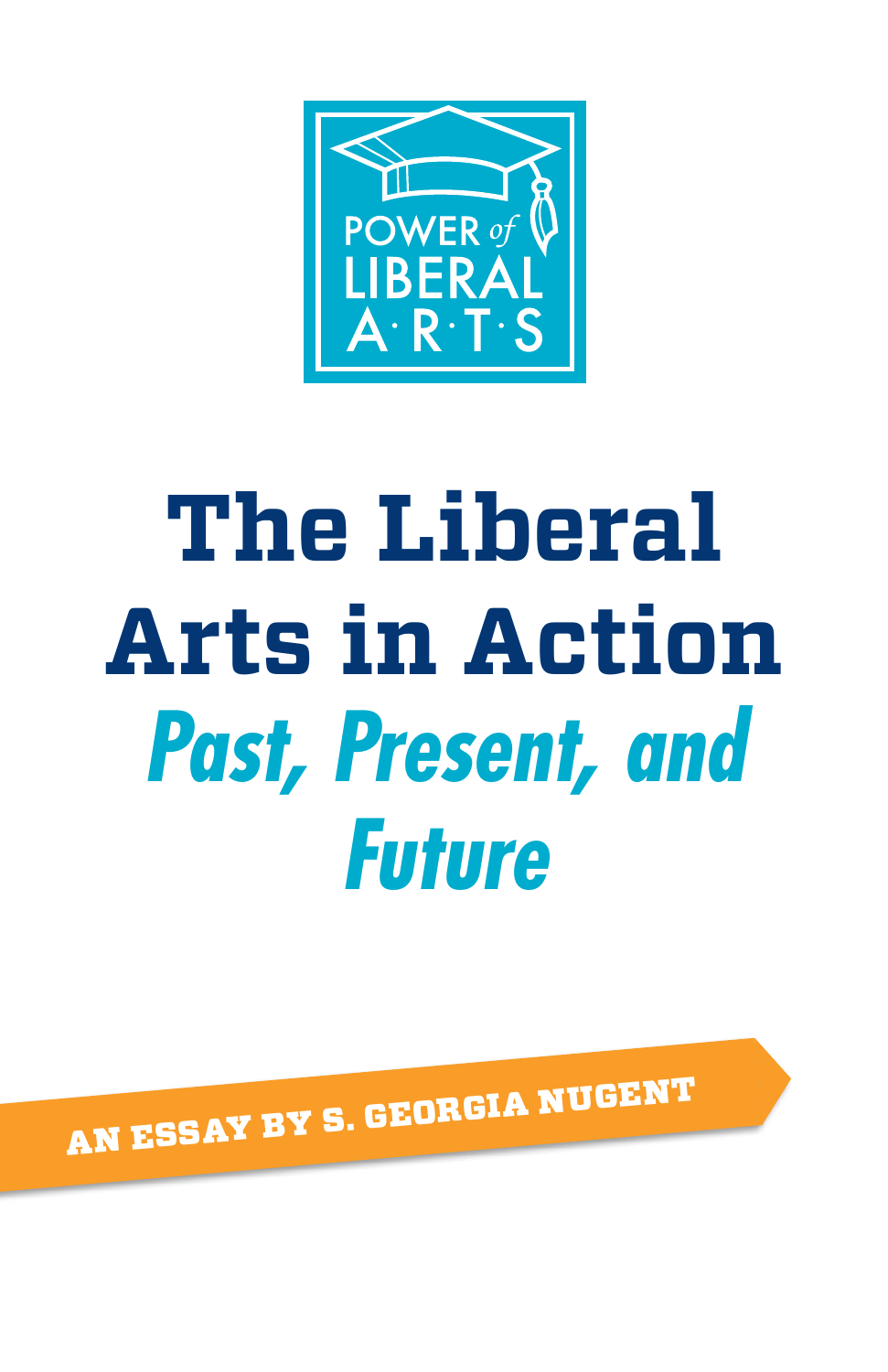#### About the CIC Public Information Campaign for the Liberal Arts

This essay was prepared as a component of the Council of Independent Colleges' public information campaign, *Securing America's Future: The Power of Liberal Arts Education*. The initiative promotes the effectiveness and contributions of private liberal arts colleges and universities and the importance of the liberal arts as fields of study. In addition to this essay, the campaign includes editorials, speeches, alumni testimonials, a website, social media activity, data collection and analyses, and meetings with journalists and policy officials. Generous support for the campaign is provided by Arthur Vining Davis Foundations, Carnegie Corporation of New York, Endeavor Foundation, Jessie Ball duPont Fund, Gladys Krieble Delmas Foundation, and Teagle Foundation.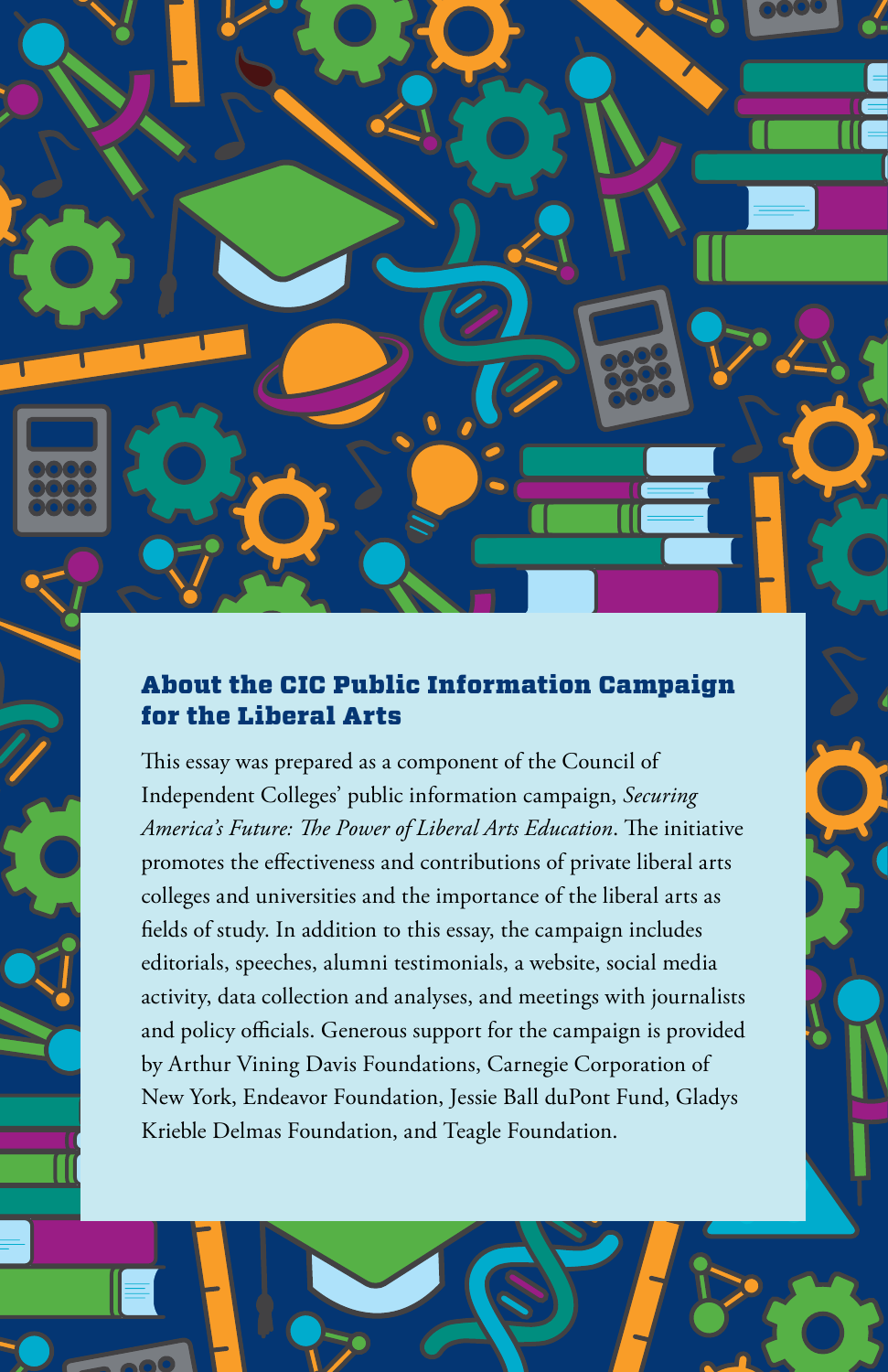

## **The Liberal Arts in Action** *Past, Present, and Future*

#### S. Georgia Nugent

Senior Fellow Council of Independent Colleges

AUGUST 2015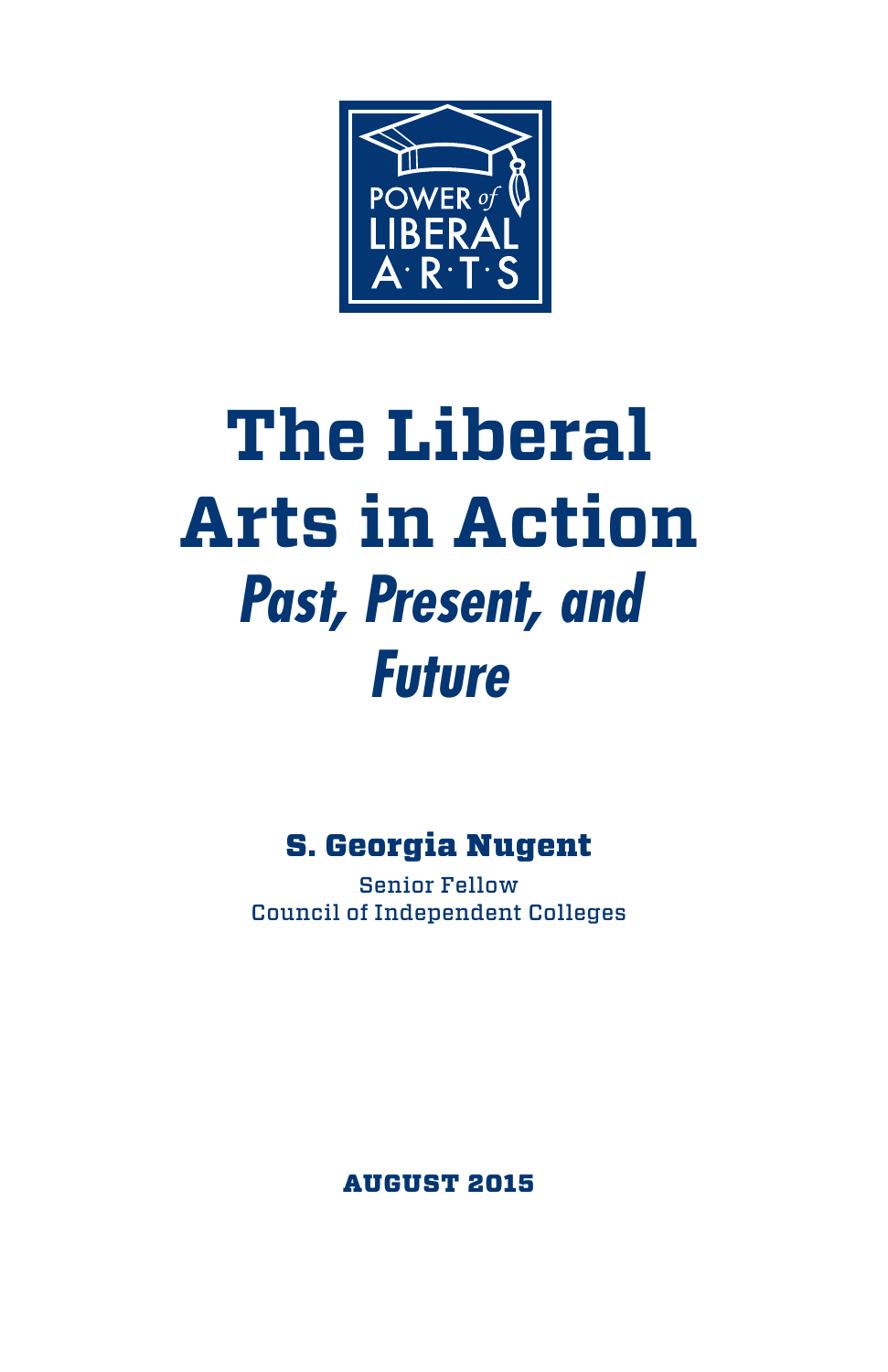Copyright © 2015 Council of Independent Colleges



**The Council of Independent Colleges** (CIC) is an association of 755 nonprofit independent colleges and universities and higher education affiliates and organizations that has worked since 1956 to support college and university leadership, advance institutional excellence, and enhance public understanding of private higher education's contributions to society. CIC is the major national organization that focuses on providing services to leaders of independent colleges and universities as well as conferences, seminars, and other programs that help institutions improve educational quality, administrative and financial performance, and institutional visibility. CIC conducts the largest annual conference of college and university presidents. In addition, CIC provides support to state fundraising associations that organize programs and generate contributions for private colleges and universities. The Council is headquartered at One Dupont Circle in Washington, DC. For more information, visit *www.cic.edu*.

#### About the Author



**S. Georgia Nugent**, interim president of the College of Wooster, and senior fellow at the Council of Independent Colleges, served as the president of Kenyon College from 2003 to 2013. Before her presidency at Kenyon, she held several administrative roles at Princeton University, including assistant to the president. Previously, Nugent was a professor of classics on the faculties of Swarthmore College, Princeton University, and Brown University. A member of the first class of women to graduate from

Princeton, she later became the first alumna appointed to Princeton's faculty. She earned her PhD in classics at Cornell University. Nugent has received numerous teaching awards and was among the earliest lecturers included in the nationally distributed "Superstar Teachers" series of audio and videotapes. She speaks frequently on issues of higher education leadership, as well as the relevance of the Greek and Roman classics to contemporary society.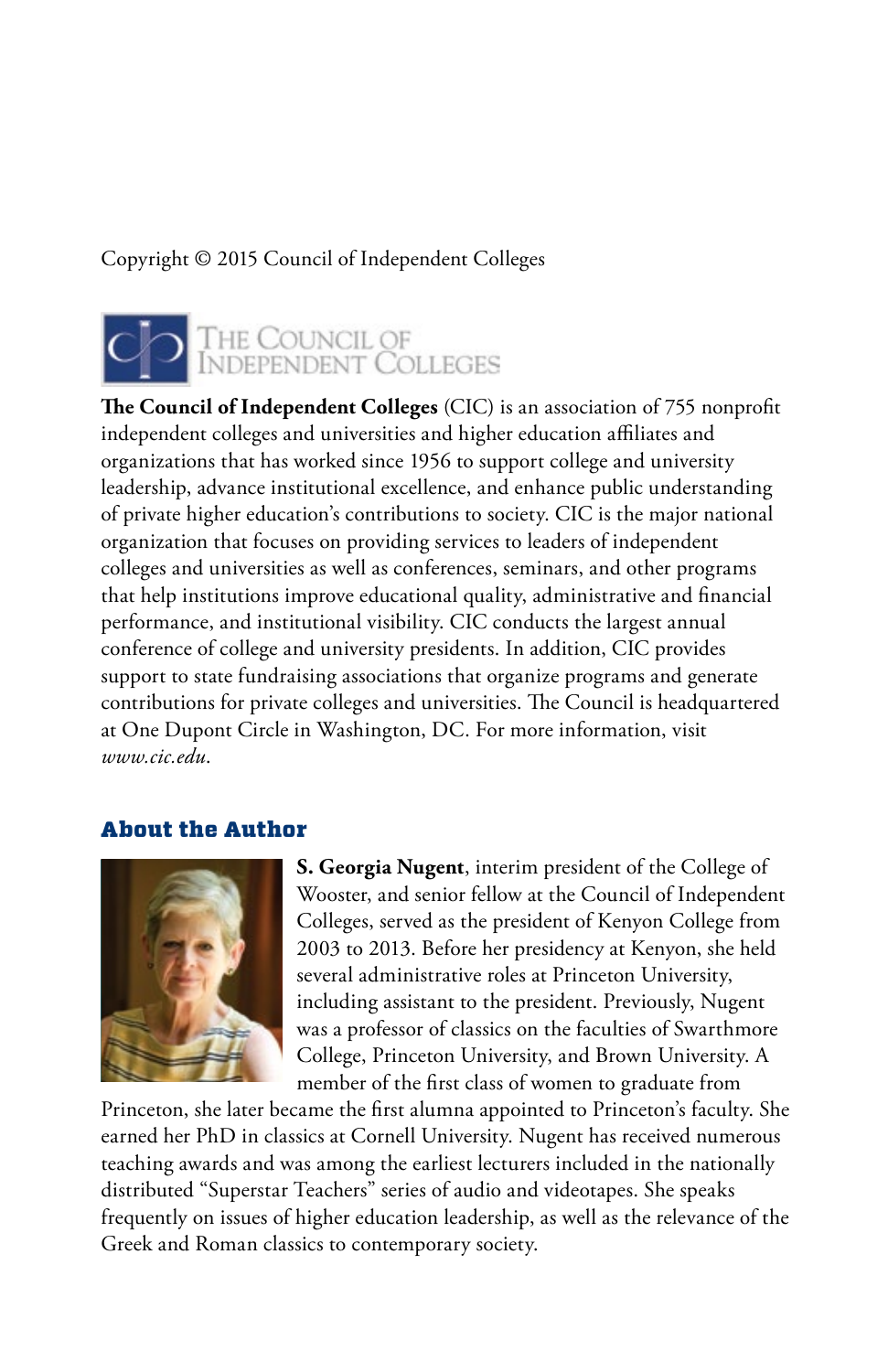

| <b>Introduction and Background</b>                    |    |
|-------------------------------------------------------|----|
| The Liberal Arts in Action: Past, Present, and Future |    |
| <b>References</b>                                     | 39 |
| <b>Recommended Reading</b>                            |    |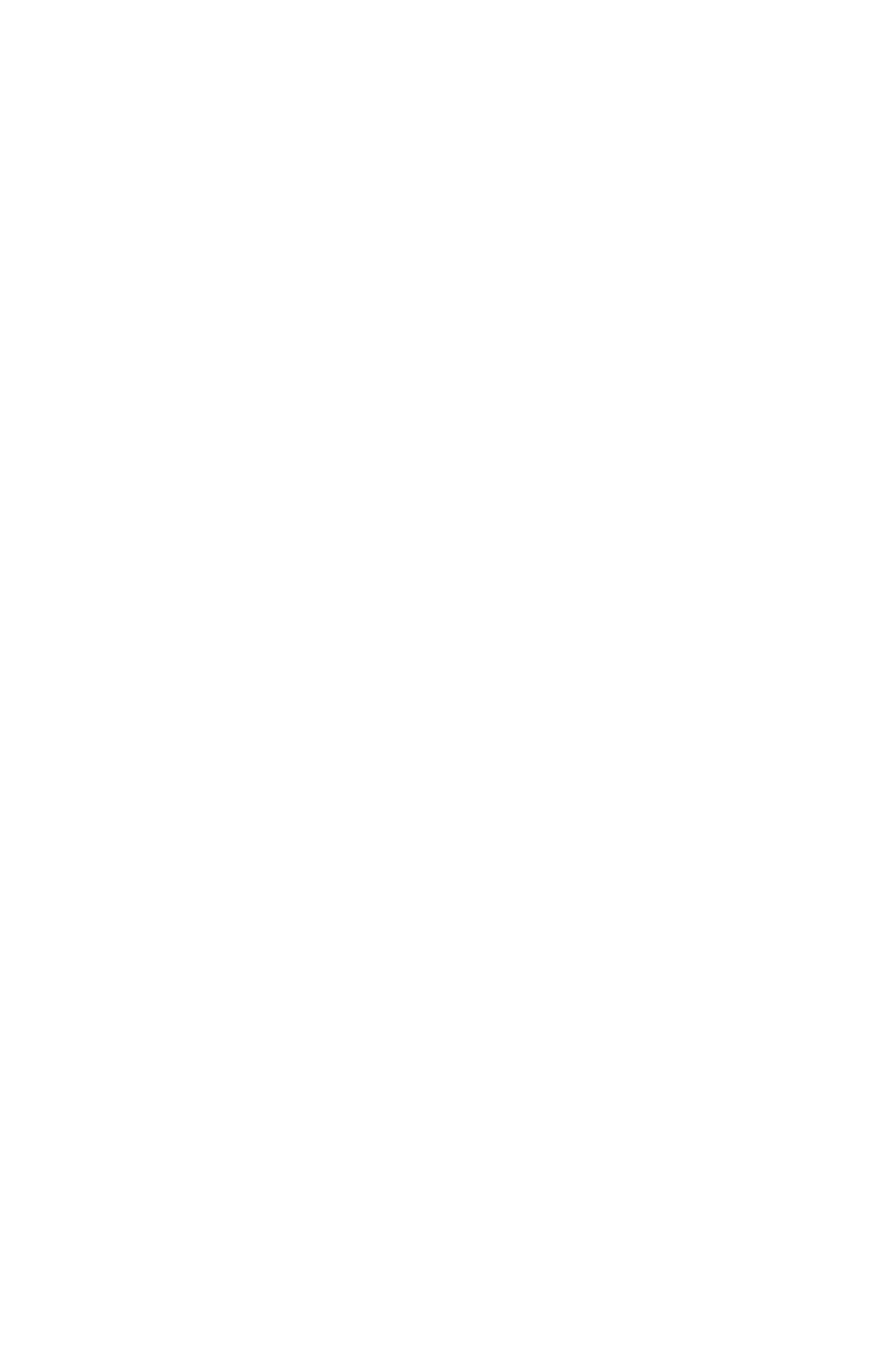#### **Introduction and Background**

In 2013 the Council of Independent Colleges launched a public information campaign, *Securing America's Future: The Power of Liberal Arts Education*, to disseminate accurate information about liberal arts education and liberal arts colleges to parents, prospective college students, and the media. The project was spurred by pervasive dismay among the leaders of CIC member colleges and universities about the extent to which higher education—and liberal arts education, in particular—was so often misrepresented in the media and in public discourse more generally. Emblematic of the under-valuing of liberal arts education is the tendentious question, "What can you do with a liberal arts degree?" The symposium, "The Liberal Arts in Action," which serves as the capstone of the campaign, provides a direct response to that question.

*The Power of Liberal Arts Education* initiative marked a new dimension of outreach for CIC, whose primary mission is service to member colleges and universities (particularly to presidents and chief academic officers). We built upon and substantially expanded CIC's decade-long effort to "make the case" for the quality and value of a liberal arts education. What began as an effort to inform the public also became a learning experience for the association, yielding deeper and broader information about CIC member institutions and the outcomes of the educational experiences they offer. Our knowledge increased as a result of research projects carried out by established scholars and by CIC staff that offered more data-based evidence about liberal arts colleges. In addition, we learned from alumni of more than 100 colleges and universities the transformative role of their education. We also engaged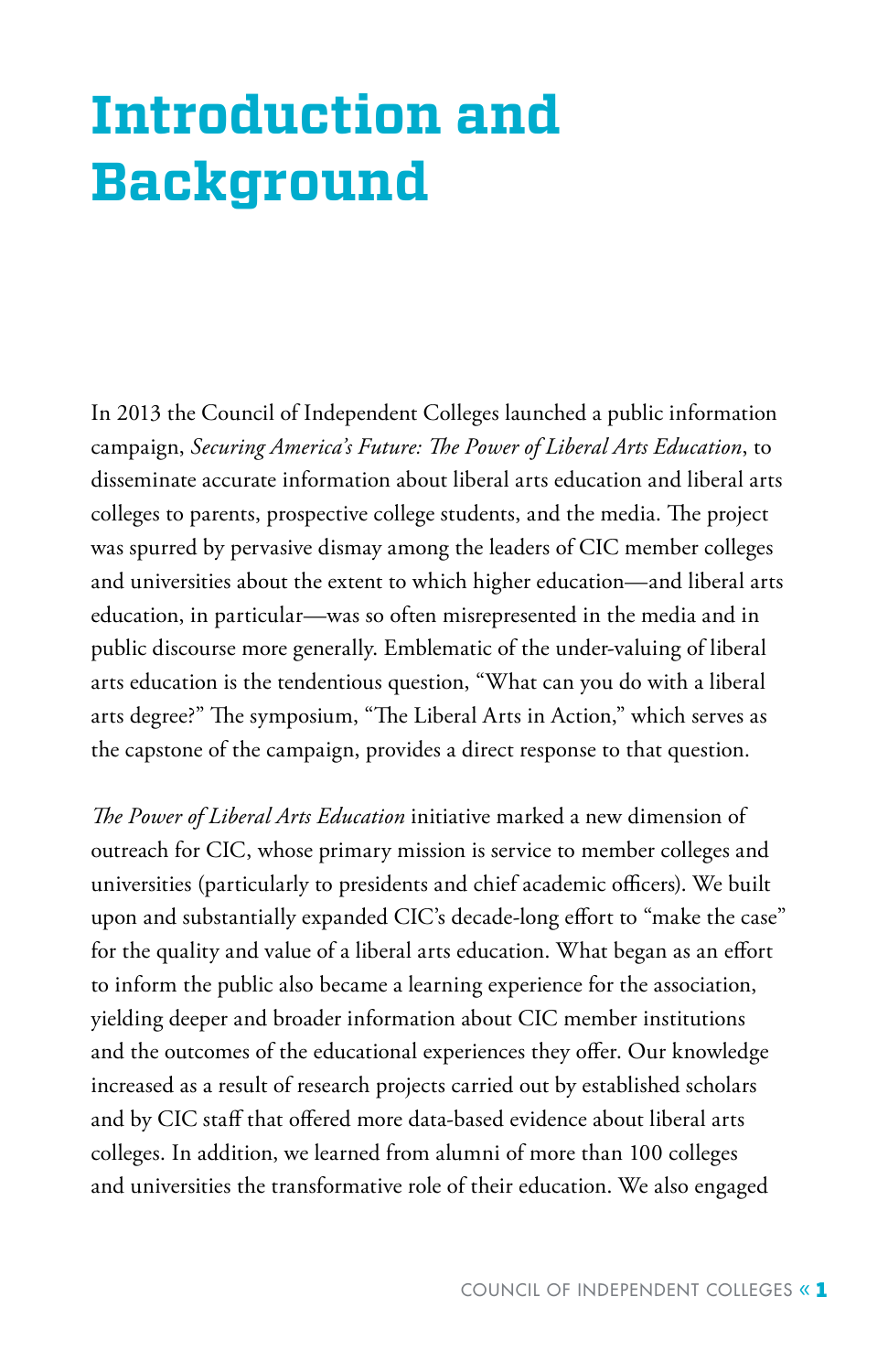the public through digital media, and we conferred with college counselors, corporate leaders, journalists, and thought leaders in higher education.

This essay is a reflection on liberal arts education that is informed by the experience of developing and overseeing, with my colleagues, the CIC campaign. That work coalesced around a number of questions about liberal arts education, such as:

- What is it?
- How did it develop in America?
- How does it work?
- What (and who) is it good for?
- What are its outcomes?
- What is its future?

In the context of CIC's particular focus, an important question also was whether and how education at a liberal arts college may differ from a liberal arts education offered in other institutional contexts. Formulating satisfying responses to those questions requires historical, quantitative, qualitative and imaginative—perspectives. By weaving these together, we may illuminate this uniquely American form of higher education and reaffirm the claim it can make on a distinctive value.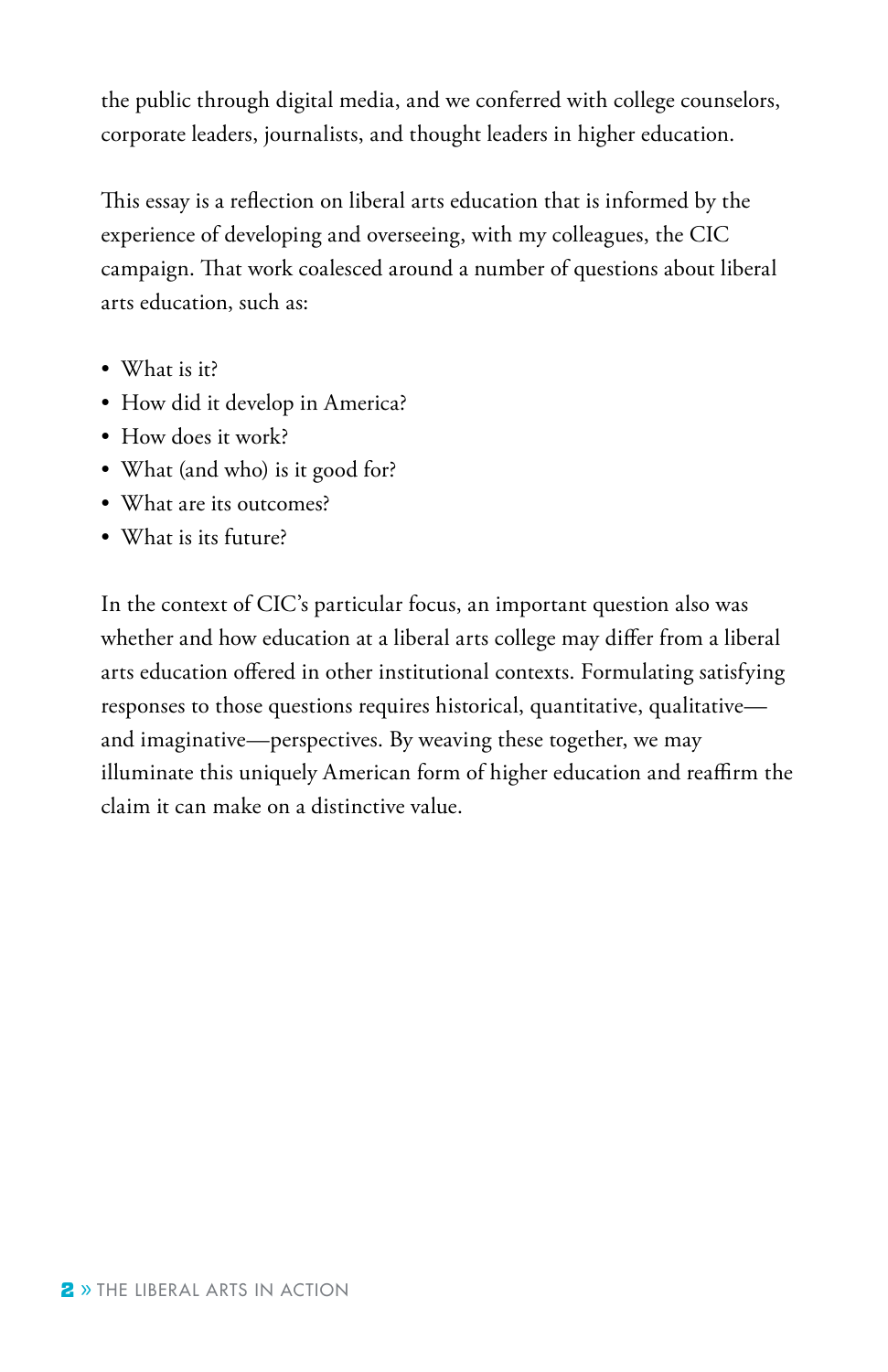#### **What Is "Liberal Arts"?**

Liberal arts has an identity problem: namely, the inscrutability of the very term, "liberal arts." Every would-be advocate must begin by explaining what it *is*. This is not true of business, medicine, or even arts education. Most people have an immediate, intuitive understanding of what those terms mean. Not so for "liberal arts."

The liberal arts champion must begin by clearing the hurdle of the name itself. "No," (he or she must explain) *liberal* is not a political or partisan term in this context. And, "no," *arts*, in this case, isn't referring specifically to painting or music or drama. Rather, the Latin phrase *artes liberales*, from which the term derives, might be translated as "skills for living fully and freely." Understood in this way, the phrase suggests the potential for a richer and more fulfilling human experience.

The exercise of explaining the liberal arts can be carried out with more or less skill and grace, but the need for explication is problematic right from the start. It situates the person who values liberal arts as an "Other," someone who knows the secret handshake, who is apparently distinguished from the person-on-the-street by this arcane knowledge ("liberal comes from the Latin and means 'liberating' or 'free'"…). There are good reasons to retain this legacy term. Indeed, efforts at re-christening the term ("education that works," "the human arts," or "education for leadership") aren't self-evident in their meaning either. Unfortunately, however, the Latin derivation can contribute to a perception that liberal arts education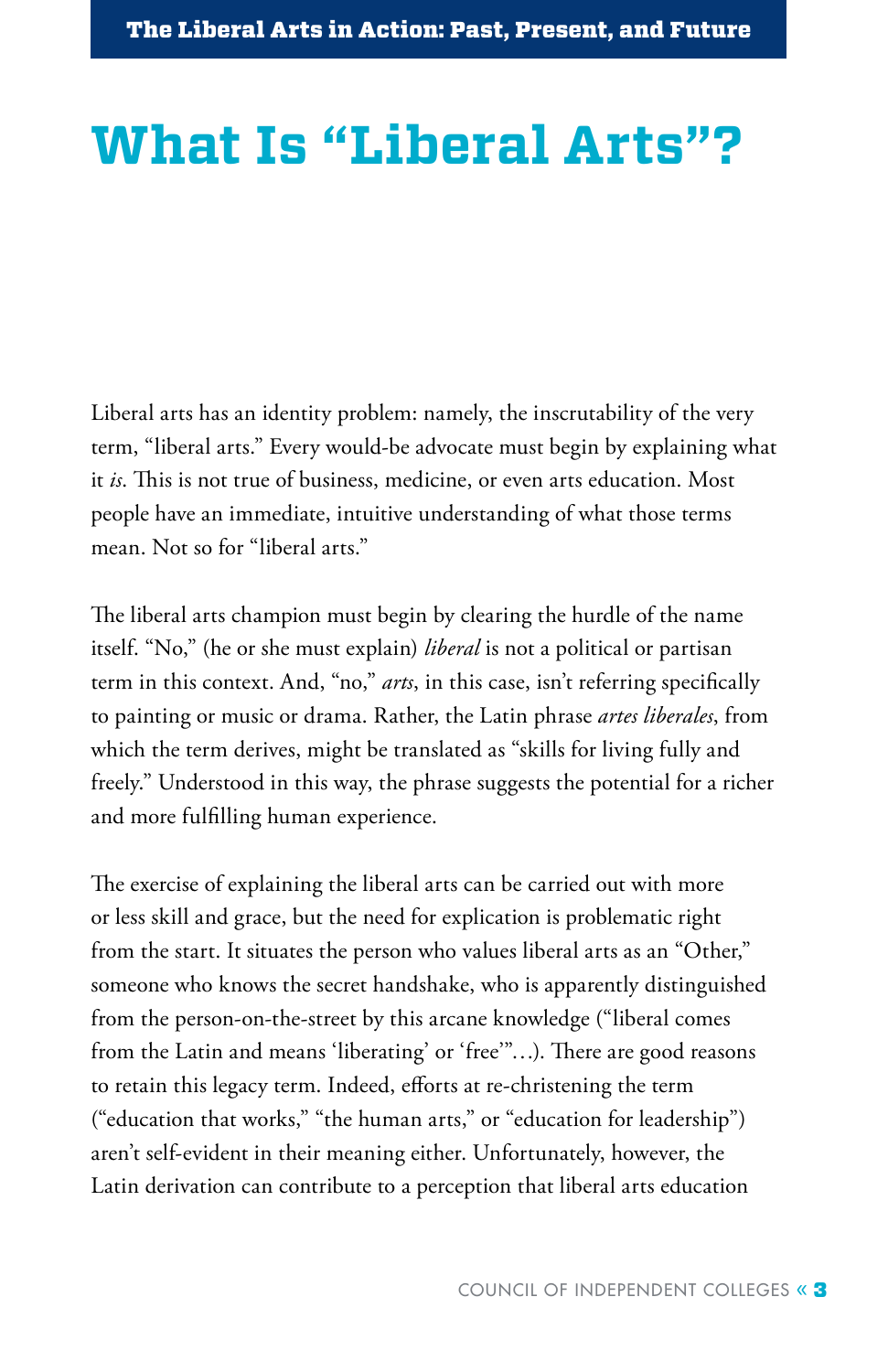is an elitist enterprise. We will return to this perception later, both by examining its origins and by clarifying the demographics of liberal arts students today.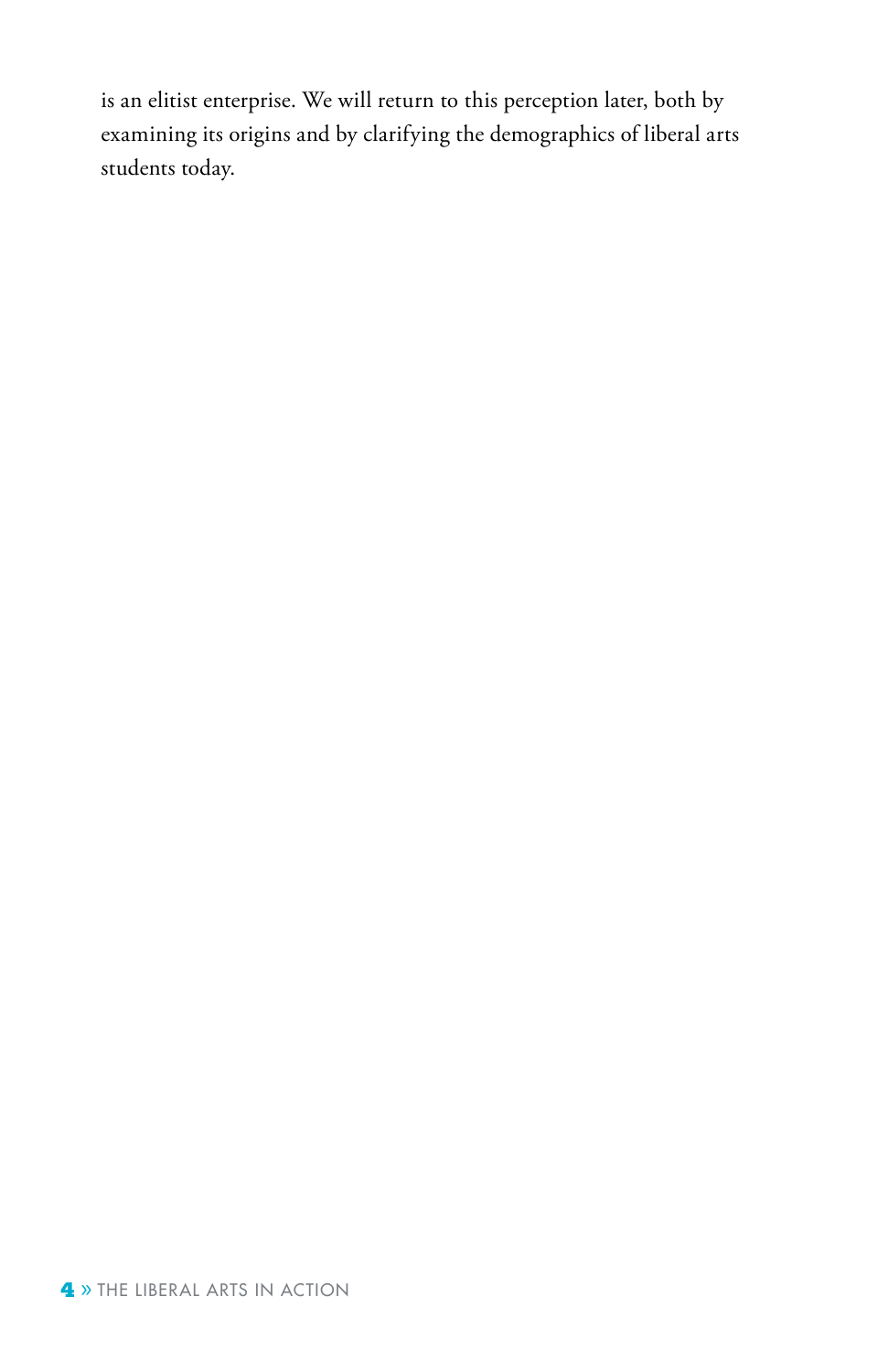#### **Defining Liberal Arts Education**

Even when the nomenclature of "liberal" and "arts" is clarified, the definitional questions still remain: What constitutes liberal arts education? How can it be defined?

Traditionally, the concept of the liberal arts has been defined in terms of subject matter or curriculum. This tradition can be traced back to Martianus Capella in the 5th century C.E., the first to codify (in his work, *The Marriage of Philology and Mercury*) "the seven liberal arts." In Martianus' account, they were: the *trivium* (grammar, logic, rhetoric) and the *quadrivium* (arithmetic, geometry, music, astronomy).

This division of knowledge into seven fields remained dominant for many centuries, although today it is merely an historical artifact. Yet the tendency has remained to identify liberal arts education with the study of particular academic disciplines. The classification scheme probably most often found in recent years is a four-fold division: the humanities, social sciences, natural sciences, and arts (with the last added the most recently). This taxonomy structured the "distribution requirements" of many college curricula for at least a century and can still be found on many campuses today.

The last several decades have seen some movement away from an epistemological framework based on academic disciplines toward one shaped along more fluid lines of inquiry. For example, while the curriculum once might have required a course specifically in the departments of religion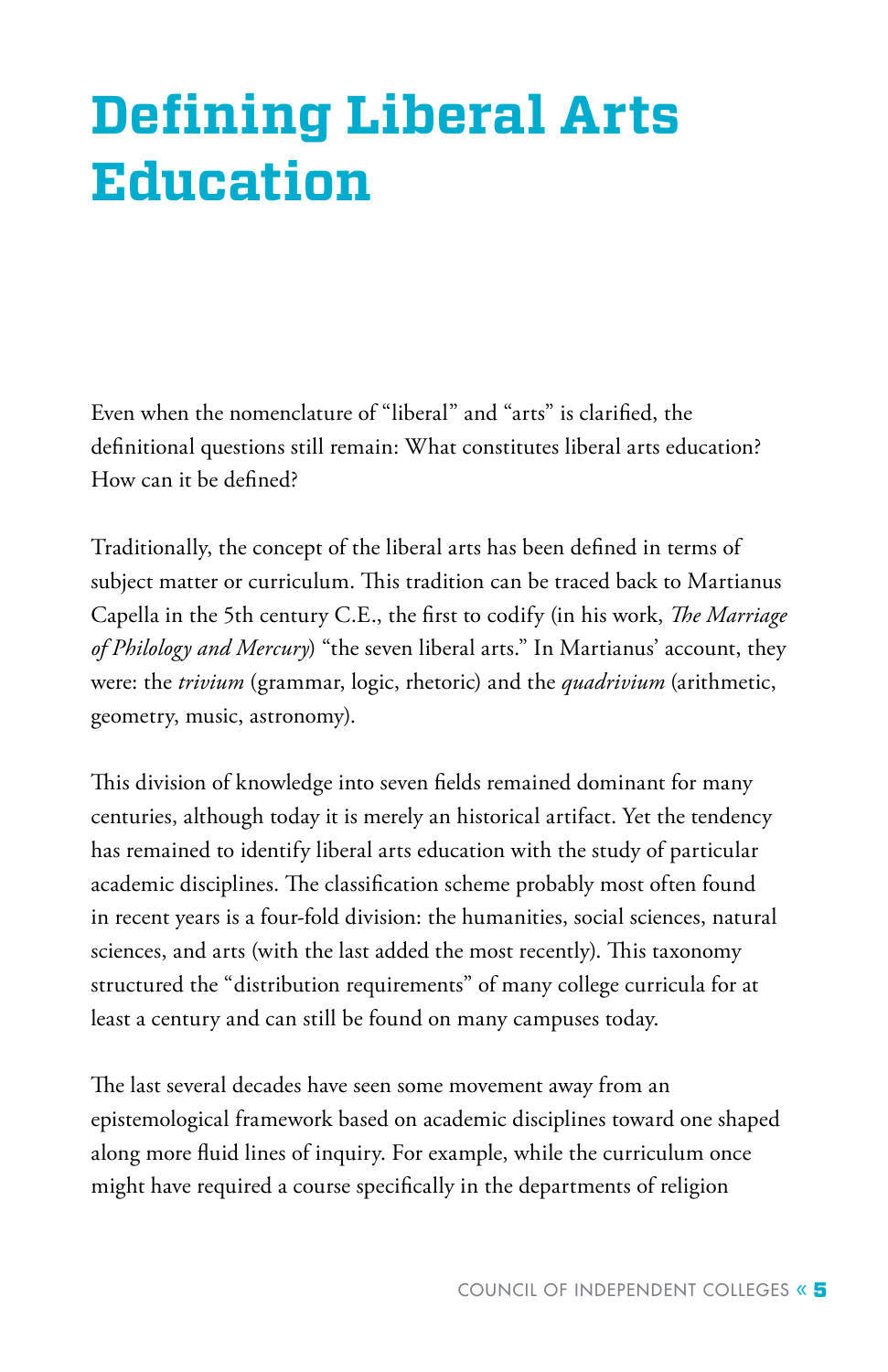or philosophy, it may now include a broader expectation that the student will study "moral or ethical issues;" a laboratory requirement in physics or chemistry may now be framed as "study of the natural world," and the like.

Along similar lines, the definition of liberal arts education seems to be shifting from being strictly discipline-based to more methodologically-based. For an increasing number of colleges, the traditional four-fold division of disciplines does not encompass the full spectrum of today's curriculum, yet these colleges continue to self-identify as "liberal arts" institutions. Such colleges also may be offering degrees in education or nursing or business or computer science—fields not included within the traditional spectrum of liberal arts studies. Today, for example, one can major in business at St. Lawrence University or study corporate finance at Bard College—both quintessential examples of liberal arts institutions. How can this be?

The answer lies in a definitional focus based more on mode than on matter that is, a concept of liberal arts education that places increased emphasis on the manner of pedagogy, rather than on subject matter alone. In the broadest terms, the distinctive approach of liberal arts pedagogy emphasizes inquiry over inculcation, broad context over specialized content, and synthesis over separate bits of information.

Differing methodologies for language learning may provide a good example. In an immersion Berlitz course, for example, the objective is for the learner to reproduce the appropriate sounds, phrases, and sentences in response to specific stimuli. Deeper understanding of the target language's grammar, structure, or history is neither expected nor sought. In a liberal arts language classroom, by contrast, the student will be expected to understand how the parts of the language make up a larger whole, to gain knowledge of the cultural context in which it is spoken, to become acquainted with its literature, and the like. In short, inquiry beats inculcation.

If the key to liberal arts learning is the *manner* in which it occurs, rather than simply the *matter* it includes, does that mean that the curriculum is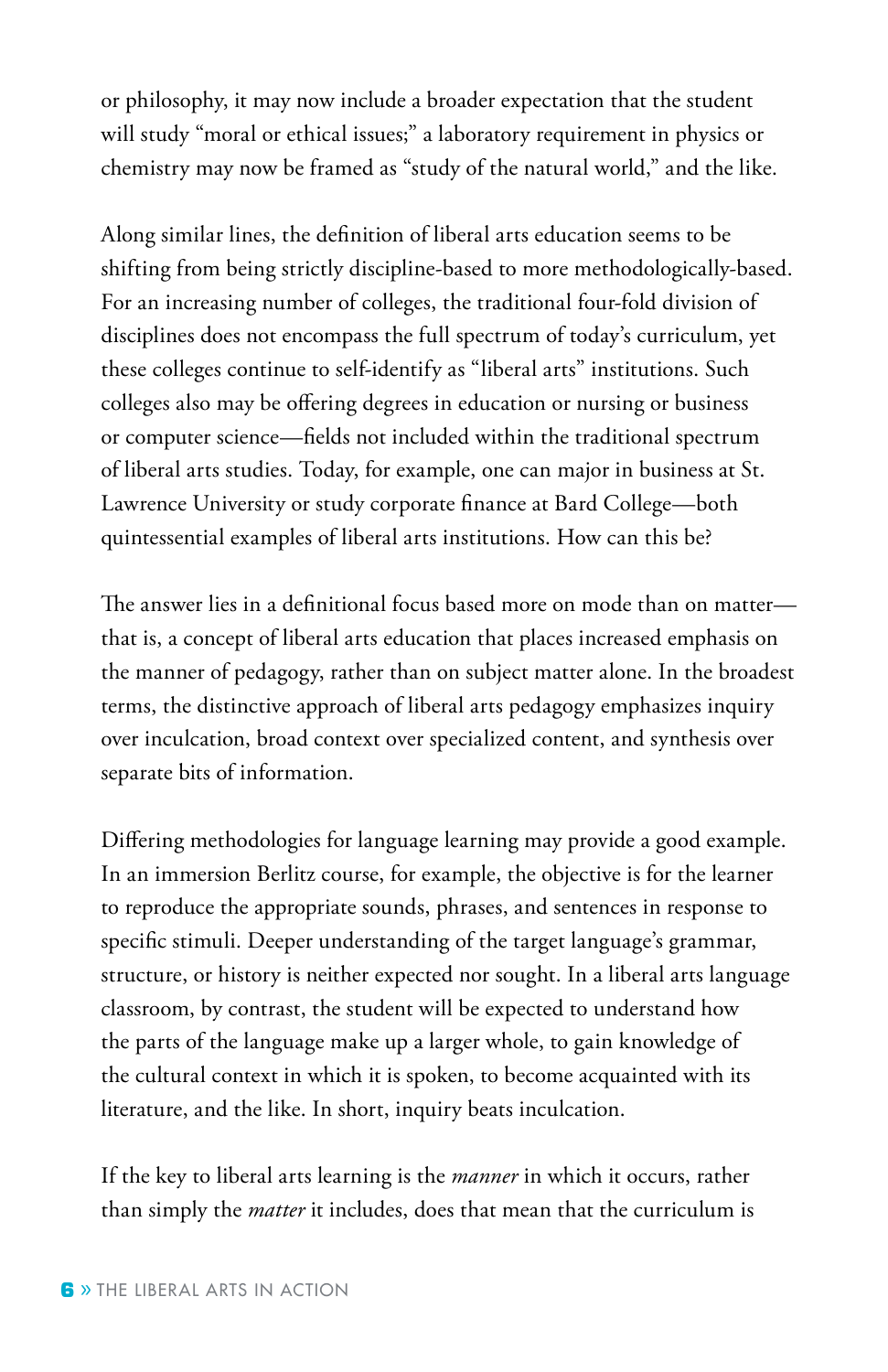irrelevant? Not at all. What appears to produce the extraordinary result of a liberal arts education is the particular combination of matter and manner, a broad-based curriculum with specific pedagogical practices in a context that also contributes to learning. One educator from abroad, who spent time studying a liberal arts college, described this combination as, "the secret sauce." Before exploring these pedagogical elements and their implications further, let's turn to a brief history of this form of American higher education.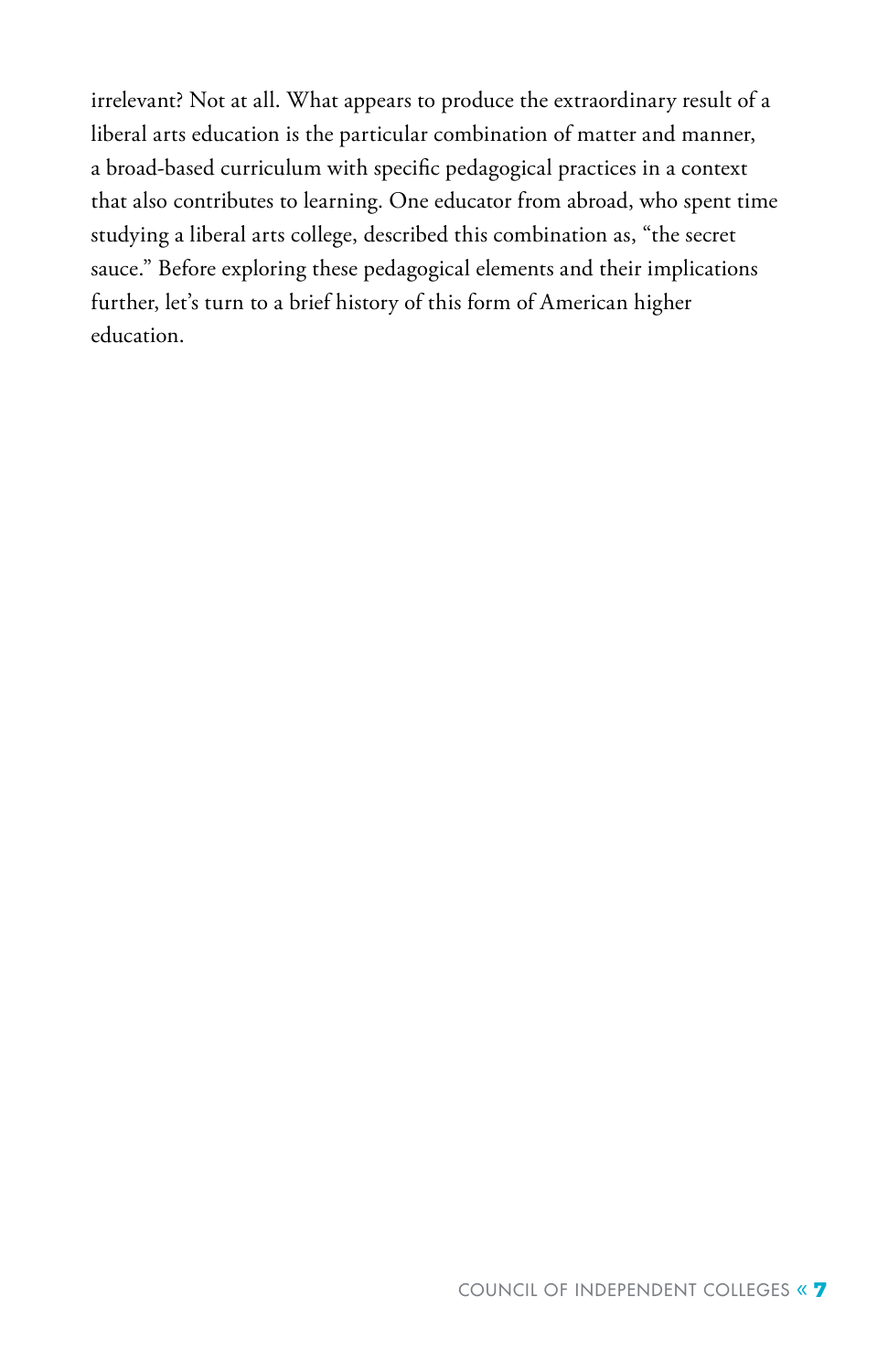### **Origins and Development of the American Liberal Arts College**

It is striking that, only eight years after arriving on the North American shore, the colonists in Massachusetts felt it was important to found a college. Thus, Harvard was born. America's Founding Fathers were steeped in the history of Greece and Rome, and they carried with them to this new land many of the ideas they found in classical authors. Just as they selfconsciously conceived of themselves to be founding a nation in accordance with the political ideals of the Roman Republic, so their reading of Roman authors such as Cicero, Seneca, and Quintilian also influenced their ideas of education, including the importance of the *artes liberales*.

But the need for founding the colonial colleges came as much from Christian as from classical precepts. In this new land, the people of God would need pastors to lead them. Not only distance, but also political and theological differences made it unlikely that those pastors would come from the homeland. They would need to be trained in America. At Harvard, "Producing ministers with the proper interpretation of Puritanism was understood to be the mission of the new college" (Geiger).

Here we encounter a frequently overlooked paradox of the American liberal arts college. It was surely founded on the principles of the *artes liberales*, those studies that are intended to develop the highest human capacities. But the original colonial colleges also were clearly "professional schools." They were explicitly founded for the purpose of educating the pastors who would be needed in this new world.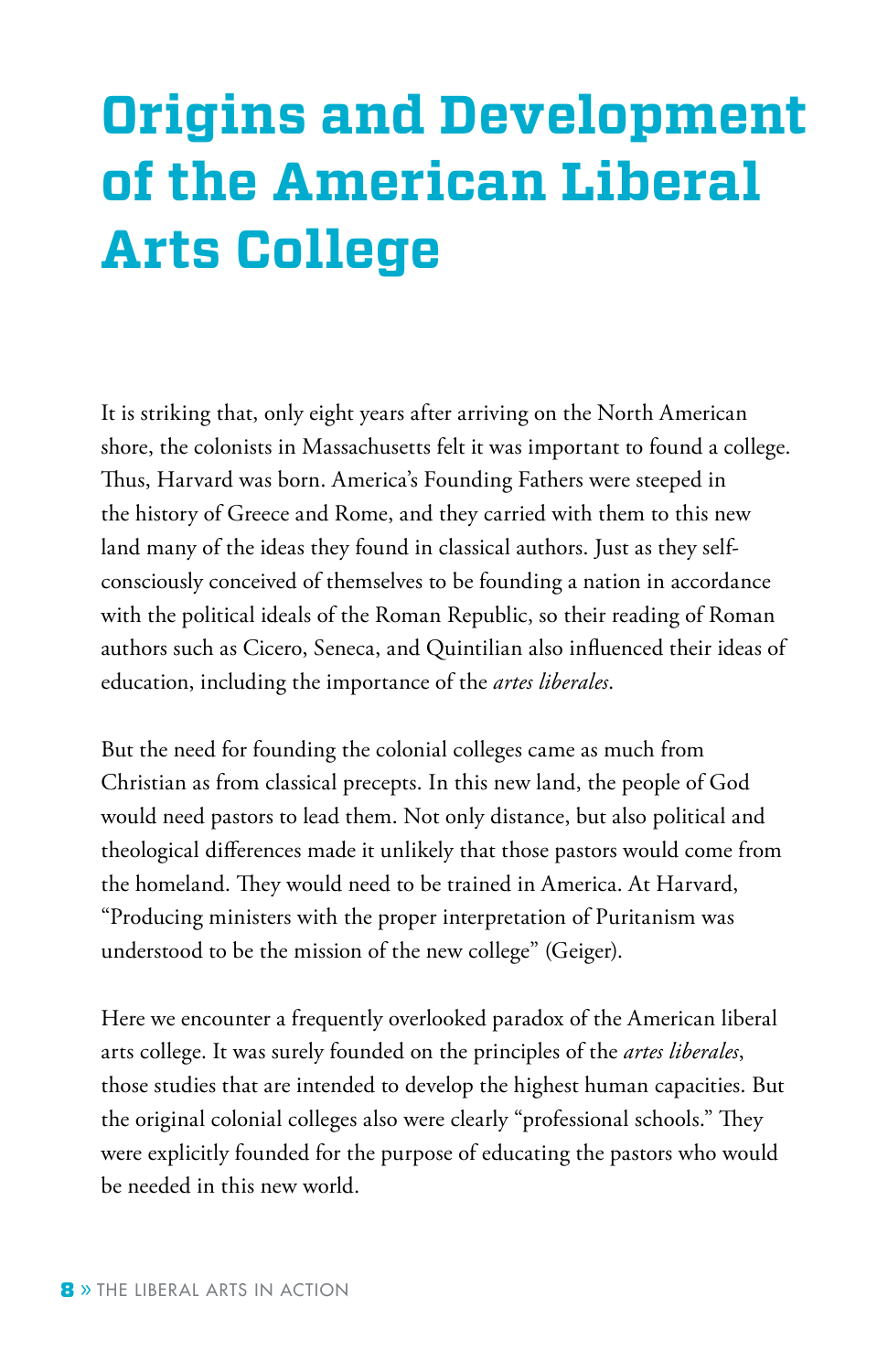The curriculum of the earliest liberal arts colleges, which consisted almost exclusively of the study of Hebrew, Greek, and Latin, was not established because these languages would expand the mind. Rather, these languages are the prerequisites for reading and being able to explicate the Old and New Testament scriptures; they are the necessary toolkit for the minister. At its very founding, then, the American liberal arts college was intended for the dual purpose of both "liberating" the mind *and* preparing the graduate for useful work in the world.

Between Harvard's opening in 1636 and the early 19th century approximately 50 liberal arts colleges were founded in America. From 1820 to the outbreak of the Civil War an "explosive proliferation" of colleges occurred, as municipalities and denominations saw college-founding as a means of raising their profile and extending their influence (Kimball). Some continue as liberal arts colleges today. And some—for example, nine of the first ten colleges founded in America—are no longer identified as liberal arts colleges today but, rather, as research universities. What is this distinction and how did it come about?

In everyday speech, Americans tend to call all institutions of higher education "college." But, in fact, one of the greatest strengths of the American system has long been considered its diversity of institutions. American higher education includes community colleges, state universities, private and public research universities, and liberal arts colleges—each with distinctive missions and features. One important distinction is between public and private (or independent) institutions. The extent and quality of the private sector is unique in America. Throughout Europe and other continents, higher education has been and continues to be almost entirely a function of the state. But, despite both George Washington's and Thomas Jefferson's desire for America to have a national university, one never materialized.

America's early colonial colleges were all founded as independent, liberal arts colleges. But, beginning in the 19th century, two new concepts of higher education began to emerge. One exemplifies the tension we already have seen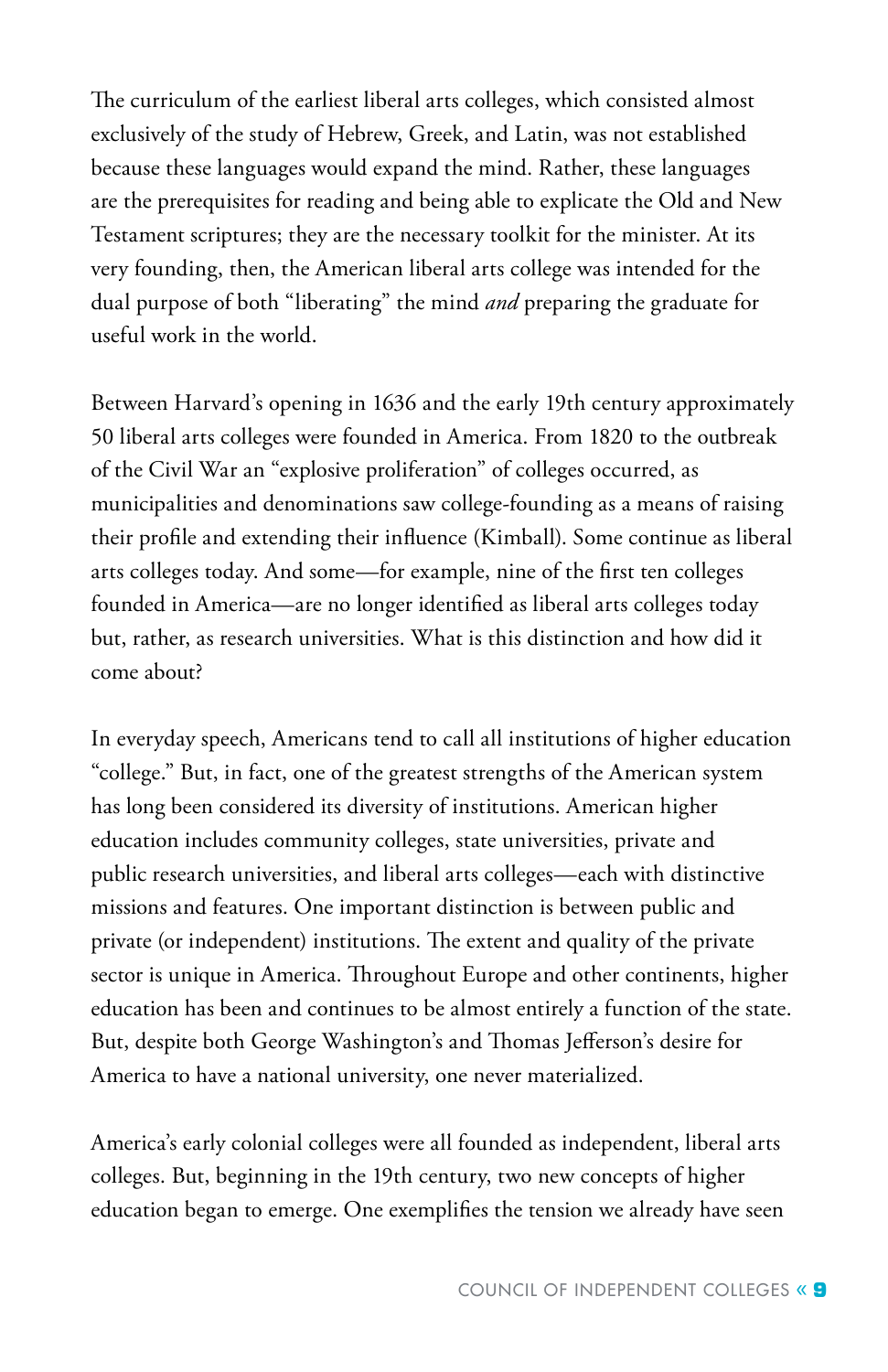between the *artes liberales* model and more pragmatically-oriented training in the "useful" arts. A watershed moment in American higher education was the passing of the Morrill Act of 1862. This legislation granted to the states thousands of acres of federal land, on the condition that the state establish "at least one college where the leading objective shall be…to teach such branches of learning as are related to agriculture and the mechanical arts." The resultant "land grant" universities (such as University of Maryland, College Park and Purdue University) opened a new era of higher education, with universities both supported by public funds and devoted to pragmatic fields of study.

The second new development in American higher education was adopted from a European, primarily German, model. This was the research university. Preserving and passing on established knowledge was the purview of the traditional college; but the purpose of the research university was to create and disseminate new knowledge. Johns Hopkins University and the University of Chicago (along with tiny Clark University in Massachusetts) were among the first examples of American research universities.

The research university emphasized a new level of education, beyond the undergraduate years, for the purpose of producing new knowledge. While post-graduate study was not unknown in the colleges (James Madison, for example, stayed on after his graduation from Princeton to extend his Biblical studies with President James McCosh), it was an anomalous occurrence. The development of research universities required not only faculty members who publish but also graduate students, both to assist in faculty research and to be trained as research scholars.

As "upstart" universities such as Johns Hopkins and Stanford began in the late 19th century to gain significant recognition as centers of learning through their research-oriented faculties, the original colonial colleges such as Harvard, Yale, and Princeton had to take note. Each in its own way—and at differing paces—began the transformation from a liberal arts college into a university, offering graduate study and degrees, as in the European model.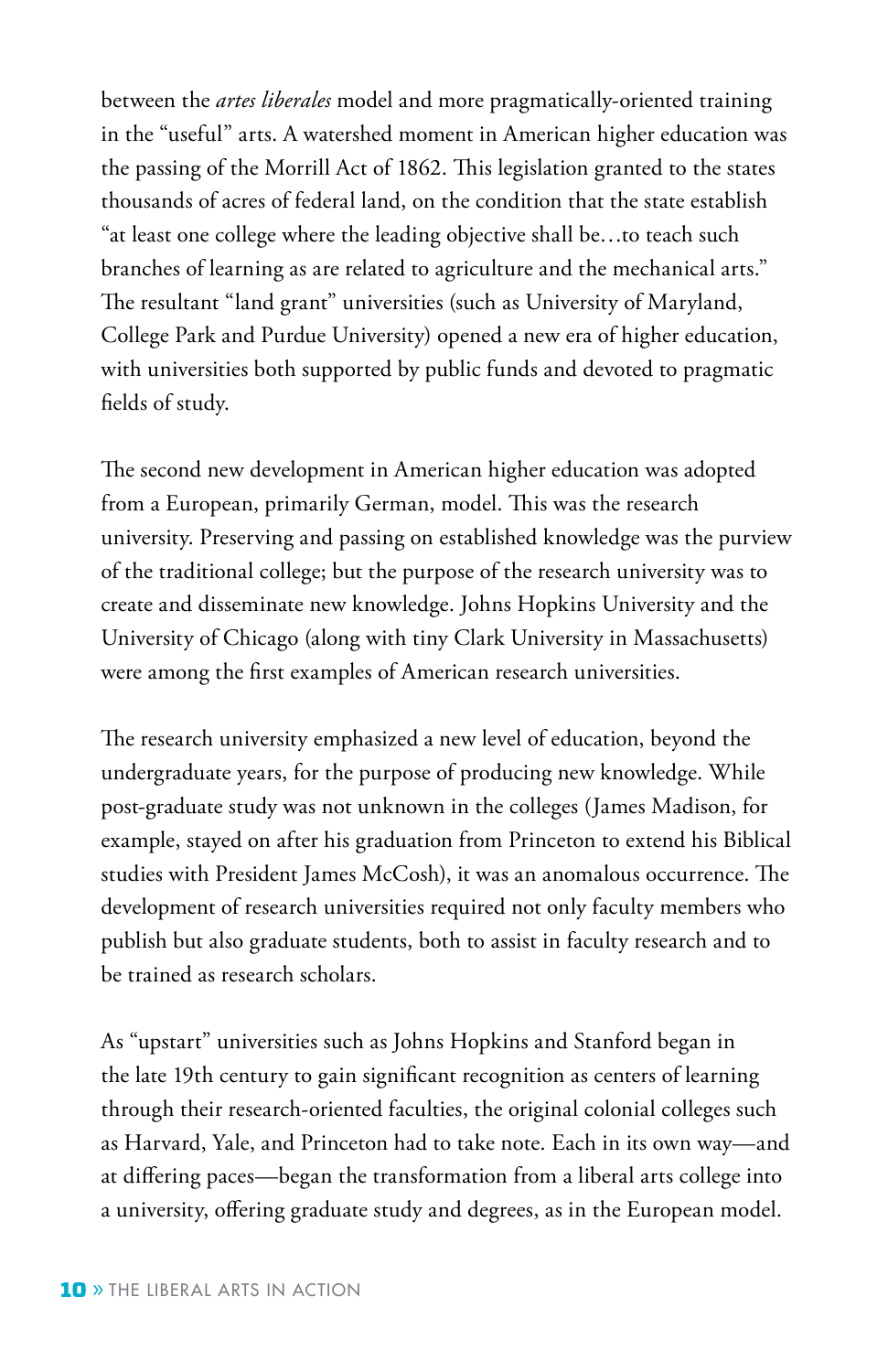The next major phase in the development of higher education in America can be attributed to broad cultural changes associated with the Second World War. The post-war G.I. bill, which provided funding for returning service members to attend the college of their choice, dramatically altered the composition—and size—of the college-going population. The war effort also brought tremendous new resources to the research enterprise, as the federal government directed substantial funding to universities for both defenserelated and basic research.

This trend continued in the late 1950s, when the launch of Sputnik by the Soviet Union fueled a fear that the U.S. was falling behind Russia in the Cold War technological competition. Once again, federal legislation was a determining factor in the evolution of higher education. Passage of the National Defense Education Act in 1958 eventually brought billions of dollars to research universities.

With these developments, the distinctions between liberal arts colleges and research universities became more sharply defined. A few of the colonial colleges (notably Dartmouth, Princeton, and Yale) had retained a primary focus on undergraduate education, with a smaller graduate and research focus. But as the 20th century proceeded, research (and its concomitant funding) took on a higher profile.

The prominence of research activity also began to re-cast the role of faculty. Particularly in the sciences—but, to varying degrees, across all disciplines faculty members were increasingly expected to devote primary attention to publication and research, the mentoring of post-graduate students, and gaining external funding. In the sciences, many faculty members were now expected to "bring in their salaries"—that is, to garner enough grants to pay for their own employment. In such a system, there are clearly incentives for faculty members to shift attention from the mentoring and personal development of the undergraduate student to the professional training of the graduate or post-doctoral individual.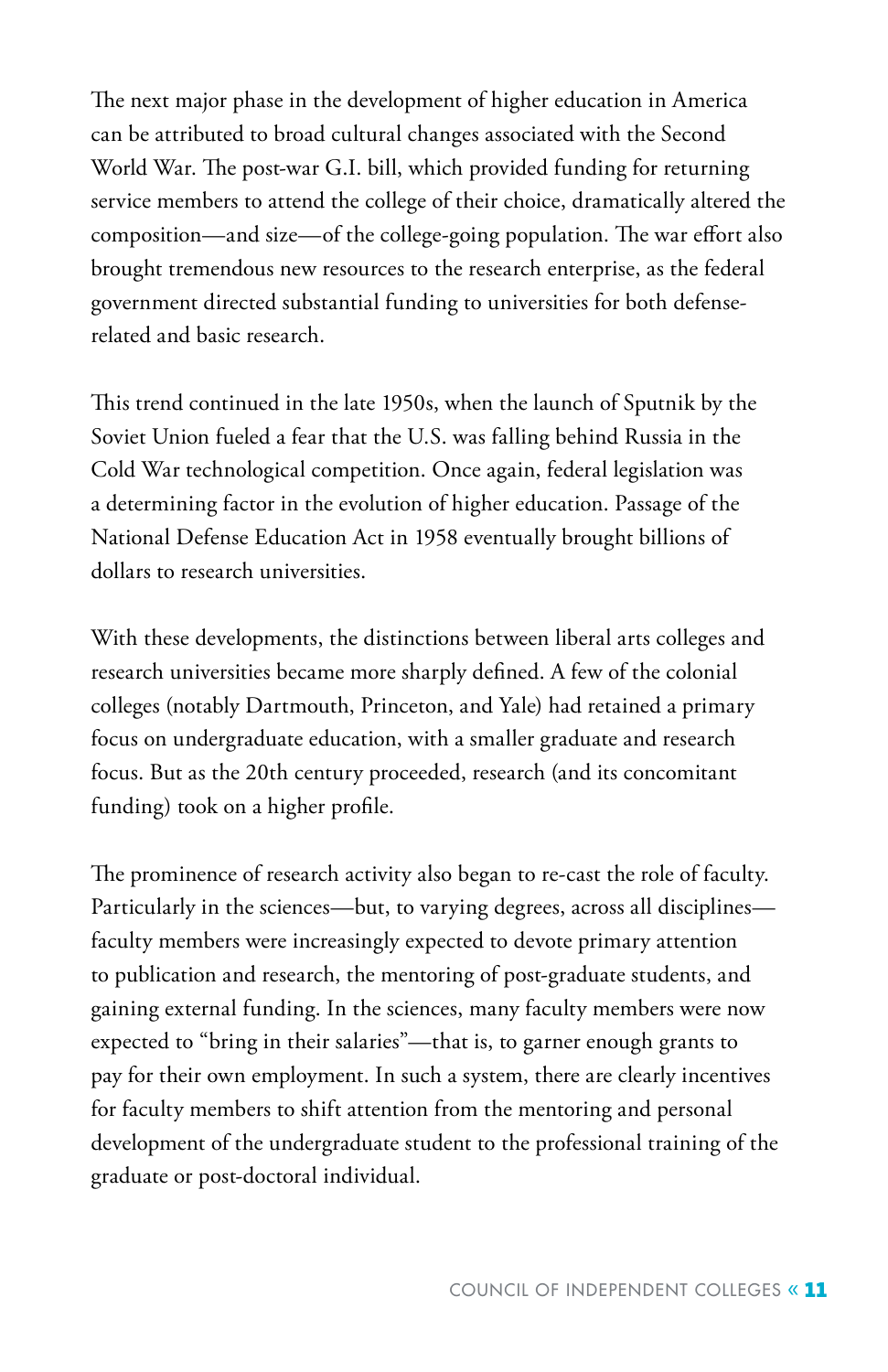Consequently, the specific niche of the liberal arts college in the overall ecology of American higher education became more clearly defined. A narrower focus on the education and development of undergraduate students, a relatively small student body, a faculty primarily dedicated to and evaluated for its teaching, a low student-to-faculty ratio, on-campus living for all or almost all students—these easily observable characteristics differentiated the liberal arts colleges not only from public universities such as the University of Michigan or Ohio State University, but also from the institutions initially founded as liberal arts colleges that had now evolved into research universities.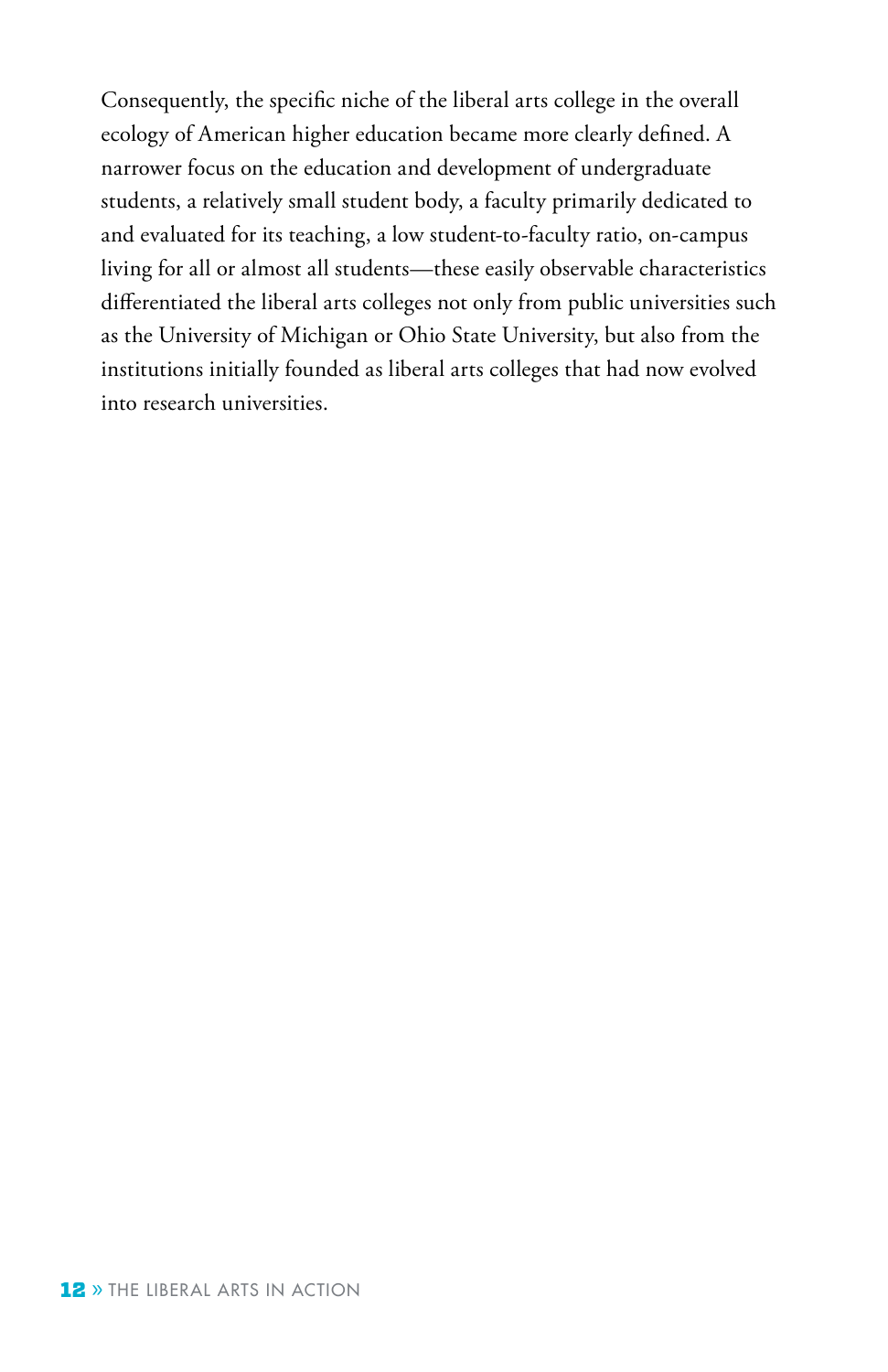### **Liberal Arts Education and Liberal Arts Colleges**

It's relatively easy to grasp the distinction between a liberal arts college, with its small, often wholly undergraduate student body, and a research university, with its graduate student and post-graduate population. But what is the distinction between "liberal arts colleges" and "liberal arts education"? Even professionals in higher education, let alone the general public, wrestle with this question. Is there really a distinction? If a student majors in English or history or philosophy but happens to attend Harvard or the University of Virginia is that somehow a different education from that of the physics major at Swarthmore?

Research indicates that there is a difference between the experience of a student at a smaller liberal arts college and the experience of a liberal arts major in a large research-oriented university. Although there is evidence for the benefits of a liberal arts curriculum in any context, including large university and community college settings, the small- to medium-sized, private, liberal arts colleges show greater gains for students, both cognitively and developmentally.

Over recent decades, a number of research studies that explore both the experience and the outcomes of post-secondary education, using differing methodologies, all point to superior outcomes from small liberal arts colleges—both in terms of students' subjective satisfaction and their objective educational and post-graduation attainment.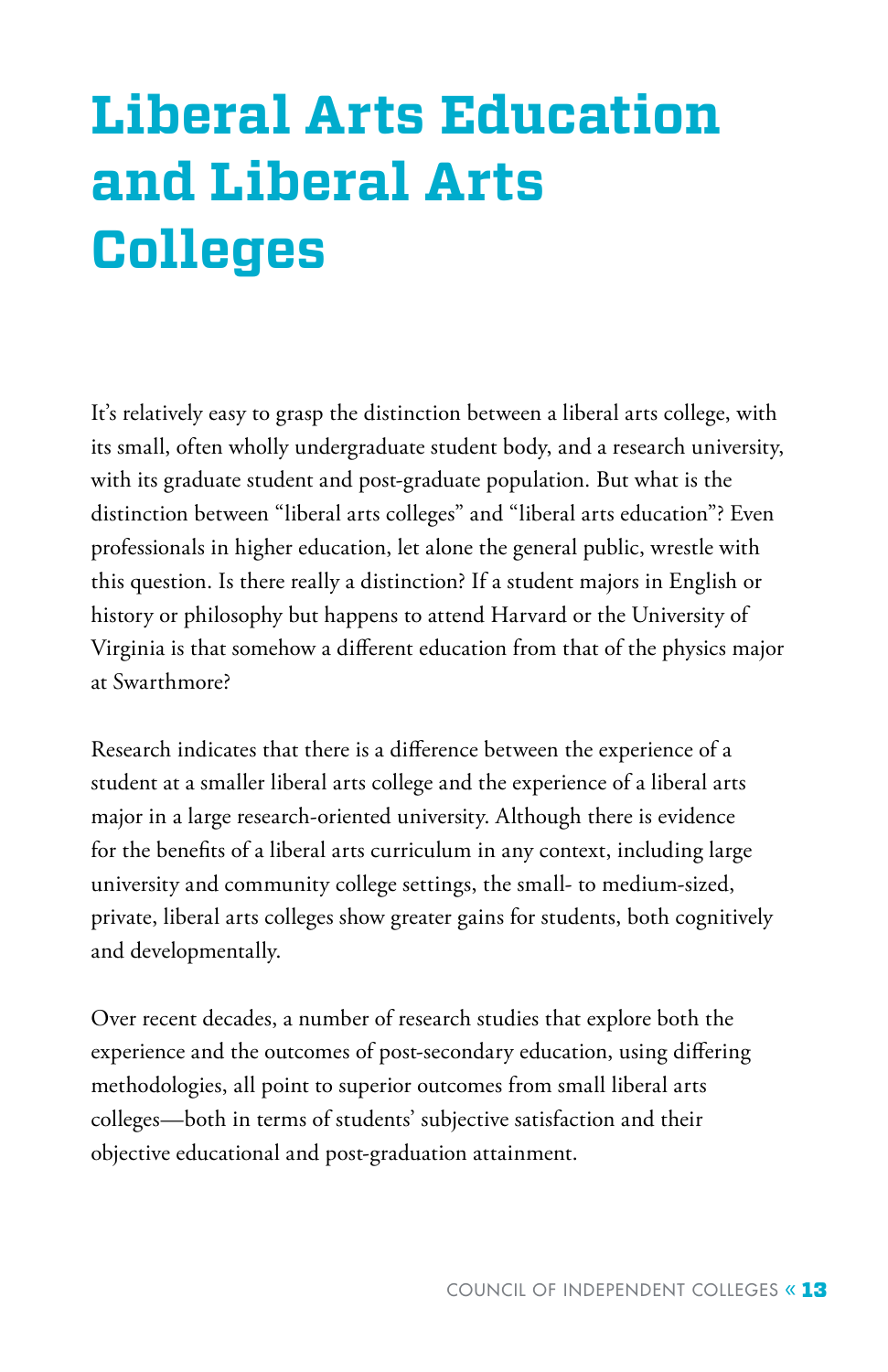One such study (released in 2011 by the higher education consulting firm Hardwick Day) conducted telephone interviews with almost 3,000 alumni of public universities, private universities, and small, private liberal arts institutions. The responses showed some stark comparisons, particularly between the experiences of students at liberal arts colleges and at "flagship" public institutions. On the most fundamental issue of college completion, 87 percent of students at liberal arts colleges graduated within four years; at the flagship publics, only 51 percent did so. Asked whether they benefitted from "high-quality, teaching-oriented faculty," 79 percent of liberal arts alumni said, "yes," compared with 40 percent of public university alumni.

With respect to the outcomes of their education, 60 percent of liberal arts college graduates indicated they felt "better prepared for life after college" than graduates of other types of institutions. Only 34 percent of the public university alumni expressed this perception. As well, the number of liberal arts college alumni who gave their alma mater a "high effectiveness rating" for preparing them, both for their first jobs and for career change or advancement, outpaced the public university alumni by about 10 percent.

With regard to pedagogical practices (a topic to which we'll return), 72 percent of liberal art graduates indicated that they benefitted from "many small classes with fewer than 20 students" compared with only 16 percent of the public university graduates. And fully 83 percent of liberal arts alumni agreed that their professors "challenged me academically and also personally helped me meet those challenges" compared with 46 percent of public university graduates.

A second study (by the Center of Inquiry in the Liberal Arts at Wabash College) carried out longitudinal research at 49 institutions, including community colleges, regional universities, research universities, and liberal arts colleges. Students were assessed three times: upon matriculation, at the end of the first year of college, and at the end of the fourth year. The students completed a series of questionnaires designed to measure aspects of both cognitive and personal development. This study found that, relative to their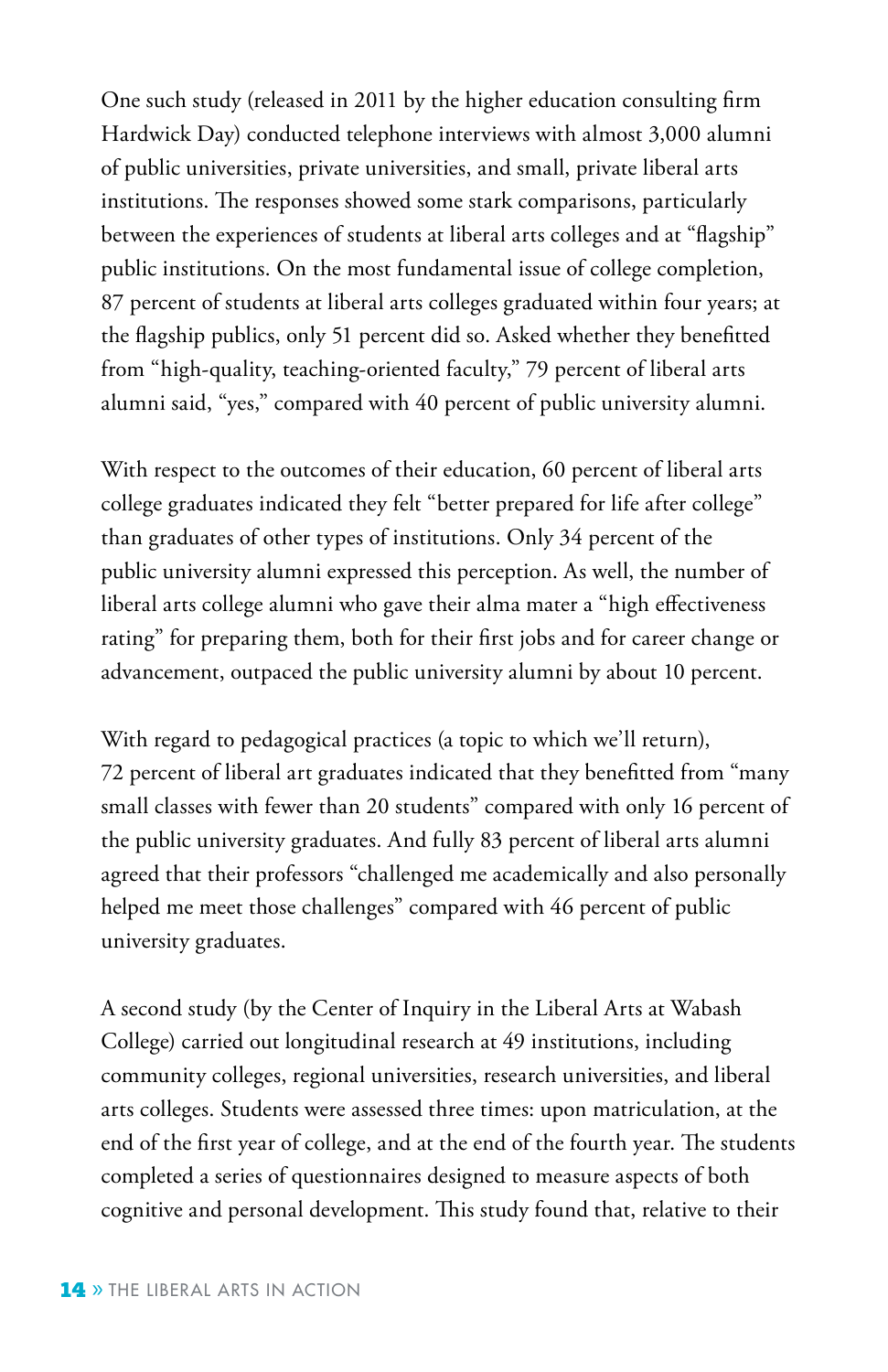peers at research universities and regional institutions, liberal arts college students "realized significant advantages" in both critical thinking skills and cognitive development. These researchers suggested that "a significant part of the cognitive impact of liberal arts colleges may be exerted by their distinctive instructional and learning environments."

And a third recent study by the Council of Independent Colleges, *Expanding Access and Opportunity: How Small and Mid-Sized Independent Colleges Serve First-Generation and Low-Income Students*, finds—contrary to the popular myth that private colleges are only for the affluent—that students of all academic and social backgrounds enroll in smaller private colleges, and that these institutions provide a more rigorous and engaged college experience than larger public universities. In particular, first-generation and low-income students in these smaller colleges are at least four times more likely to experience a personalized academic environment with smaller class sizes, three times more likely to be taught by a faculty member (rather than by a graduate student) or have informal meetings with a faculty member, and nearly twice as likely to discuss academic matters outside the classroom with a faculty member. For first-generation and low-income students at smaller private institutions, the higher levels of engagement in the academic and extracurricular environment result in much better graduation rates and degree attainment and ultimately upward social mobility.

What are the distinctive elements inherent in the learning environment of a small liberal arts college or university that might be determinants of such highly positive and desirable outcomes? A number of characteristics typify the liberal arts college. Most often, it is a full-time, residential learning experience that includes a robust co-curricular student life and participation in athletics, theatre, musical groups, clubs, and—increasingly—service activities and involvement in the local community. The smaller colleges also often express an explicit commitment to the formation of character and to an ethical value system. In some instances, this may be associated with the institution's roots in a religious denomination; in others, it may arise organically from the very nature of an intimate, residential community.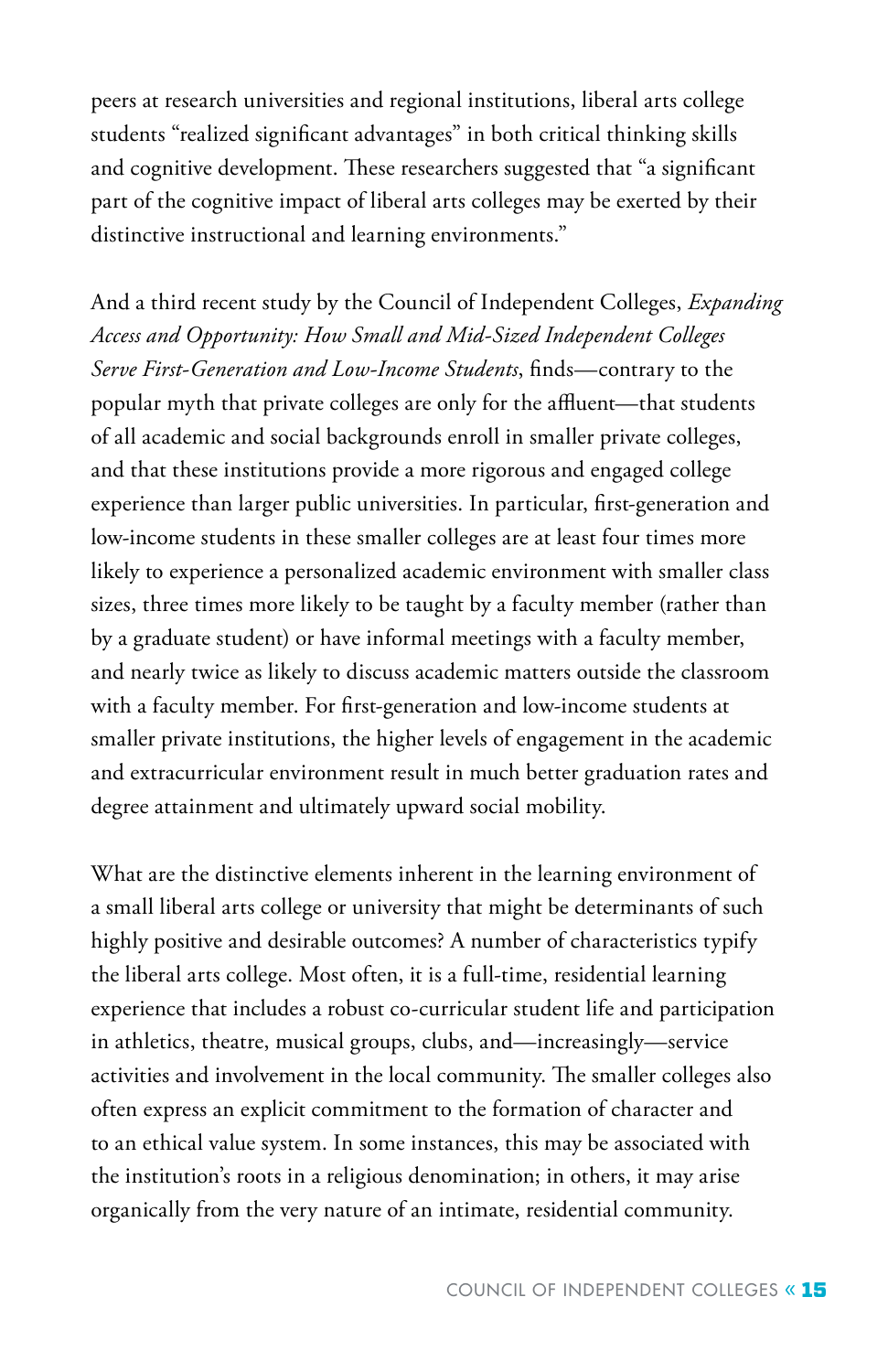As noted earlier, liberal arts colleges are relatively small. Although the size may range from under 1,000 to as large as 4,000, typically the student body is approximately 1,000–2,000. The small student body makes possible an intentionally low student-to-faculty ratio, most often ranging from 8:1 to 12:1. As a result of this structure, classes are small (often seminar and discussion formats, rather than large lectures), faculty members are very accessible to students, and personal, mentoring relationships are encouraged and easily formed. Increasingly, opportunities are available for the student to engage in original research, mentored by and/or collaborating with a faculty member. Each of these characteristics has significant, even unique, implications for students' learning and developmental experience.

Let's explore specific pedagogical practices before considering the living and learning environment more broadly. Over the past several decades, developments in cognitive sciences, behavioral sciences, and psychometric analysis have enabled us to understand much more about how people learn and what factors contribute to effective learning. It's illuminating to compare the results of these studies with the kinds of pedagogical practices most prominent at small liberal arts colleges—where the student-to-faculty ratio is low, and faculty members are both hired and evaluated primarily for their commitment to teaching.

An early and influential study, published in 1976 by two Swedish researchers (Ference Marton and Roger Säljö), introduced the distinction between "deep learning" and "surface learning." Scholars in Australia and the U.K. later extended this work. Put simply, the student who uses a deep learning approach seeks "understanding" (looking for patterns and making meaning), while surface learning focuses on "reproduction" (memorizing bits of information in anticipation of being tested).

Importantly, the researchers stressed that a preference for "deep" or "surface" learning is *not* an inherent characteristic of a student. Rather, a student's perception of context and environment influences the approach he or she takes to a learning task. For example, in a large lecture course where the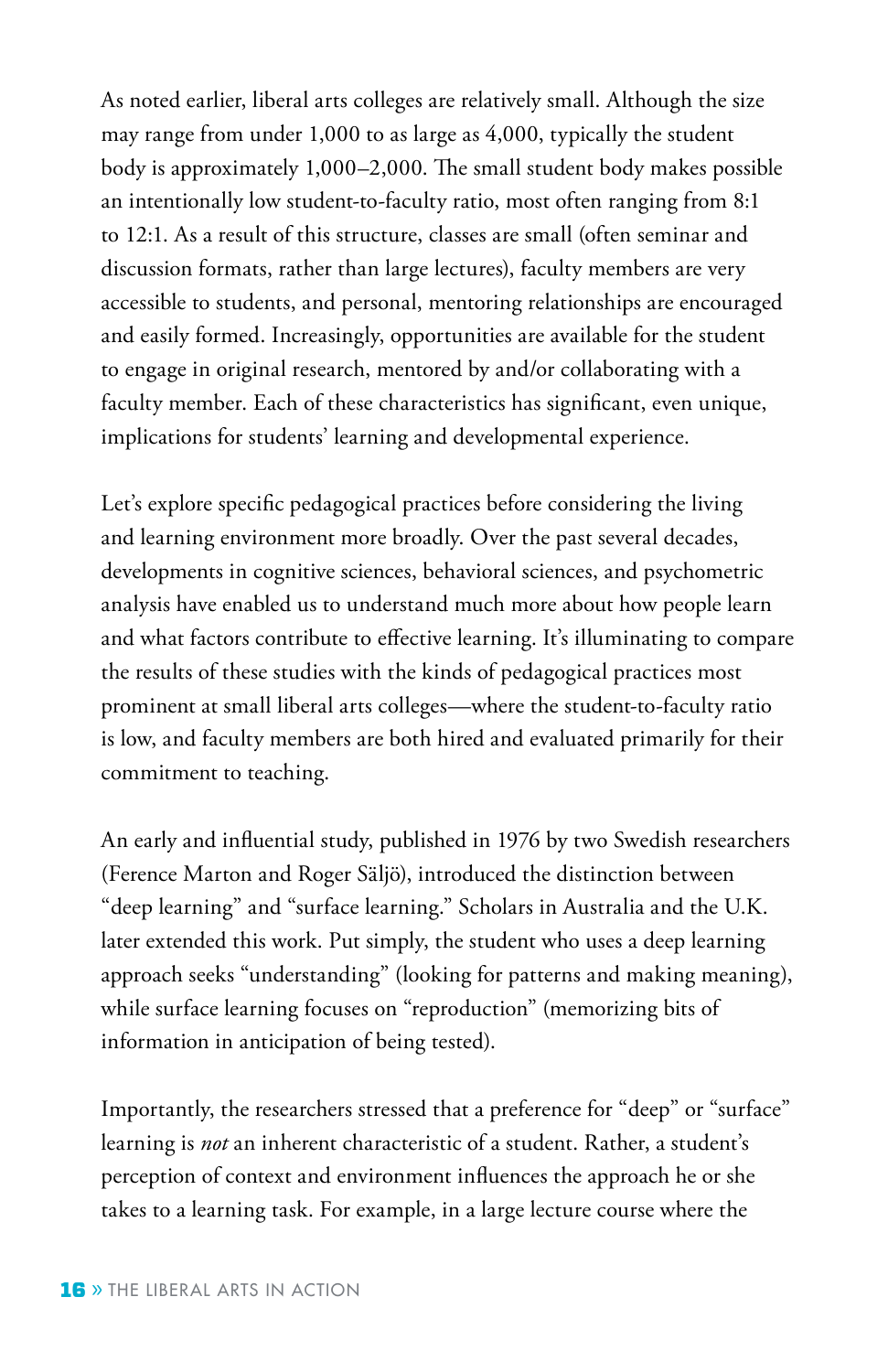final exercise will be a multiple choice test, a student might well decide that the "reproduction" or surface mode is probably what's called for. But if student-faculty and student-to-student interaction will take the form of a small group discussion, a deep learning approach will likely seem preferable. Not surprisingly, pedagogical researchers agree that "deep learning" leads to higher quality learning outcomes.

While some researchers have focused on the characteristics of effective learning, others have turned more attention to effective teaching practices. One of the most extensive of these efforts has been the work of George Kuh and his team at Indiana University's Center for Postsecondary Research. His own research, as well as the work of others, showed that specific classroom activities and specific faculty and peer practices improved undergraduate outcomes. On this basis, Kuh launched in 2000 an ambitious survey project, the National Survey of Student Engagement (NSSE).

NSSE has now been administered to more than 4.5 million students at over 1,500 colleges. The detailed survey instrument has helped colleges identify the extent to which they are actually providing best practices in pedagogy and, at the same time, the accumulation of massive data has enabled Kuh to refine what are now widely considered "high-impact practices." Most often, six high-impact practices are cited: a learning community (i.e., groups of students taking two or more classes together), service or community-based learning, research with a faculty member, an internship or field experience, study abroad, and a culminating senior experience (such as a capstone course or thesis).

In June 2015, researchers at NSSE completed a special analysis for CIC of survey results for more than 540,000 students enrolled at more than 900 institutions, including private and public undergraduate colleges and private and public doctoral universities. Factors examined included the six highimpact practices just listed, as well as indicators of student engagement and students' own assessments of gains (in knowledge, skills, and personal development) and satisfaction.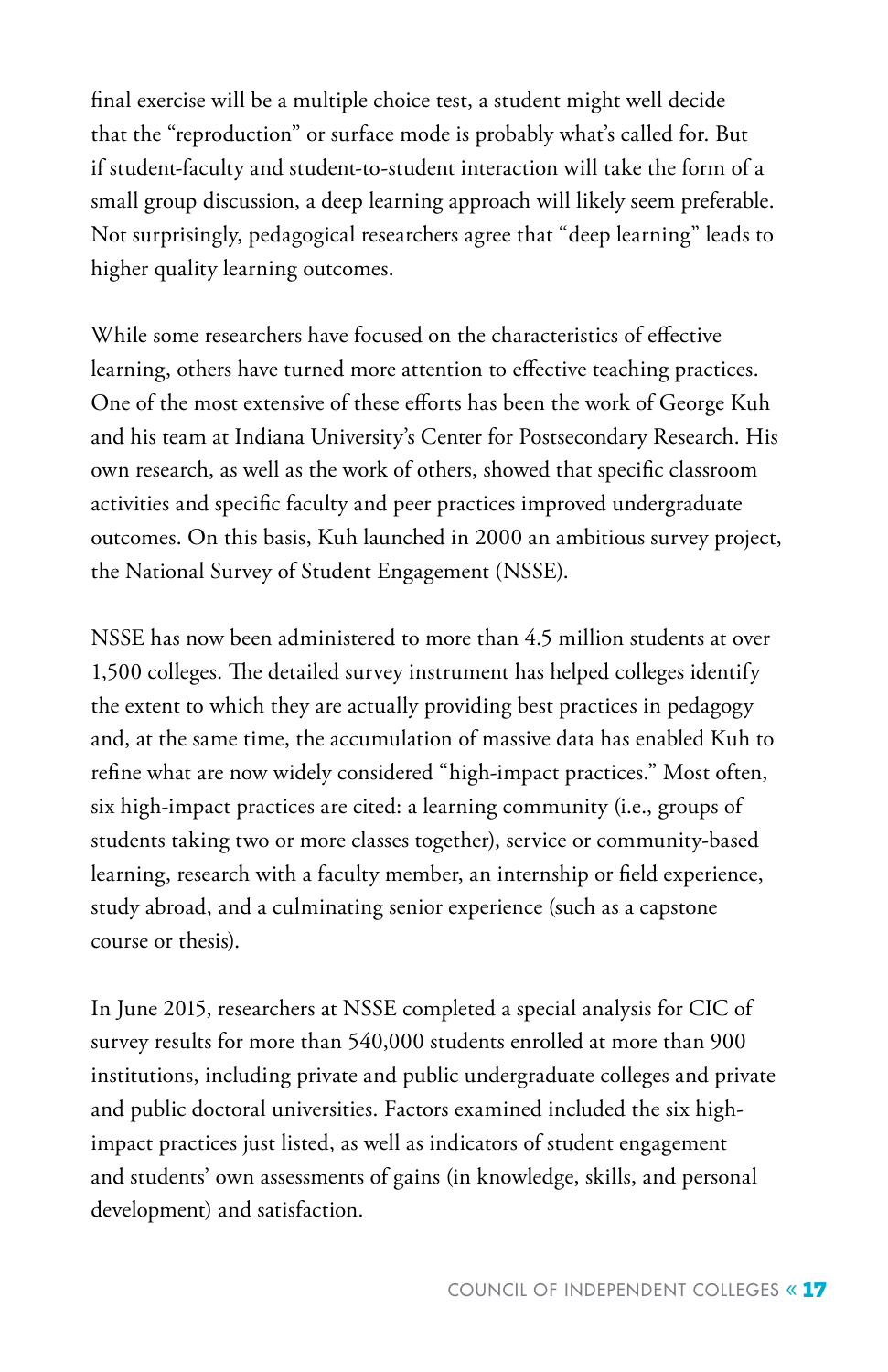These independent researchers reported that "students at private institutions had significantly higher mean scores on all measures." And they concluded that "these students can claim experiences that are more academically challenging, better relationships with faculty, higher quality interactions with others on campus, and consistently greater perception that they have learned and grown throughout their learning experiences with their institutions."

Among many comparative differences, the largest was that students in the small private colleges reported greater development of a personal code of values and ethics in their college years. Further, in comparison with students in large doctoral institutions, seniors at small private colleges reported more frequently than their counterparts that they were challenged in courses to evaluate differing points of view and form new ideas. Seniors also were more likely to discuss career plans with faculty.

In conclusion, the NSSE researchers found "several areas of distinction" between the students in small private colleges and students at public institutions, including "greater exposure to academically challenging experiences, especially with coursework emphasizing higher-order learning and reflection…more effort dedicated to studying, writing, and reading, more frequent and high-quality interactions with faculty and exposure to effective teaching practices…and a more supportive environment for learning."

It's clear that multiple types of research studies, carried out over five decades—ranging from observational studies of students (Marton), to polling of alumni (Hardwick Day), to highly structured surveys of students (Pascarella; Gonyea; and Kuh)—all indicate that the pedagogical practices and the learning community environment most commonly found in small, private liberal arts colleges are those proven to provide the most effective learning experience for students.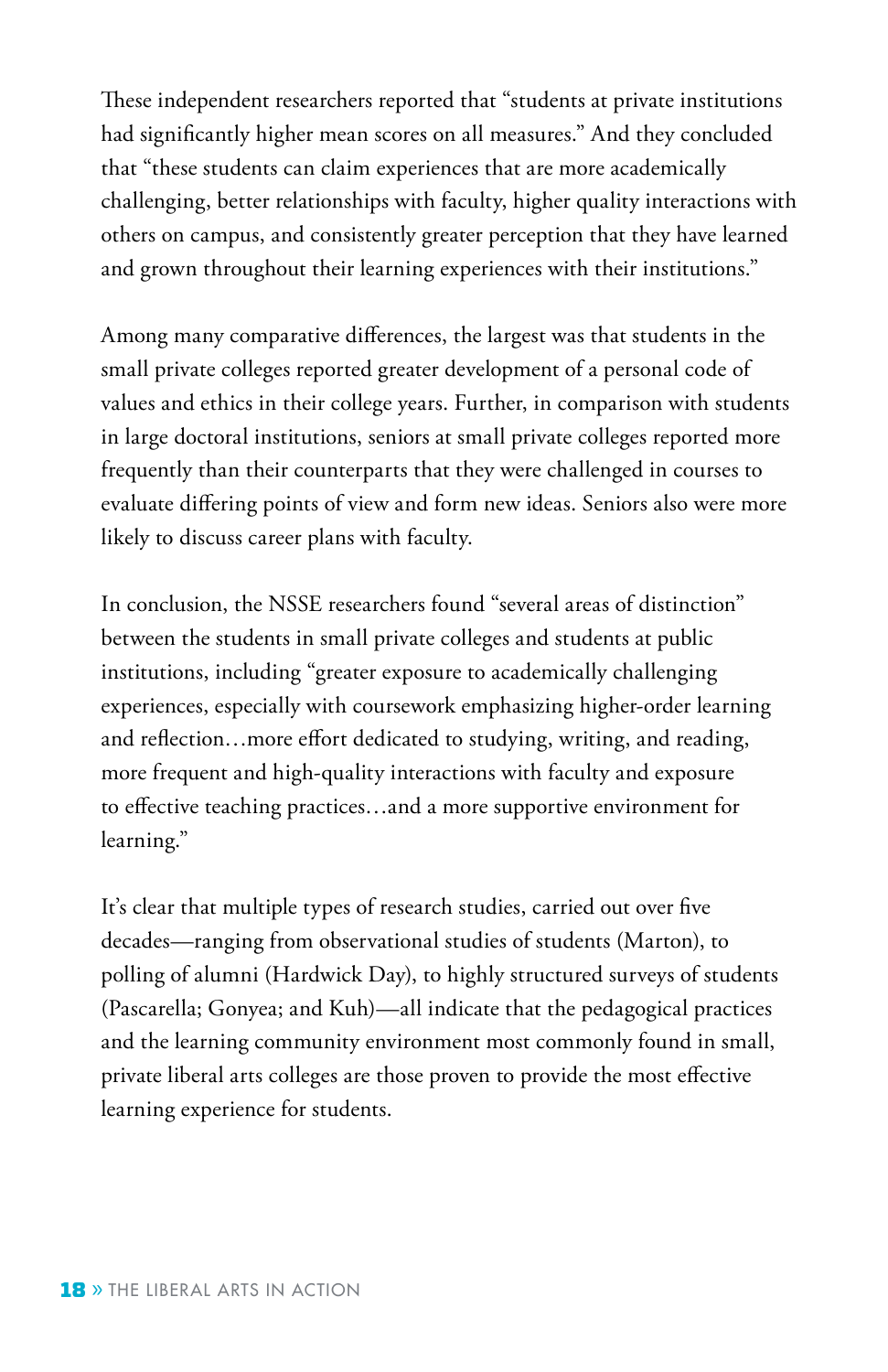### **The "Usefulness" of Liberal Arts—A Classical Perspective**

Even if the research indicates that the small liberal arts college provides an exceptional learning environment, the questions remain: learning for what? Is a liberal arts education useful? Just as the very definition of liberal arts is controversial, so is its purpose—in today's favored term, its "outcome." Specifically, the usefulness (or uselessness) of liberal arts has been contested over many centuries. To add yet another element of paradox—for some, "useless" is understood as a condemnation, while to others it's actually an approbation. Is liberal arts education "useless"—even intentionally so?

This controversy stems originally from classical times, specifically from discussions of education by Aristotle and Cicero. A brief foray into that classical background is worthwhile, because it still informs thinking about education, especially higher education, particularly when the question of the practicality or usefulness of college looms so large. Indeed, one scholar of liberal arts has claimed that "the tension between what is 'liberal' and what is 'useful' is one of the oldest and most persistent problems in education" (Kimball).

The Greek philosopher Aristotle developed an elaborate argument, explaining the distinction between knowledge for its own sake and knowledge as a means to an end—that is, what is "useful." For Aristotle, the former—a desire to understand the true causes and nature of things is a much higher form of knowledge than the latter, directed more narrowly toward achieving a result. Aristotle might have illustrated this as the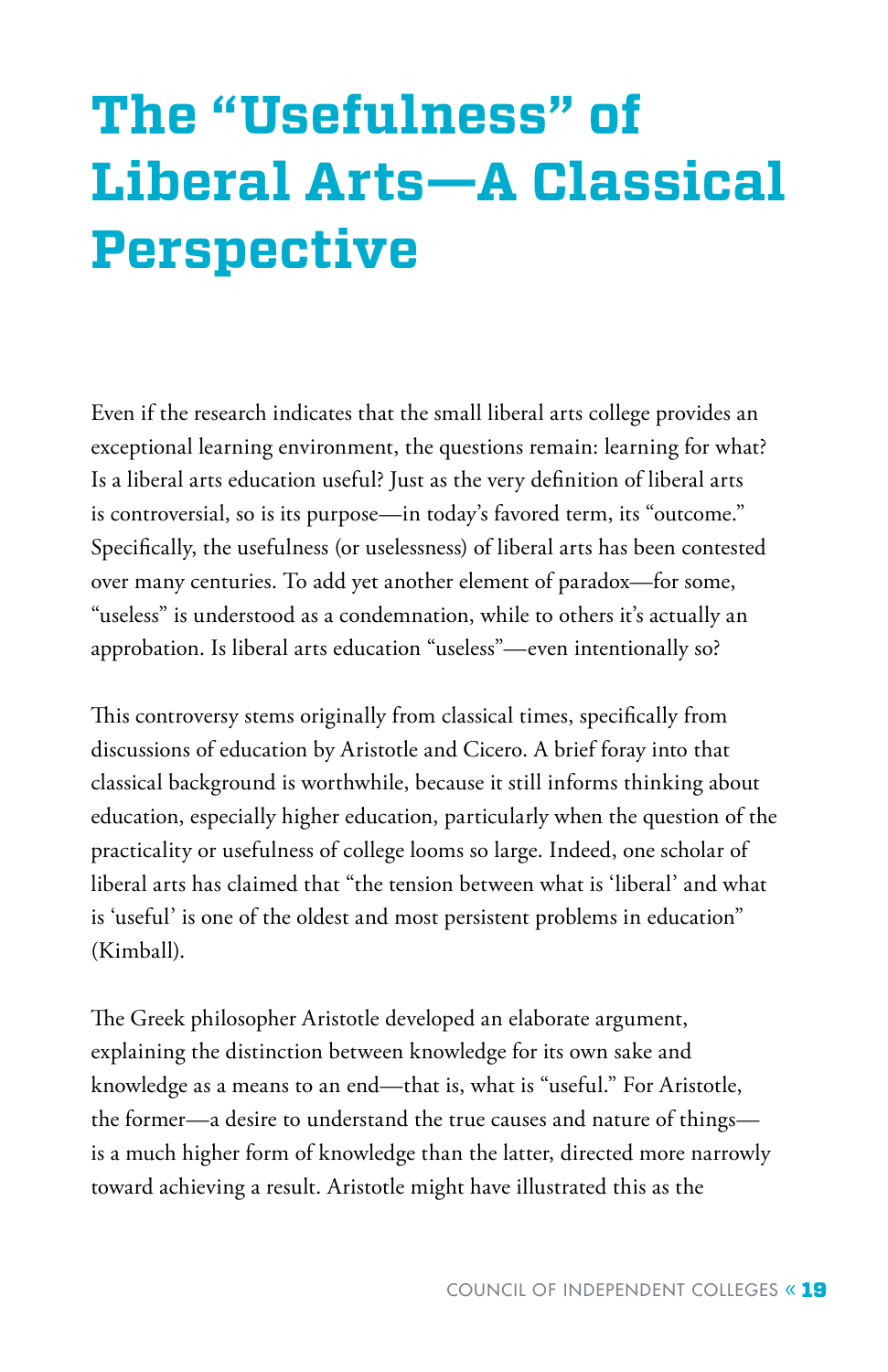difference between a philosopher's systematic inquiry into the nature of species and a blacksmith's skill at shoeing horses.

A similar distinction is later reiterated by the Roman philosopher and statesman Cicero, who was a tremendously influential thinker for America's founders. In Cicero's Latin version, the relevant distinction is between what is *utile* and *inutile* (useful and useless); the "useful" is often what is merely expedient.

It's an unfortunate accident of history (and linguistic usage) that later, English-language discussions of liberal arts latched onto the "useless" characterization and often aligned it with social class. Thus was born a concept that, regrettably, we still encounter today: namely, that the "useless" learning of liberal arts is a rarified privilege intended only for members of the elite who, presumably, can afford to spend their time on such luxuries. The (mistaken) corollary to such a view is that preparation for a productive and "useful" life must be associated with more technical, job-oriented training.

Attention-getting examples in recent American life have included President Obama's (at least implicit) dismissal of liberal arts with the remark, "folks can make a lot more potentially with skilled manufacturing or the trades than they might with an art history degree." Florida Governor Rick Scott's rhetorical question, "Is it a vital interest of the state to have more anthropologists? I don't think so," gained a peculiar resonance when it was discovered that his own daughter has a degree in anthropology. Notwithstanding that, his policy stance was clear: "I want [public] money to go to degrees where people can get jobs in this state." Bill Gates also has widely expressed the view that only those subjects that will prepare students for entry into the local economy are worthy of support—and it seems clear that he, too, (incorrectly) assumes that the liberal arts are not among those subjects.

It is true that this view, aligning the study of liberal arts with a leisured elite, in some ways reproduces a conflation of class and education found in the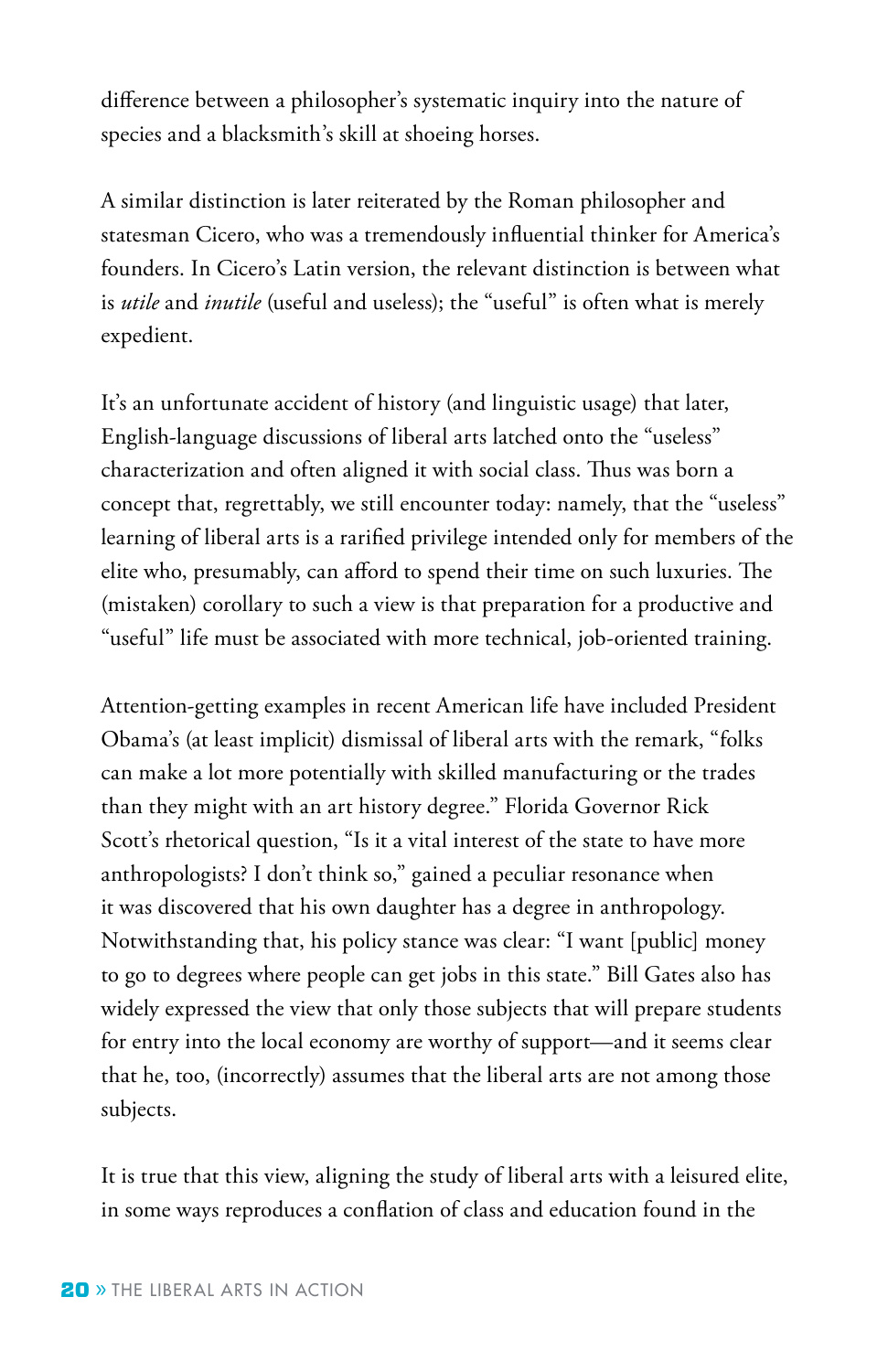ancient authors. (It also is true that college-going—at least until the mid-19th or even early-20th) century—was almost exclusively a privilege of the wealthy in America, which reinforces the notion.) But Aristotle's or Cicero's understanding of what is "useless" must be understood and interpreted in historical context.

A simple way to illustrate this is to consider some specific terms in the Greek and Latin languages and their implications. The point is perhaps easiest for English speakers to see in Latin terminology. The Latin word for leisure is *otium*. In the context of Roman culture, this was one of the highest goods, an aspirational state. To have *otium* meant that you had the time to engage in reading, discussion, and contemplation, that you could develop your mind and nurture your soul. *Otium* was the pre-condition for flourishing as a thoughtful, cultured individual.

Latin had a term for the opposite or the negation of *otium*: *negotium*. Indeed, this is the etymological basis for our English term, "negotiate" and its derivatives, such as "negotiation." For the Romans, this negative term denoted "business," perhaps merchandising or shipping or running a restaurant. Considered in the context of Roman culture, this was an undesirable state, even a derogatory term.

Now, of course, we must see these valuations as embedded within a social context—namely, the context of Rome as a slave-based economy. The merchant class (as well as doctors, bureaucratic officials, or bankers) tended to be slaves or former slaves. The Roman elite eschewed engagement in such activities, in *negotium*. But the point, for our purposes, is that for Aristotle or Cicero to claim that education was "useless" was actually to accord it the highest status. The *artes liberales* (liberal arts) were useful for the cultivation of the human being's greatest capacities, rather than for the acquisition of low-level skills.

The Classical Greek language presents a similar example. The Greek term for leisure is *skole*. Again, the etymological implication is clear: This is the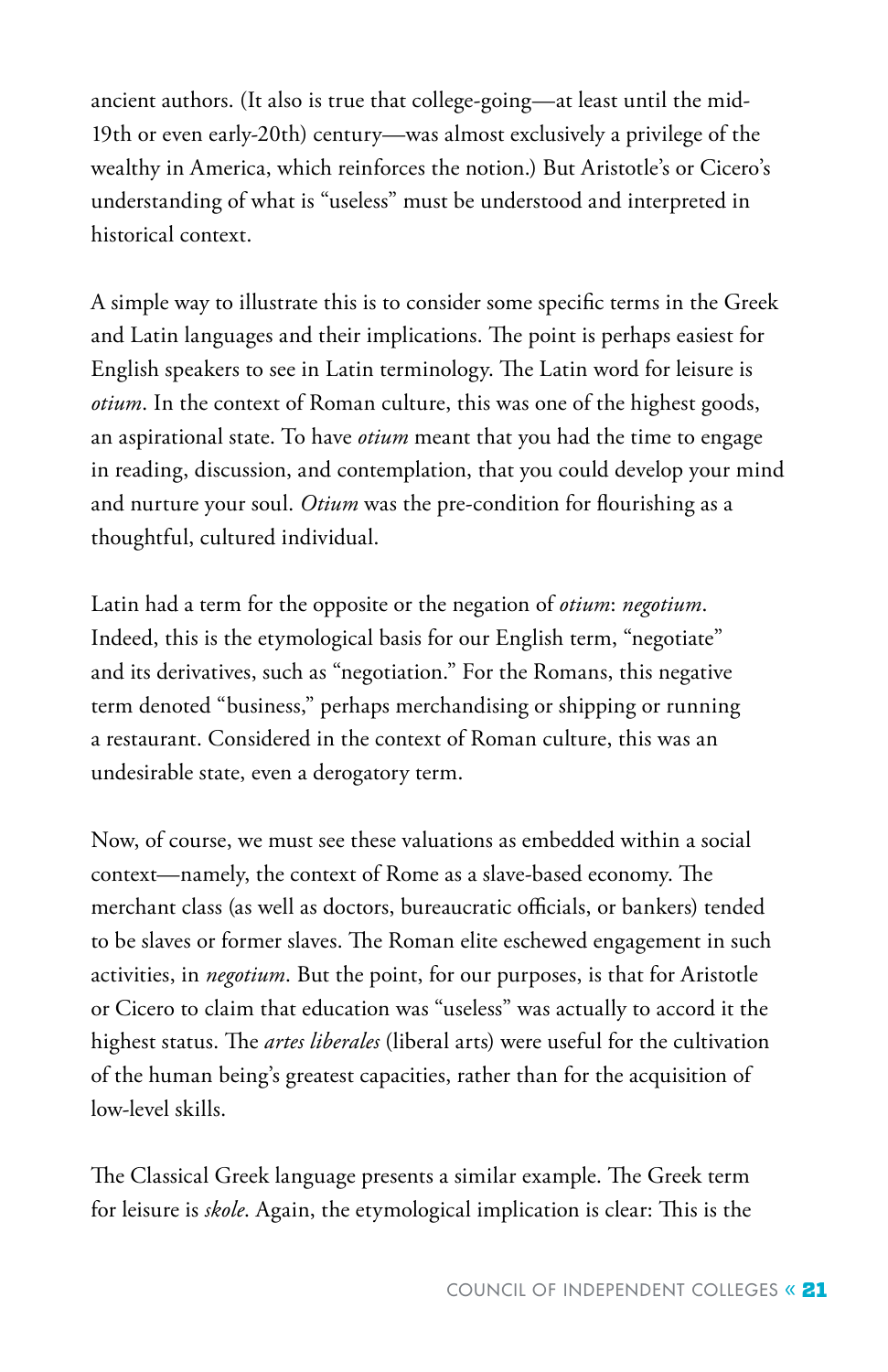term from which we derive "school." Once again, learning is associated with leisure. Greece, too, was a slave-owning society. Interestingly, the teachers (Greek: "pedagogues") in schools would have been slaves. But those who had the opportunity to attend those schools were the non-enslaved population, the free members of Greek society, for example in the nascent Athenian democracy.

Viewed in the context of the slave-owning cultures of Greece and Rome, we can recognize the alignment of liberal arts education with what it is to be a free person. It is this alignment that offers a particular resonance—and relevance—to us, an American society founded on democratic principles (even if those principles were not fully realized until the abolition of slavery in 1865).

The American liberal arts college today embodies a commitment to democratic principles in very meaningful ways. In particular, the liberal arts college—once the province of affluent white males—has worked hard to increase access by students from a wide range of family educational and economic backgrounds and thereby offer a pathway to social mobility. Today, smaller, private colleges enroll approximately the same proportion of minority students as do public universities (about one-third of the student body) and a slightly *higher* proportion of low-income students and firstgeneration students than public and private doctoral universities.

Not only have private colleges become as diverse as public universities, they also lead to greater rates of success for African American students, Hispanic students, and low-income students. These students graduate from private four-year colleges both at higher rates and more quickly than they do from public universities. Compared with for-profit institutions, in particular, the graduation rate of each of these groups at small private colleges is approximately twice as high.

This diverse student body is assisted in attending college by the colleges' own commitments to financial aid, with institutional resources providing six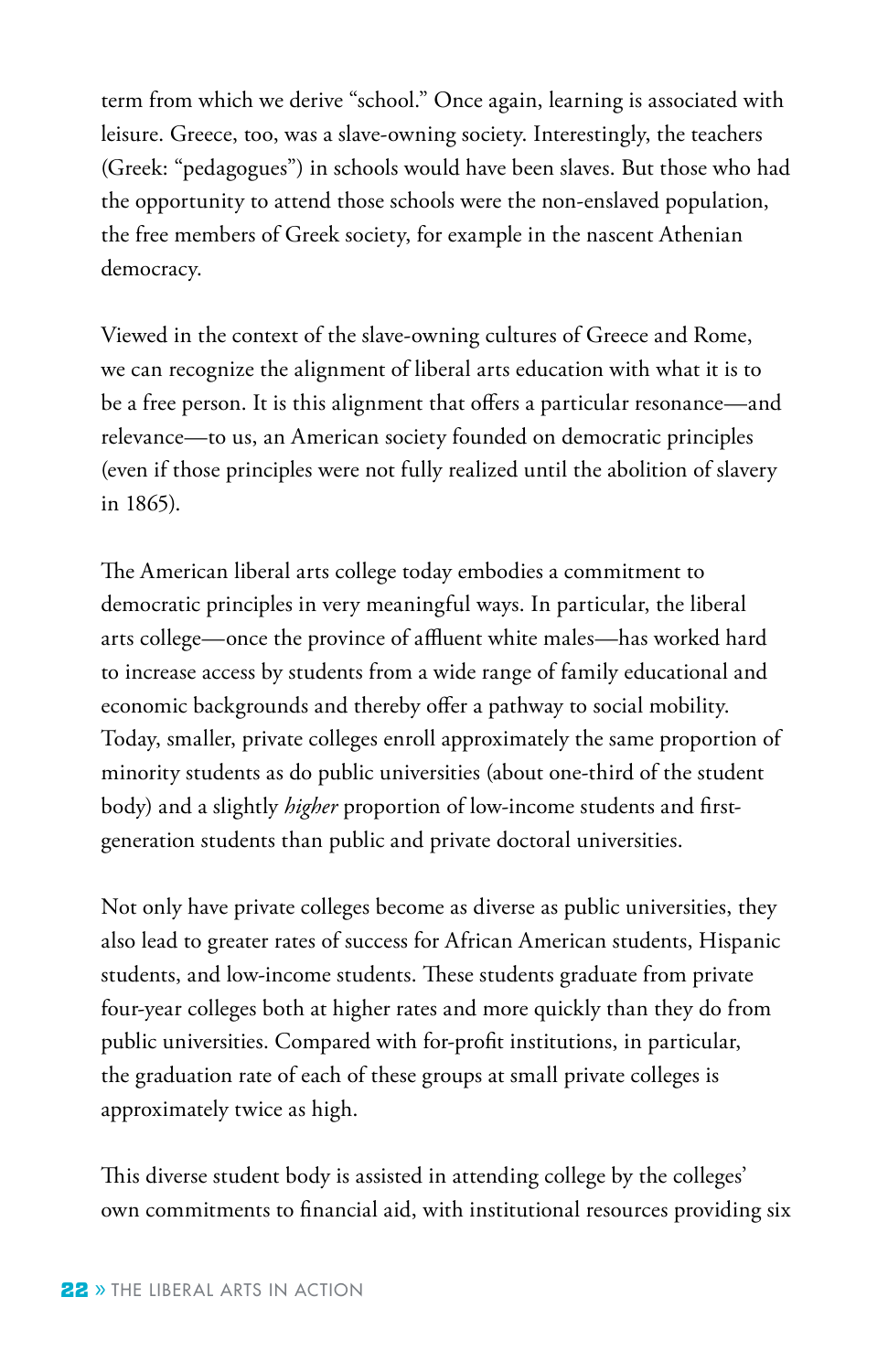times as much financial aid in the form of grants as the federal government. Students at private colleges are twice as likely to receive grants from their colleges as students at public institutions, and the average grant from the private college is three times larger than the average public university grant. A higher proportion of first-generation and low-income students (approximately one-third) graduate with no student loan debt from smaller private colleges than from public doctoral universities.

Thus, although the persistent stereotype that associates liberal arts education with an elite class has historical underpinning, it is not an accurate representation today.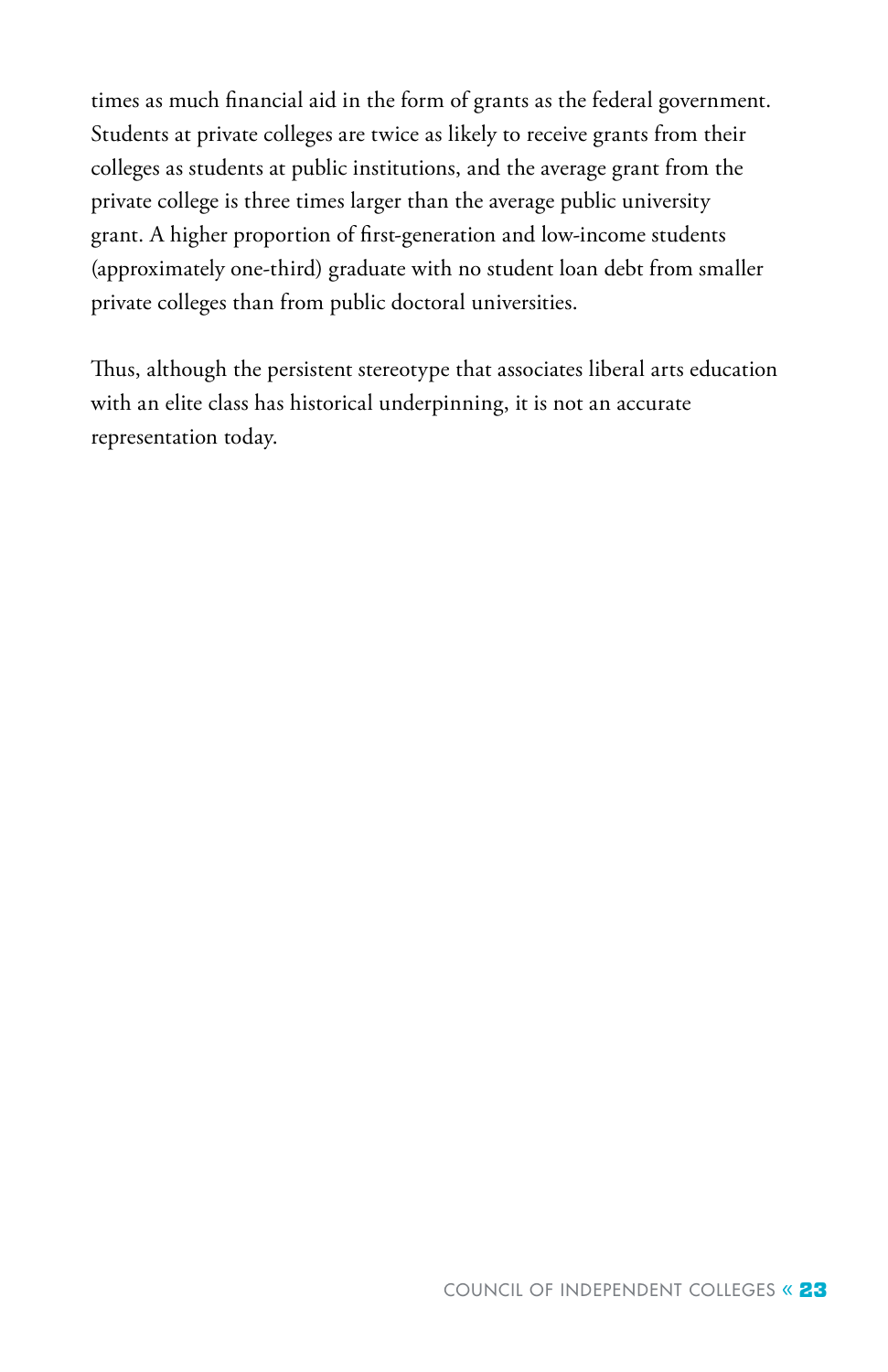#### **What Can You Do with a Liberal Arts Degree?**

"Success" is, in many ways, an elusive concept, defined in the eyes of the beholder. But, in some instances, remarkable achievement or eminence accrues to a defined set of individuals. For example, there are a fixed number of American presidents, Nobel Prize winners, and Fortune 500 CEOs. Within such closed sets, how do liberal arts graduates fare? In looking at such data, it's important to contextualize the results, recognizing that today, only about 13 percent of college-goers attend CIC member institutions. The data show that, in each of these "closed sets" of high achievement, liberal arts graduates achieve a rate of success substantially higher than their distribution in the population.

For example, of the 19 U.S. presidents in the 20th and 21st centuries (the era when college-going really took hold in America), four (or 21 percent) graduated from small liberal arts colleges. And if we note the study of liberal arts, independent of the type of institution, 14 (or 73 percent) had undergraduate degrees in liberal arts fields. Currently, almost 90 of the 100 U.S. senators studied liberal arts, and 18 graduated from small liberal arts colleges. In addition, analysis of the Fortune 1,000 as well as Fortune 500 CEOs shows that approximately one-third have liberal arts degrees.

These indicators of success, for the most part, take a long view—that is, an individual who rises to become a CEO or a president has obviously done so a number of years after graduation from college and in many cases obtained additional degrees. Today, public discourse about higher education very often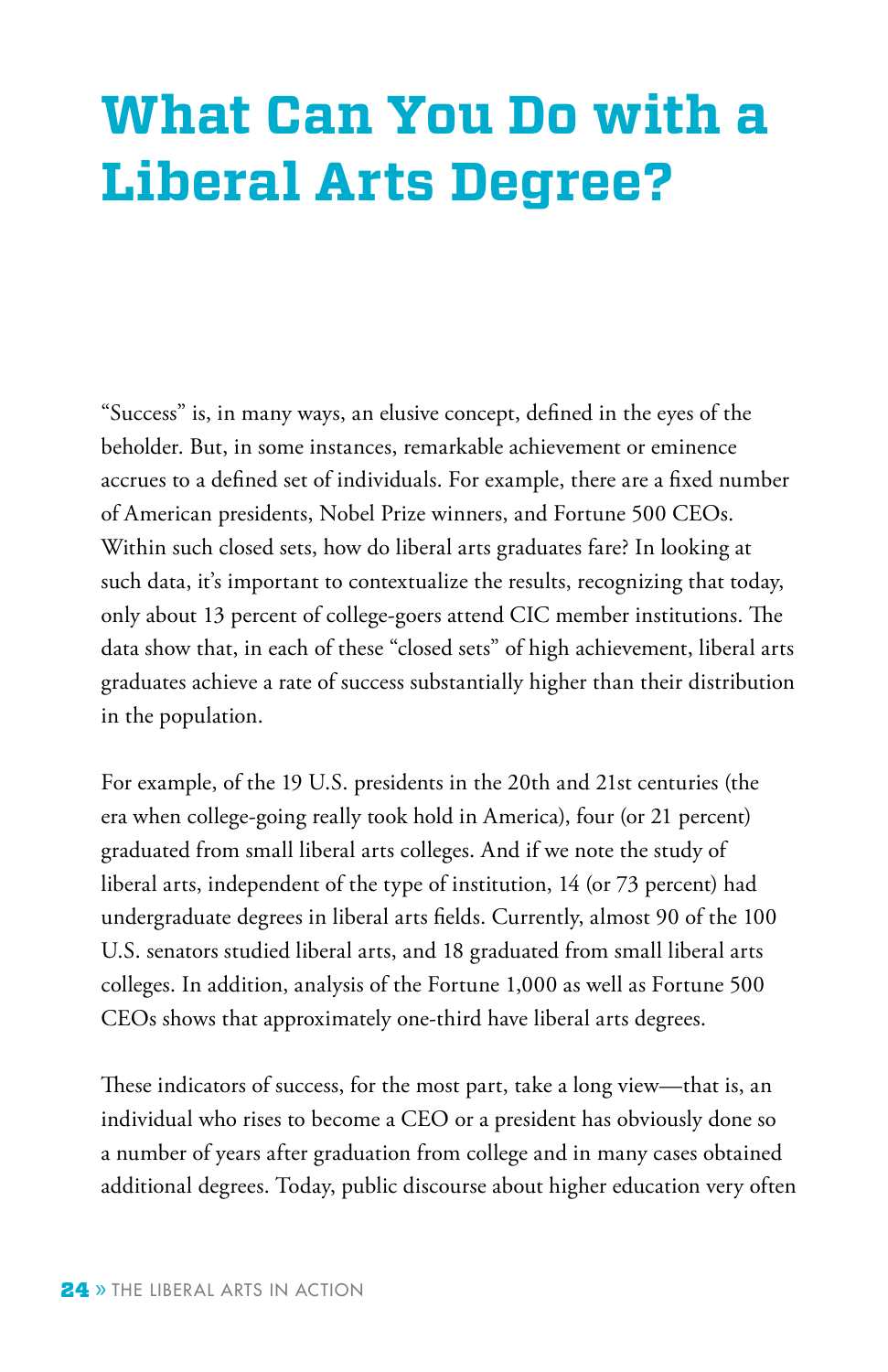takes a short view—that is, whether a graduate will be employed directly after graduation. For the first time, the National Association of Colleges and Employers (NACE) recently produced (after two years of development) a study of the outcomes for college graduates, six months after graduation. The report, *First Destinations for the College Class of 2014*, represents "the most comprehensive view of baccalaureate degree outcomes currently available."

The widespread belief that college graduates today are unsuccessful in finding jobs is not supported by the data. The NACE report shows that 80 percent of college graduates are either meaningfully employed or continuing their educations within six months of graduation. But there is a differential among types of institutions. For those who graduated from a public university, the rate of employment is 73.4 percent, while for those who graduated from a private, nonprofit college, that rate is 89.5 percent.

These data indicate that liberal arts colleges and universities have equipped graduates for long-term success across many fields of human endeavor at a disproportionately high rate and that, even in the short term, liberal arts graduates enjoy positive outcomes.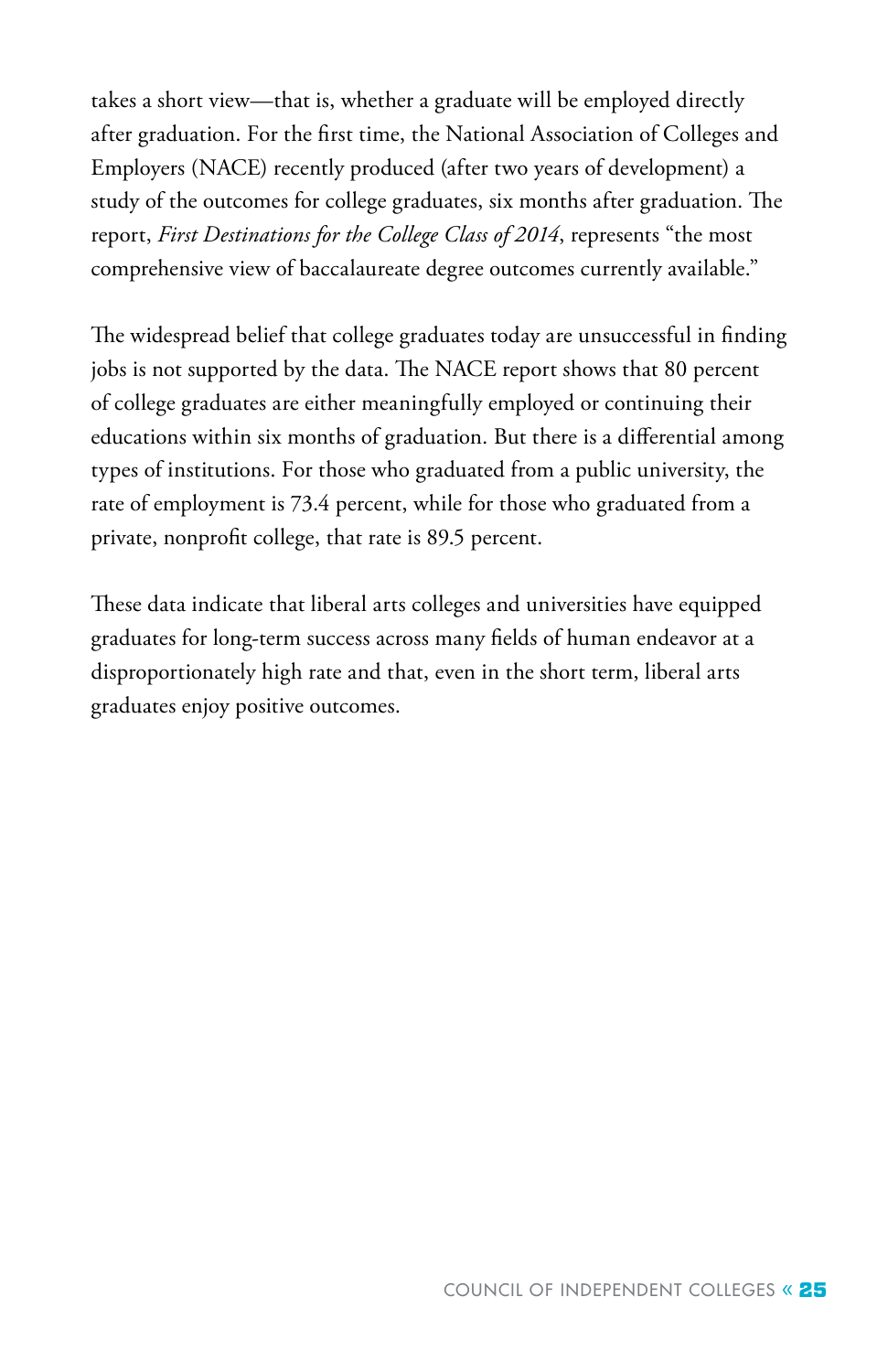### **What the Graduates Say—Liberal Arts Education and Creativity**

Do the experiences of students support the research findings? As we have seen, numerous researchers and organizations have undertaken surveys and polls of both current students and alumni, which indicate superior outcomes in terms of both personal satisfaction and educational attainment. But what about qualitative assessments of graduates' experiences? Quantitative data, after all, provide only part of the picture. To gain a richer understanding of graduates' lives, during the *Power of Liberal Arts Education* campaign, CIC gathered reflections from alumni of the association's more than 600 colleges and universities. In short, we invited alumni to tell their stories in videos, in print, and online.

Although this material does not have a comparative aspect, it does indicate very high levels of satisfaction, as well as a strong sense that the undergraduate experience contributed significantly both to personal growth and professional success.

Particular themes emerge among the many accounts of alumni. These include:

- The transformational role of college;
- Development of self-confidence;
- Exposure to a broad range of studies and experiences;
- Interaction with a diversity of persons and perspectives;
- Persistence and the ability to learn from and overcome failure; and
- Realization of distinctive strengths and values—pursuing a "passion."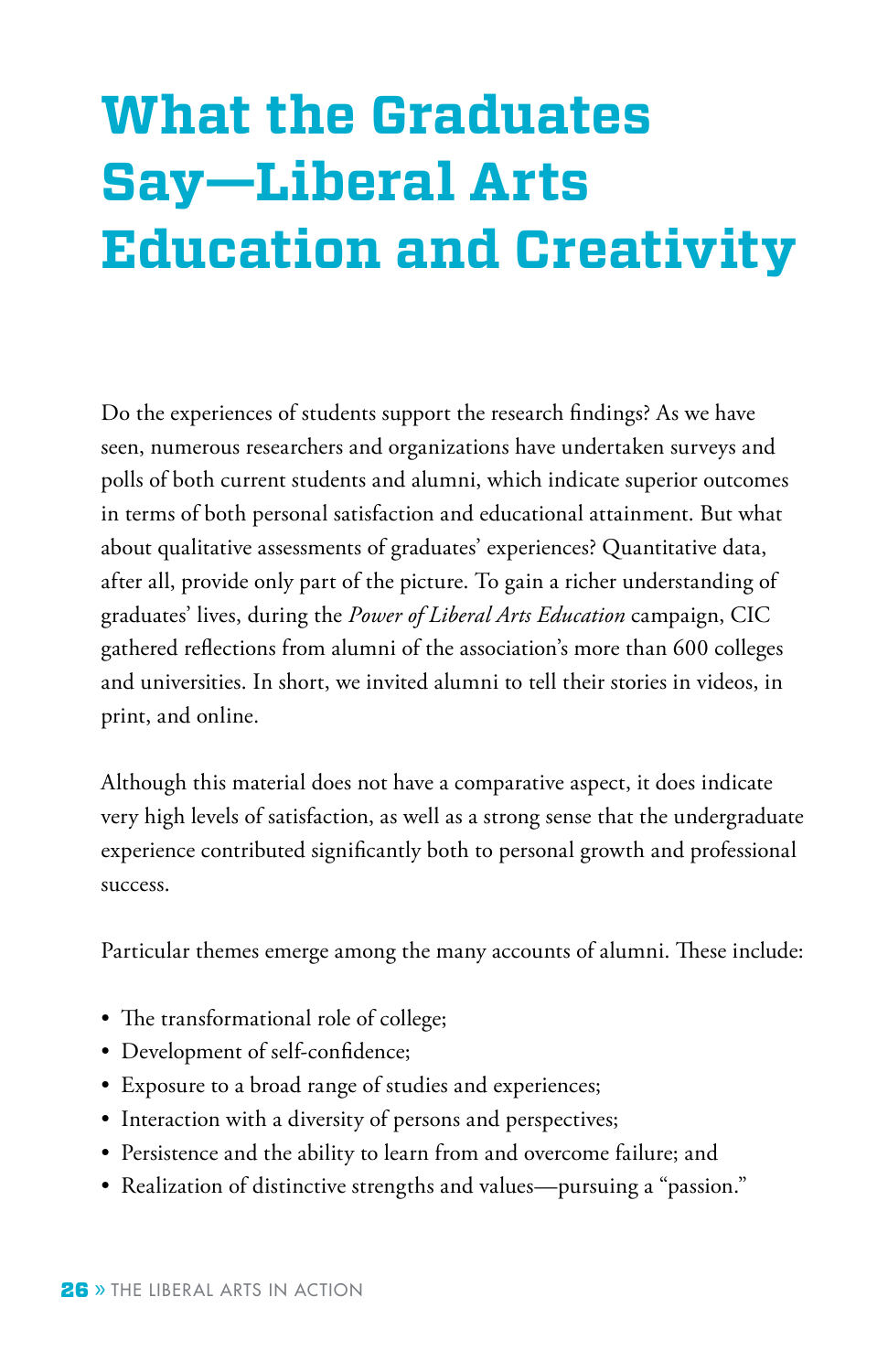If we couple these personal recollections and accounts with the strong evidence of successful outcomes, a suggestive pattern emerges. The experiences that liberal arts alumni highlight bear a striking resemblance to research findings on factors that seem to contribute to creativity (and, by extension, innovation and entrepreneurship).

The topic of creativity has drawn researchers' interest, particularly since the mid-20th century. Initially, the field tended to emphasize a "great man" approach—that is, how can we understand the genius of Mozart, Picasso, or Einstein? This initial approach yielded some important findings. For example, creativity was often associated with trauma in the family (such as the early loss of a parent) and turmoil in the state (such as multiple conflicting political entities).

Multiple studies of creative individuals have shown that they tend to have particularly strong egos. They have confidence in themselves and do not feel constrained to adhere to the status quo. It also has been recognized that this type of ego-formation is most likely to take place in the adolescent or early adult years—that is, the traditional college-going age (Albert).

These findings in the psychological research seem consonant with what many graduates say about the ways in which their undergraduate experience built self-confidence—often through the attention and encouragement of a faculty mentor. As one former astronaut put it, the variety of experiences at a liberal arts college "made me fearless to attempt new endeavors, even when the odds of success were low…. Never before or since have I felt such autonomy to explore, to become a leader, to think independently…" (Hilmers).

As a college president, I have witnessed over and over this growth in confidence and self-actualization—often in ways that have amazed me. An instance that particularly stands out was meeting a quiet and physically slight student who had never previously left his native Katmandu before arriving at college in rural, central Ohio. Meeting him during first-year orientation, I had doubts about whether he would persist and complete his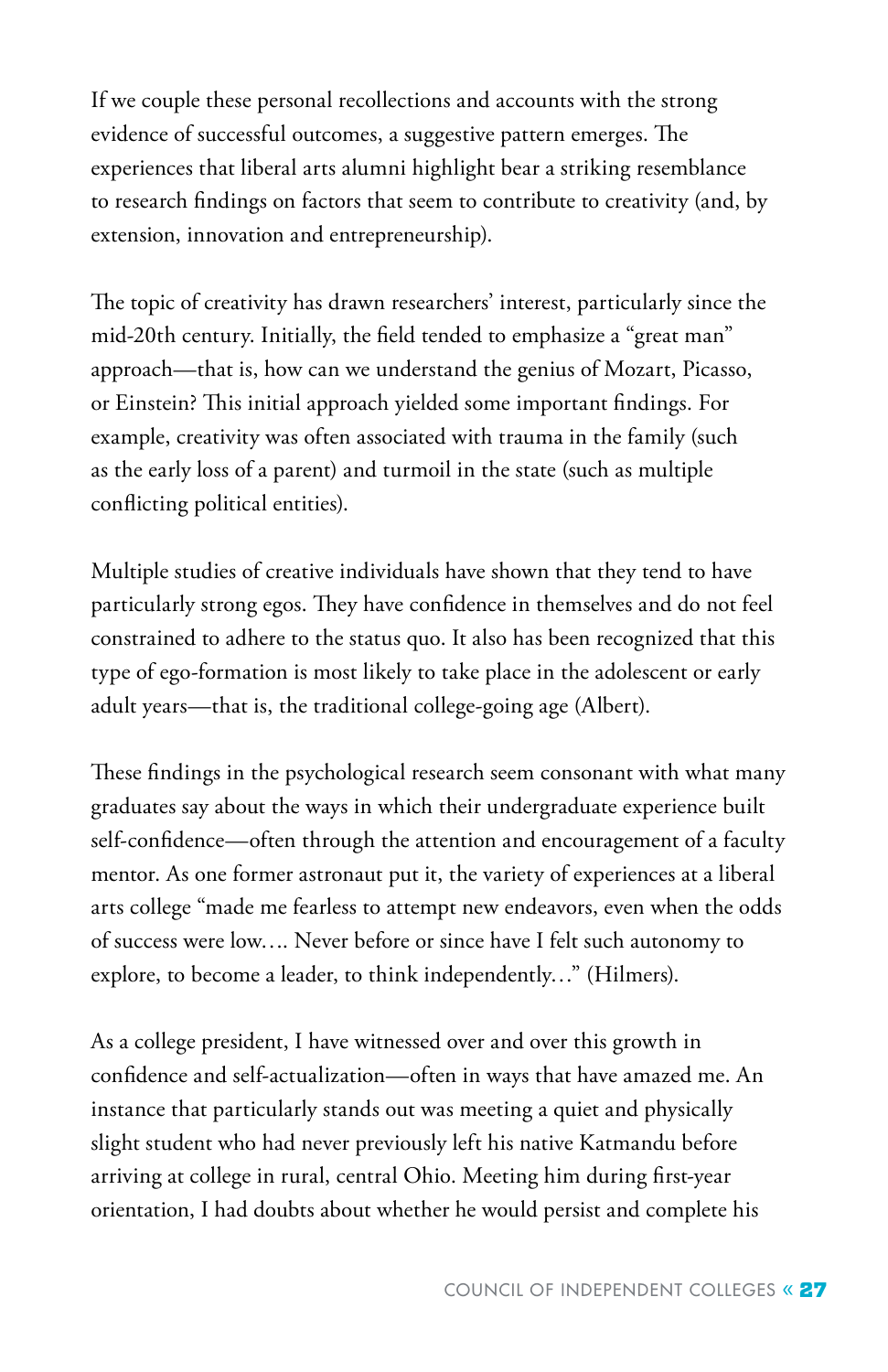degree. In fact, he went on to be elected president of the student body and to pursue a PhD at Oxford University. Another striking example was a young man with a speech impediment who became the head spokesperson for the student government. I could never have predicted these outcomes. But something special about the living/learning environment enabled these students to attain a high degree of self-confidence, which in turn permitted the full development and deployment of their abilities.

In reflecting on their undergraduate experiences, alumni of liberal arts colleges frequently emphasized their exposure to a broad variety of fields. In some instances, such a range of studies was fostered, even mandated, by curricular "distribution requirements" of various sorts. In other cases, wide-ranging studies may have been recommended by a faculty advisor or mentor. However such a catholic approach to the curriculum came about, it is striking how strongly alumni feel about its benefits to them.

Here, again, research findings on creativity are potentially illuminating. At least since the 1962 publication of Thomas Kuhn's *The Structure of Scientific Revolutions*, it has been widely recognized that innovation often comes, not from those who are most expert in a particular domain of knowledge, but from those who are *outside* the field. Kuhn explains this somewhat surprising observation by the fact that the newcomer can often see a problem or situation in a new way precisely *because* he or she has not been deeply immersed in a particular mode of thought. The "expert" may be constrained by fully internalized assumptions and explanatory modes, while the novice can truly bring fresh eyes to a situation.

Time and again, graduates in all walks of life (from corporate leadership to crime prevention, from diplomacy to dentistry, from medicine to media) speak passionately of the value of having been introduced to art, anthropology, philosophy, history, world religions, literature, languages no matter what their college major or their career path. In fact, they often attribute the success they have attained to this undergraduate exposure to many different modes of thought.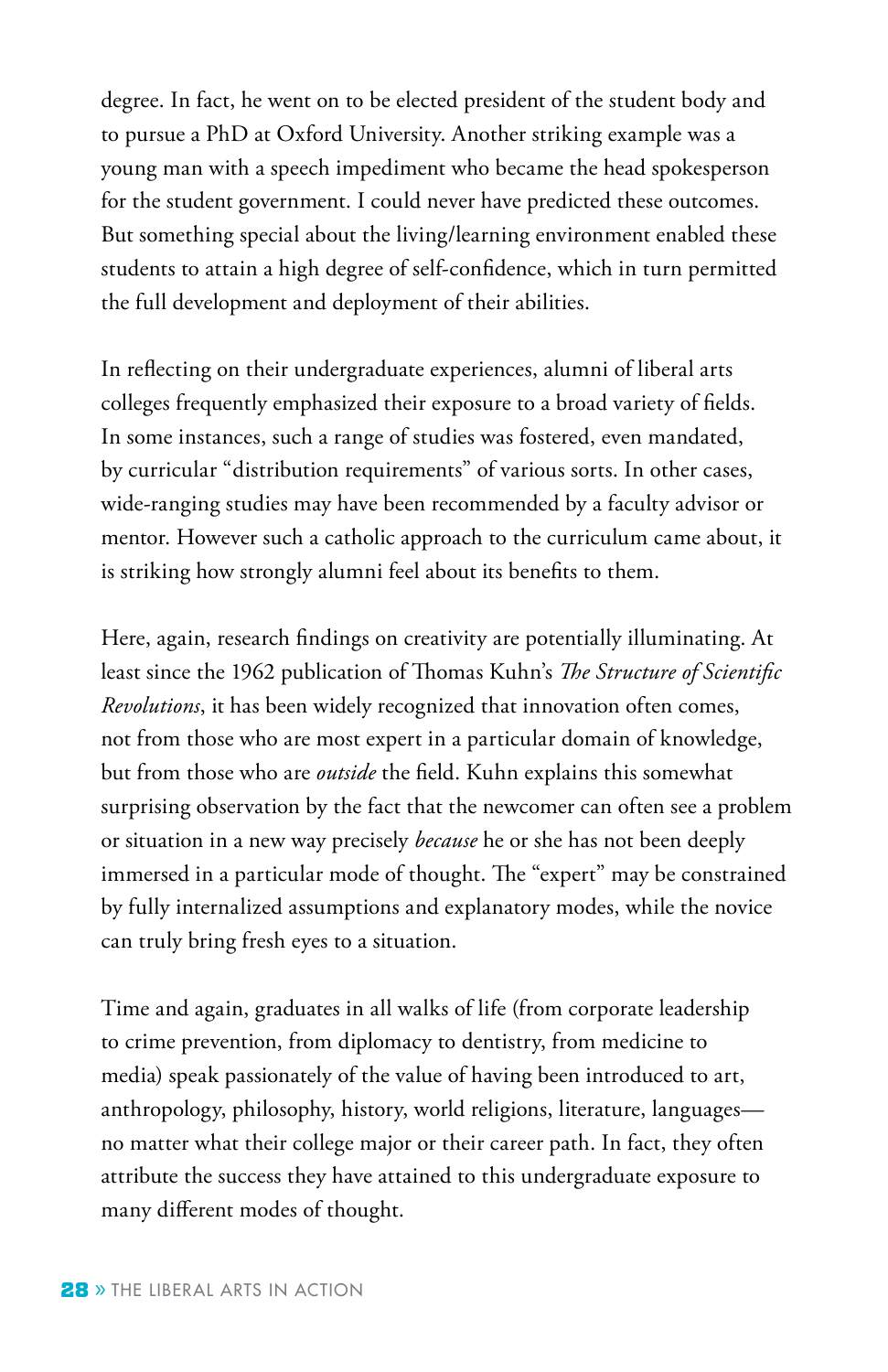A foreign affairs specialist at the U.S. Department of Defense wrote, "Without classes in philosophy, anthropology, theology, and other fields, I would have been ill-prepared to adapt to a rapidly changing world and career" (Savage). A scientist wrote, "In addition to my science classes, I took classes in English, public speaking, and history during my freshman year. These classes…opened the door to…unique ways of looking at the world that could not be described by mathematical equations. They underscored the importance of art or an artistic approach in every profession, even biology" (De Lanerolle).

An even more widely acknowledged finding about creativity is that it often consists of bringing disparate concepts together to yield new insights. In one researcher's formulation, "The greater the number of associations that an individual has to the requisite elements of a problem, the greater the probability of his reaching a creative solution" (Mednick). This thought strategy has most often been compared to metaphor, with the additional observation that juxtaposing fields that are the most disparate (or "farther apart") is likely to yield the "most creative" result. This may help to explain why an oncologist, for example, noted that his undergraduate study of philosophy was one of the most significant factors contributing to his success in cancer research (Forman).

It could be argued that the liberal arts curriculum is remarkably suited to enabling the cross-pollinations that are a hallmark of creative thought. But the liberal arts college experience is not limited to the curriculum alone. The residential community itself, as well as the many avenues for engagement, from athletics to governance to special interest clubs and community service, present the student with yet another array of diverse experiences and practices. One graduate, for example, found that her extracurricular activities in college of acting, public speaking, and athletics, proved invaluable in her field experience in the Peace Corps (Hayes).

In recent decades, studies of creativity have evolved from a strictly individual point of view to a broader perspective offered by social psychology.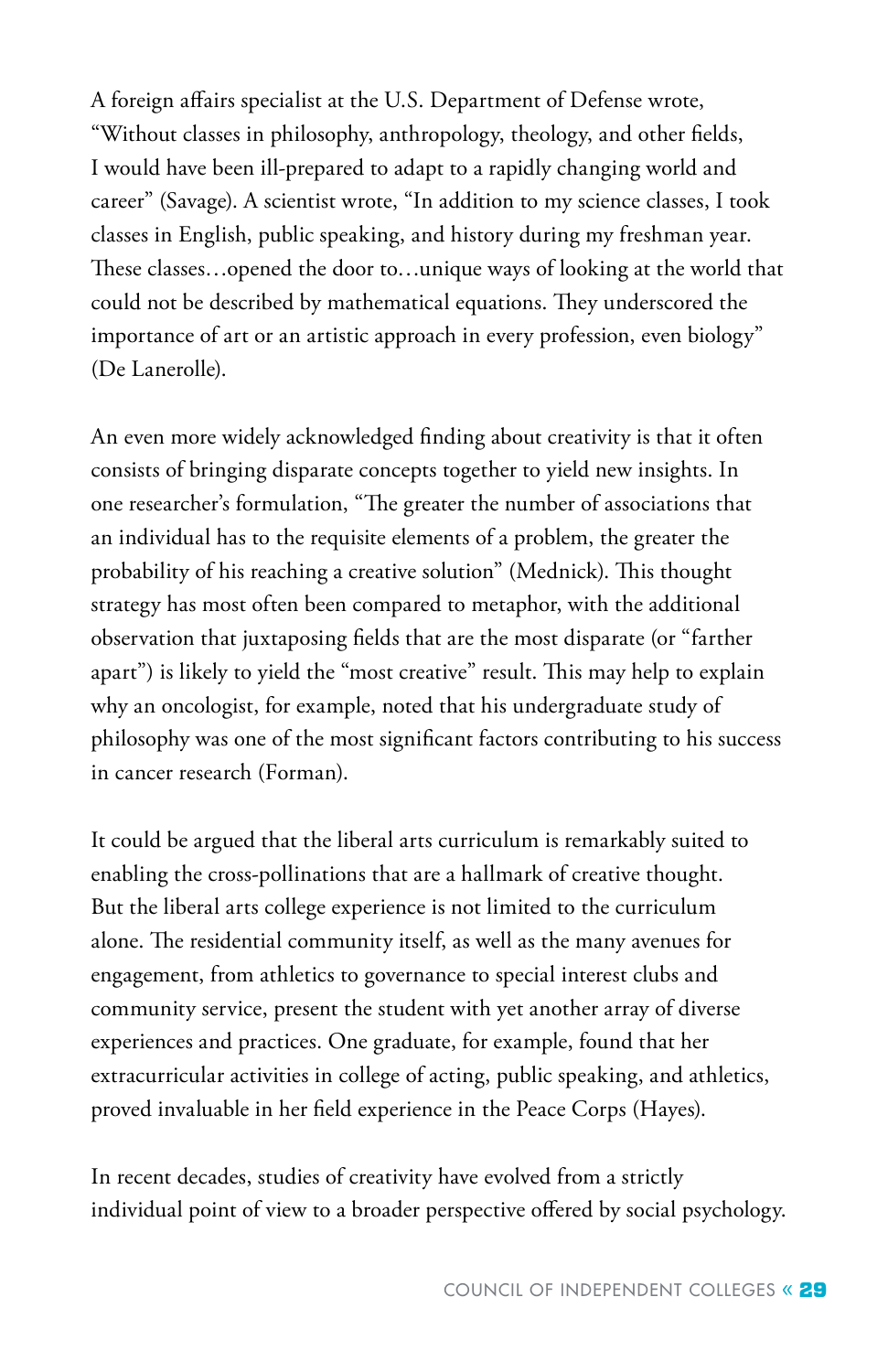"The enduring belief that great creativity is developed largely alone, without assistance from teachers, mentors, peers, and intimate groups is largely a myth" (Feldman). Fruitful lines of inquiry have gone beyond the "lone genius" concept to consider the broader socio-cultural factors that contribute to the development of creative capacities. This line of investigation has yielded a richer understanding of the interaction between factors in the individual psyche of a creative individual and his or her environment.

The research finding that "teachers, mentors, peers, and intimate groups" make a significant contribution to an individual's ability to realize his or her creative potential, rather than the belief that individual genius simply arises in a vacuum, accords well with the reported experience of alumni that it was the sum of their experiences—curricular, extra-curricular, mentoring, coaching, volunteering—that enabled them to succeed and excel in later endeavors.

One researcher who has focused on the specifically social aspect of creativity is Teresa Amabile of Harvard University. She and her team have worked to identify factors that foster (or inhibit) an individual's development of creative potential. Their first finding underlined the significance of environmental factors. For example, when a large group of research scientists were asked to reflect on their own experiences of creativity, Amabile's team found that "environmental factors were mentioned much more frequently than personal qualities." Again, this would accord with alumni perceptions of how significant the overall college environment was to their personal development and success.

Going further, however, a second finding arose—namely, that while external environment is a major factor enabling the expression of creativity, a task that is carried out *exclusively* in response to extrinsic motivators, such as (in Amabile's terms) "evaluation," "surveillance," or "competition," is unlikely to elicit creative thinking. Rather, both experimental designs and personal accounts indicated that the *most* creative work flowed from intrinsic motivation. That is, the likelihood of creative performance in any endeavor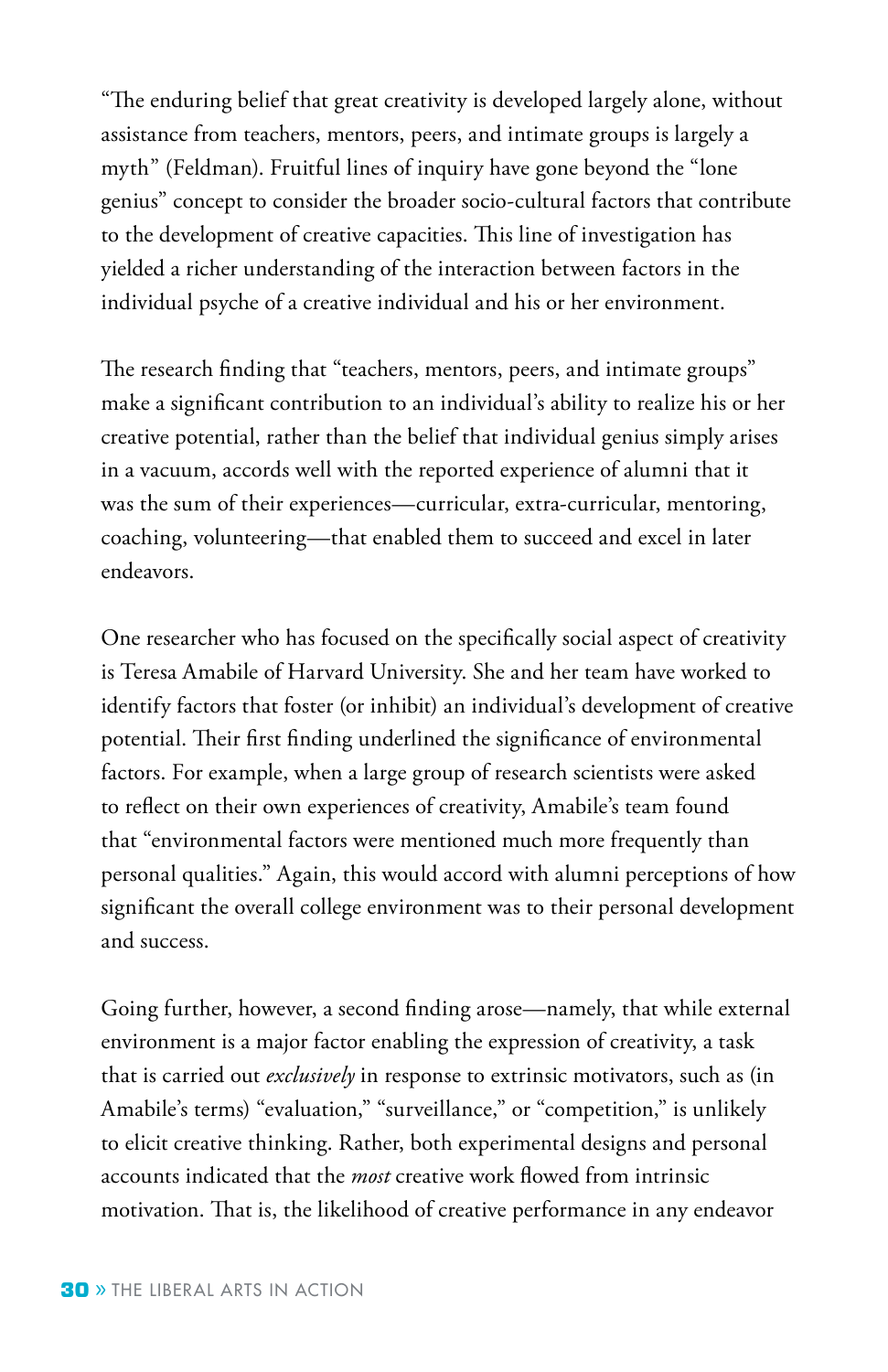is greatest when the person is motivated to undertake the task "for its own sake," because he or she has "a passion" for the work.

Considering these two findings in light of alumni reflections we can see that they are not contradictory, but complementary. What the graduates of small liberal arts colleges remark upon again and again is that their alma mater provided a rich and supportive environment that enabled them, ultimately, to discover their "passion"—work that they found intriguing "for its own sake." One of the foremost researchers on creativity, Mihaly Csikszentmihalyi, stresses the same point: "The first step toward a more creative life is the cultivation of curiosity and interest, that is, the allocation of attention to things for their own sake."

These contemporary insights of Amabile and Csikszentmihalyi on creativity bring us full-circle, back to Aristotle's emphasis on the importance of studying things, "for their own sake"—what he called the liberal arts. We have seen that liberal arts education, from its origin in classical times to the present day, has often been associated with learning "for its own sake," something that more recent liberal arts graduates often characterize as "finding your passion." Viewing the reflections of these alumni through the lens of the psychological research suggests that the success of liberal arts colleges in sparking the passion to pursue learning for its own sake is not some sort of esoteric ideal, not at all "useless" or divorced from "real world" application, but is actually the fertile ground from which creative thinking arises. And creative thinking, perhaps more than ever, is the eminently practical ("useful") skill needed for the future of our society.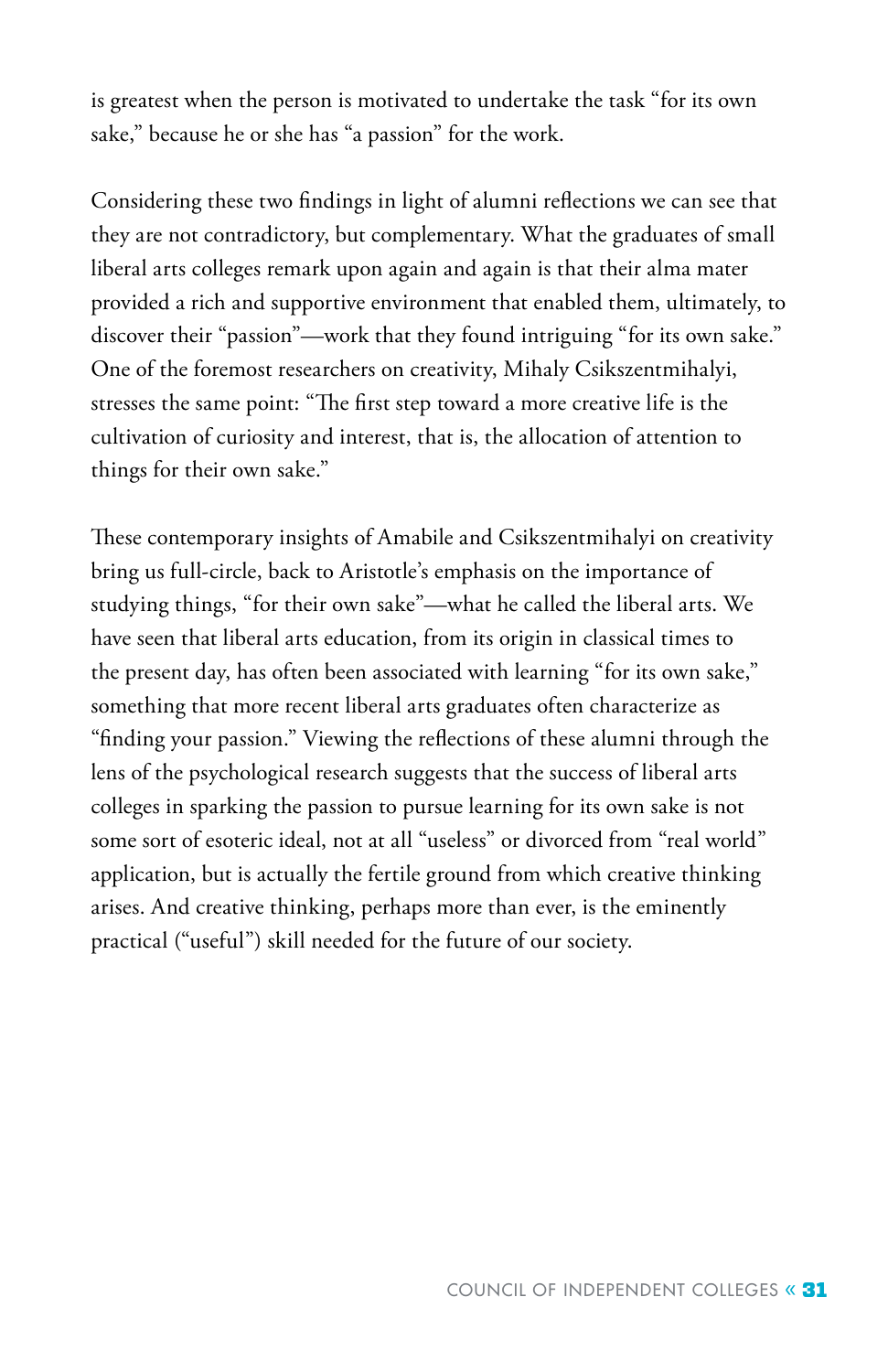### **Liberal Arts and the Creative/Knowledge Economy**

Although liberal arts education has a proven history of success for graduates, it is legitimate to ask—as many do—whether this pattern will continue into the future. We seem to be living in a period in which a "knowledge" or "information" economy has superseded the industrial economy of the past two and a half centuries. Some prefer the term, "creative economy," summed up by one scholar as a world order in which information and ideas "establish economic value chains and encourage further technological innovation and diffusion of knowledge" (Peters). The sociologist Richard Florida has gone so far as to claim that "human creativity is the ultimate economic resource."

Others offer an even more radical view that challenges traditional notions of "economy" altogether, noting that "knowledge defies traditional understandings of property and principles of exchange." This claim stems from a recognition that knowledge is not depleted by use, is non-consumable, and its re-use, sharing, or modification may even add—rather than deplete value (Peters). A perhaps utopian extension of this view is that a creative economy might offer such a substantial departure from traditional, scarcitybased economic thinking that it presents the potential not only of "increasing economic efficiency, innovation, [and] the quality of goods and services," but also "equity between individuals, social categories, and generations" (Foray). The transformative experience of liberal arts education has traditionally led to success across many different fields in American society, but it stands to make an even greater contribution to success for persons and societies in the knowledge economy than it has in the industrial economy.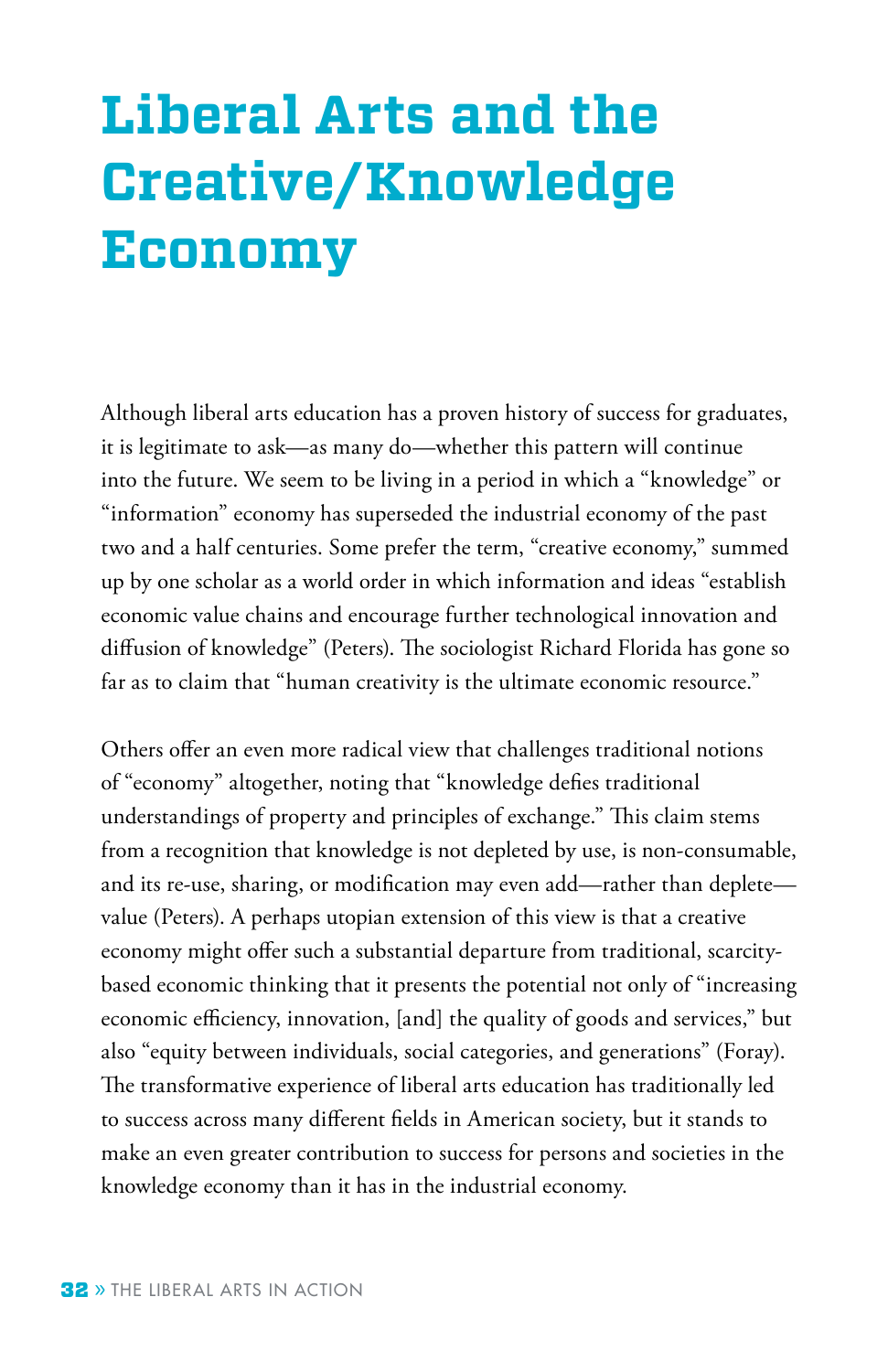An understanding of this potential is motivating a number of countries around the world—whose educational systems have permitted less freedom, emphasized being "right" rather than taking intellectual risks, and favored rote learning over inquiry—to develop a strong interest in the American style of liberal arts education. In recent years "American-style" colleges and universities have been introduced in Eastern Europe, the Middle East, the former Soviet republics, and Latin America. These are indigenous phenomena, distinct from the "branch campuses" or partnerships that a number of U.S.-based universities have developed in non-U.S. venues. China and India, in particular, are recognizing that their highly rigid systems of post-secondary education have not been particularly successful in fostering creativity, innovation, or entrepreneurship. Even very prestigious technical universities are eager to introduce "liberal arts" into the curriculum. Ironically, others around the world are eagerly embracing the educational system that Americans themselves developed but have been increasingly prone to undervalue.

But public perception in America may be changing. In recent years—and particularly since the economic downturn of 2008—the age-old charge of "uselessness" has frequently been levelled at liberal arts education. Now, in 2015, there is evidence of a change in tone. In late July, for example, the liberal arts had three notable media appearances: 1) U.S. Secretary of Education Arne Duncan for the first time alluded to the success of liberal arts graduates in a major speech; 2) *The New York Times* published a story detailing the remarkable success of graduates from one liberal arts college (Haverford) in a somewhat surprising field: management positions in major league baseball; and 3) *Forbes* magazine carried a cover story titled, "That 'Useless' Liberal Arts Degree Has Become Tech's Hottest Ticket." (This last topic—the success of liberal arts graduates in the technology field—also had been highlighted last year in a *Fast Company* article.)

It just may be that this increasing interest in liberal arts graduates is an overdue response to mounting evidence of the value of a liberal arts degree. In the painful period of recession, it was easy to assume—and many policy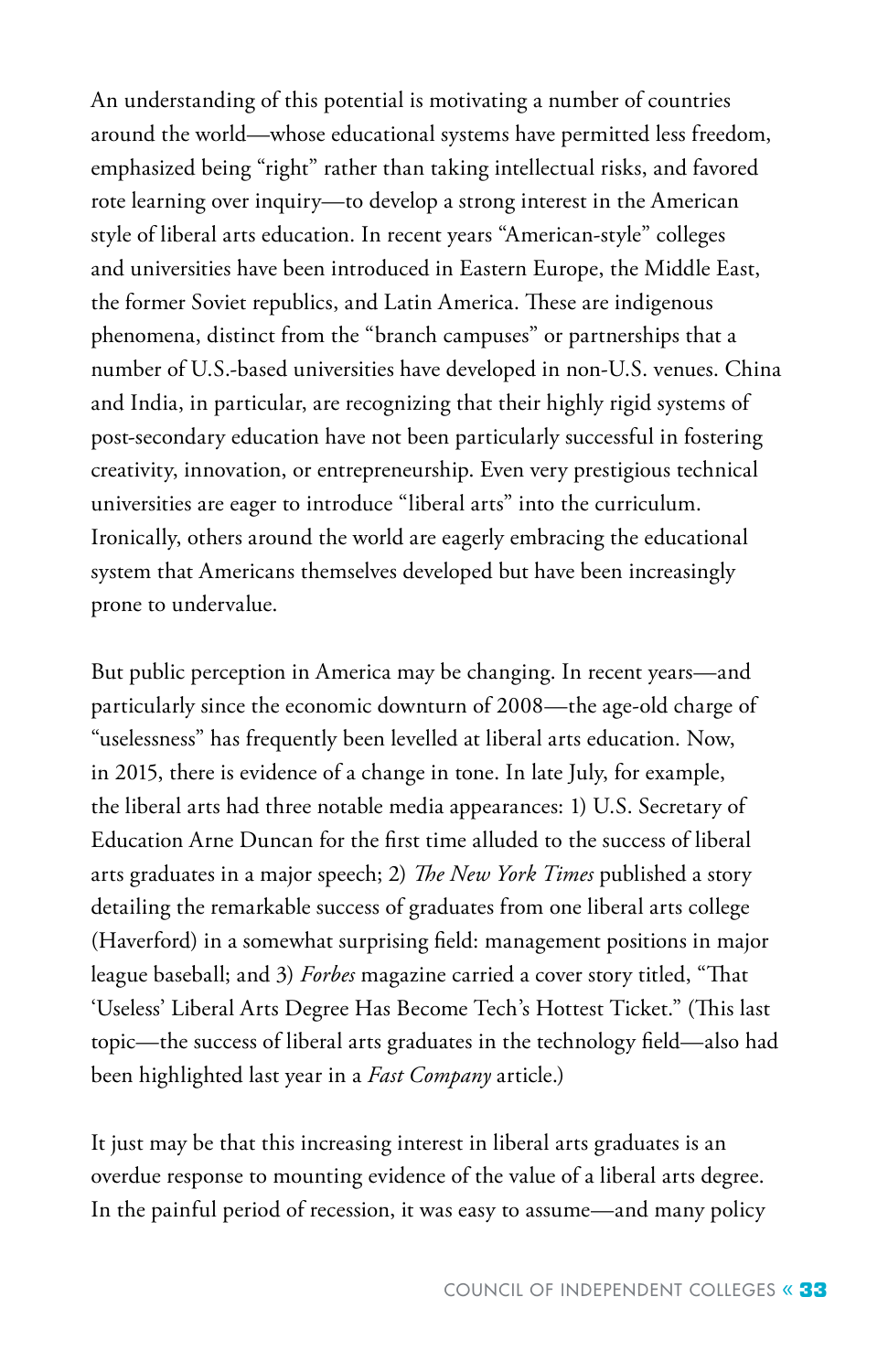makers and pundits did assume—that narrowly based technical training was the key to economic rebound and job growth, while fields of study such as art history, philosophy, and anthropology seemed esoteric and disconnected from economic realities. Now, however, "reality" is setting in. It turns out that the liberal arts skills of strong written and oral communication, addressing complex problems, team work, and creative thinking today trump—as they have in the past—sheer technical expertise. As one writer has noted, "Such nuances elude policymakers, who can't shake the notion that tech-centered instruction is the only sure ticket to success" (Anders).

The *Forbes* article, cited above, provides fascinating evidence. In company after company, the need for technical positions has declined, while the need for more broadly trained individuals has increased. One tech start-up profiled in the article (Slack Technologies)—with a market valuation of \$2.8 billion—provides insight into why this might be true. The co-founder and CEO is a philosophy major with a graduate degree in the history of science. "Studying philosophy taught me two things," he says, "I learned how to write really clearly. I learned how to follow an argument all the way down, which is invaluable in running meetings. And when I studied the history of science I learned about the ways that everyone believes something is true…until they realize that it isn't true." The article's author quips, "Considering that Butterfield [Slack's CEO] spent his early 20s trying to make sense of Wittgenstein's writings, sorting out corporate knowledge might seem simple."

Is liberal arts education likely to become the global system of choice for developing creative thinking and successful individuals? If so, there might be cause for celebration. But there is a problem.

As currently constituted, and in its historical form, liberal arts education typically takes place on a small scale. As we have seen, studies of pedagogical practice, as well as the statements of alumni, emphasize the centrality of personal attention, engagement, and mentoring relationships. It seems that "small" is a crucial factor in "success." Would it be possible to scale up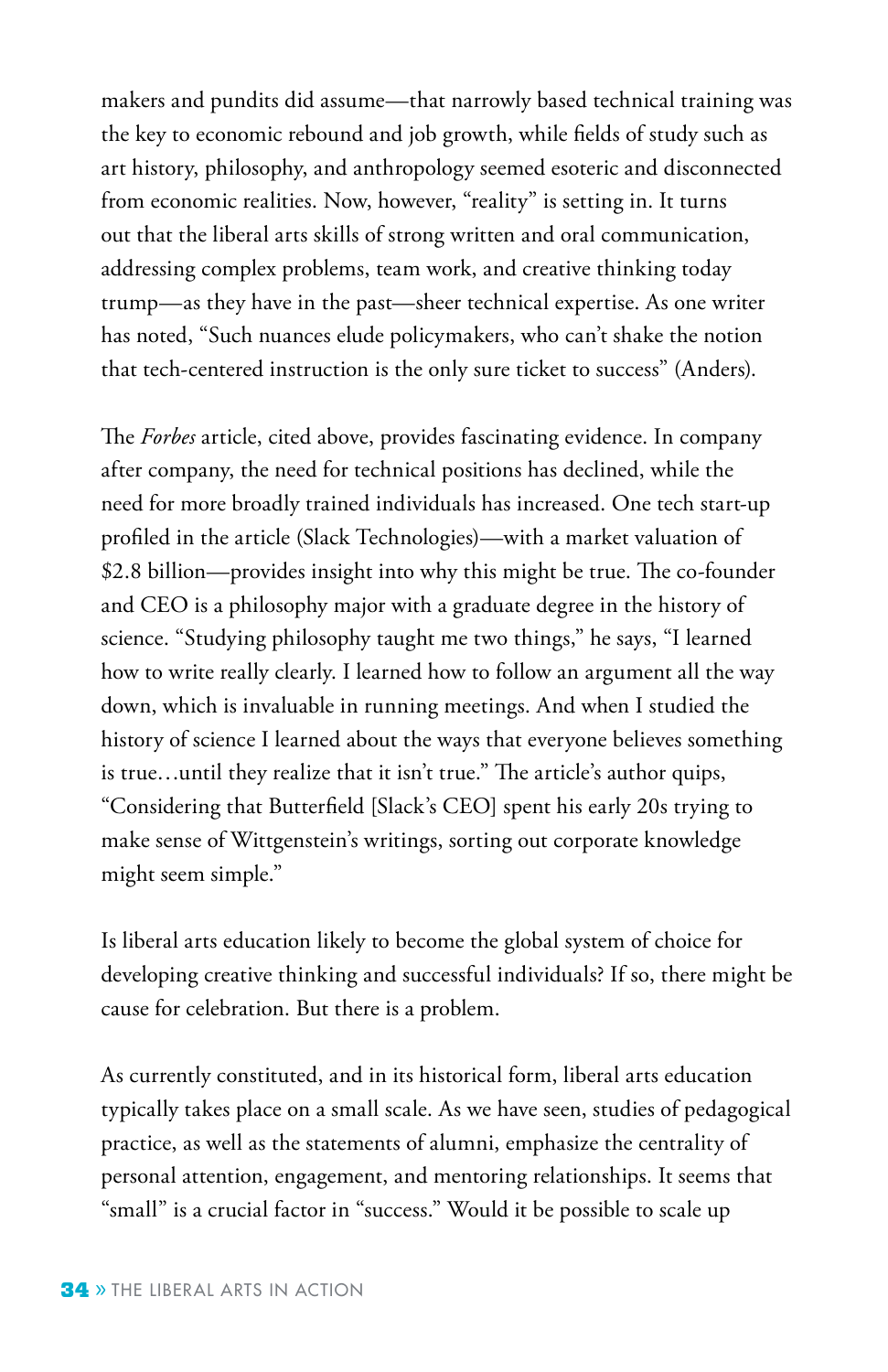the benefits found in the small liberal arts college? Indeed, we may be at a moment when, for the first time in history, it could be possible to do so, through the thoughtful and sensitive use of technology.

Admittedly, many early efforts have not been promising. The most egregious example was MOOCs (massive open online courses), the alleged value of which was grossly inflated by media frenzy in 2012. Undoubtedly we will learn something from this (mostly failed) experiment. It would be hard to imagine a use of technology more antithetical to what we know about effective learning. The concept of the MOOC was to utilize two pedagogical modes now gauged to be among the least successful—the lecture and the "chalk talk"—and to broadcast these to hundreds of thousands of would-be students.

Columnist Tom Friedman, among others, hailed the coming of a "revolution" in extravagant terms. He opined that, "Nothing has more potential to lift more people out of poverty…. Nothing has more potential to unlock a billion more brains to solve the world's biggest problems…" The reality, however, was that a scant 7 percent of enrollees actually completed a course—and those who did were typically already degreeholding adults, who were primarily adding a credential that they had the persistence and incentive to gain.

But, just as with individuals, so with institutions—failure can often lead to learning. Presentations and discussions at a recent global education conference in June 2015 of more than 500 international thought leaders in education and technology at Harvard were illuminating and heartening in this regard. While educational technology entrepreneurs have not given up on "scale," there was virtually universal recognition that, even if one wishes to reach thousands—or hundreds of thousands—of students, successful instruction must be based on small-scale, human-to-human interaction.

In education, if we seek ways to make the demonstrated benefits of a liberal arts education available to more learners, to increase "access," this turn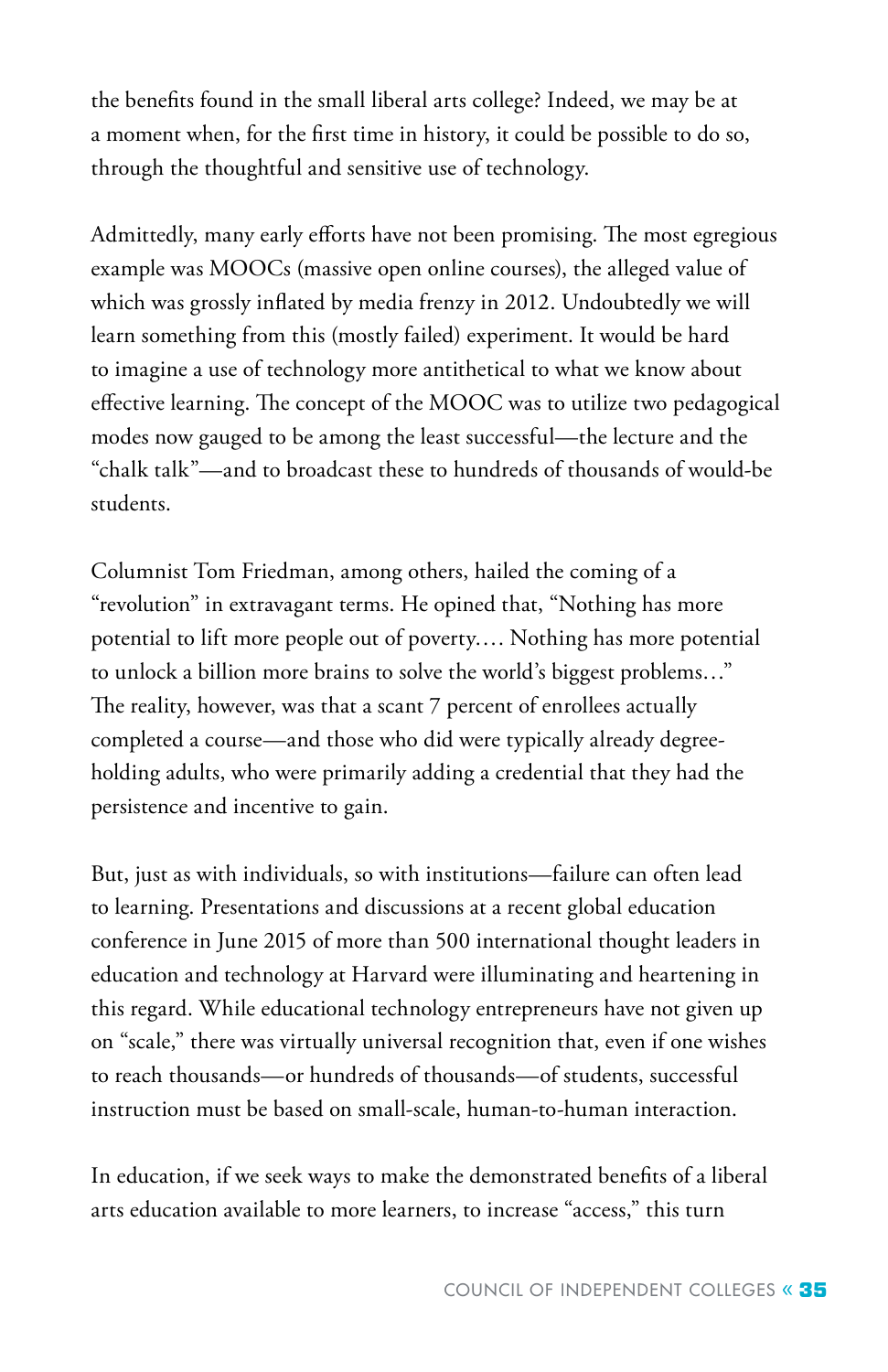toward the use of technology for enhancing, rather than diminishing, personal interaction holds out new promise. Creative developments like this may hold the key to a future pedagogy in which "high tech" and "high touch" can truly combine to yield the best of both worlds. Technology has given us access to information broader than has ever been available before, but the personal guidance that characterizes liberal arts education is the alchemy that can transform information into knowledge—and even wisdom.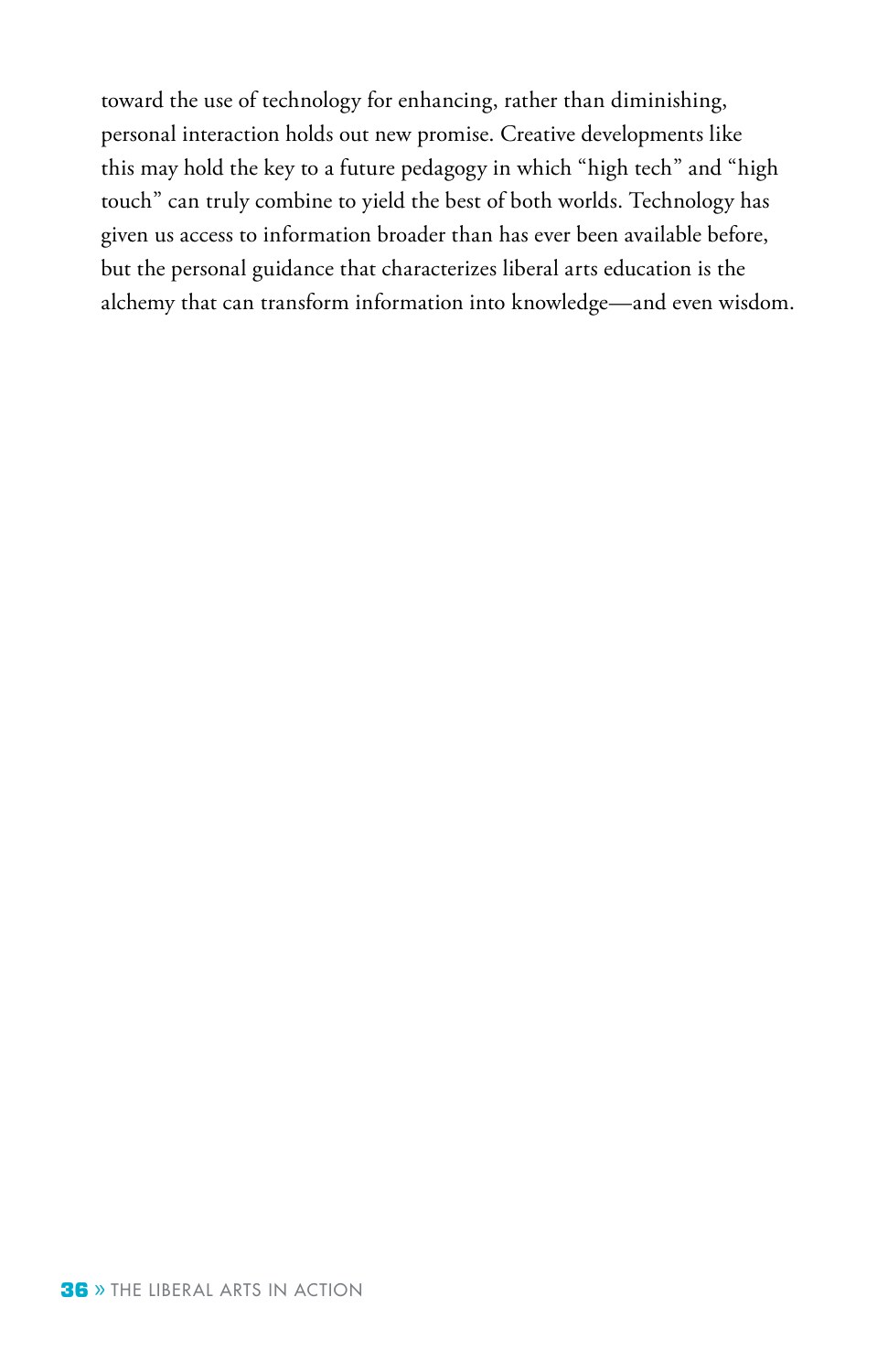#### **The Future of the Liberal Arts**

Liberal arts education has continuously evolved, arguably from the days when the Athenian sun glared down on Socrates to today, when learning increasingly takes place in the glare of a computer screen. Those who care about this kind of education and want to preserve and nurture it need to be clear about this fact, as well as about many other aspects of liberal arts learning that may not be broadly known or well understood (as outlined in this essay: What is its history? How does it work? What are its outcomes?) Indeed, I consider it a responsibility for each of us to dispel the myths about liberal arts education and seek opportunities to voice the facts. We need to take upon ourselves, individually, the work that CIC's *Securing America's Future: The Power of Liberal Arts Education* campaign has begun.

No one has a crystal ball to understand precisely how liberal arts education will evolve in the future. Undoubtedly, it will be intimately bound up with the continuing development of our information technologies. Since the time of the great library at Alexandria, humans have dreamed of a "universal library." Today, we have virtually realized that dream. The ubiquity and speed with which we can access information must and will play a large part in how we think about teaching and learning in the future.

What the recent past also has taught us, however, is that the core practices that have made liberal arts education so successful in the past cannot be effectively replaced by technology. Research in recent years has deepened our understanding of these core practices and their importance, at the same time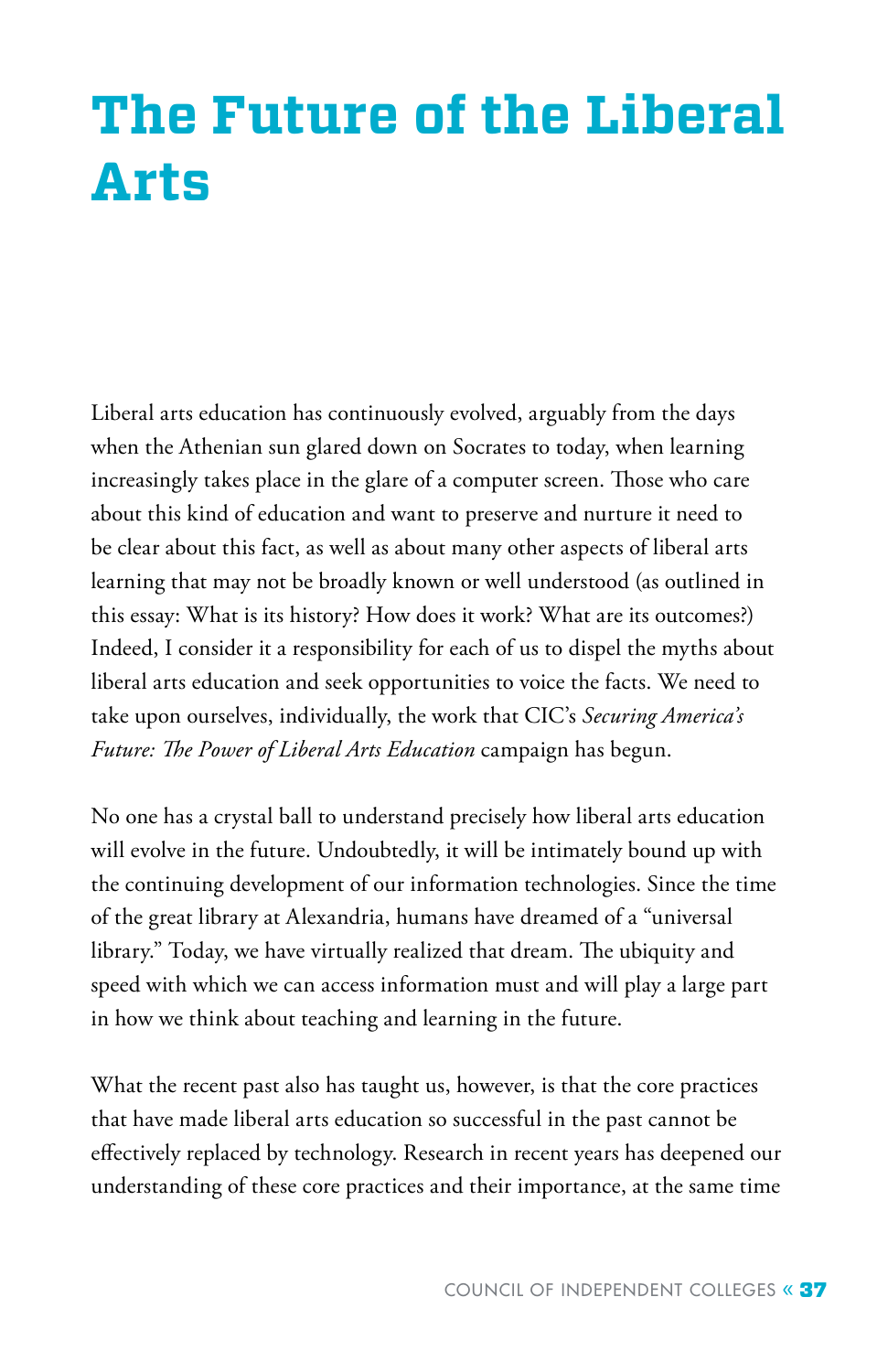that experimentation with digital media in education has increased. A faculty member who is both excited about his or her discipline and cares personally about students' development; a community of learners, diverse in many ways but sharing a common commitment to understanding; a lived belief in education as a transformative experience for the whole person, not just as a transactional exchange—these are the characteristics of liberal arts learning that must and will continue to be a part of its development in the future.

It would be folly to predict just how these two imperatives—the full exploitation of technology's strengths and continuing respect for the centrality of personal relationships—will intertwine in the education of the future. But I believe that they can do so, in ways that will open even broader possibilities for liberal arts education.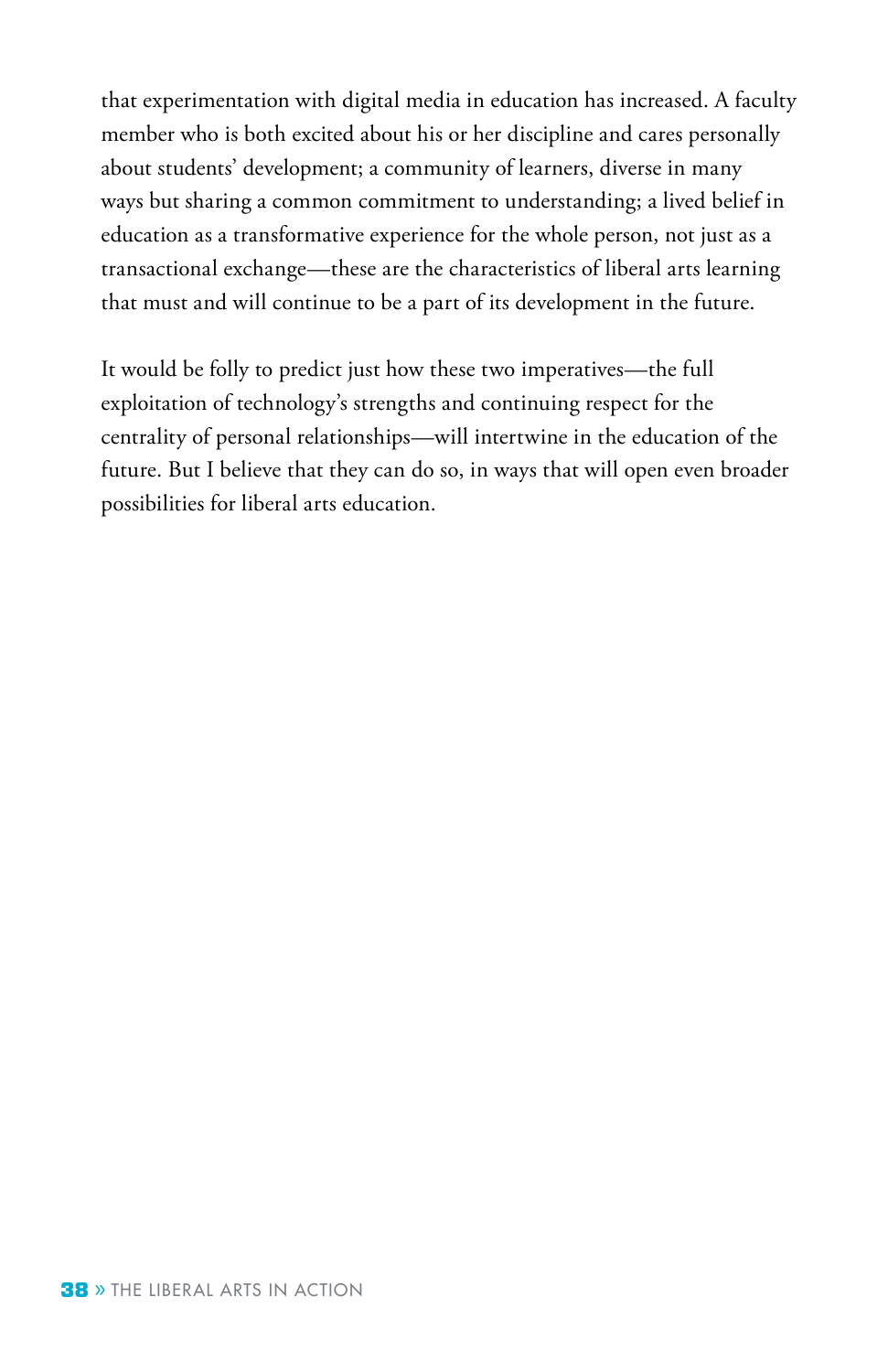#### REFERENCES

Albert, Robert S. 1990. "Identity, Experiences, and Career Choice among the Exceptionally Gifted and Eminent." In *Theories of Creativity*, edited by M. Runco and R. Albert. Newbury Park, CA: Sage Publications.

Amabile, Teresa. 1990. "Within You, Without You: The Social Psychology of Creativity, and Beyond." In *Theories of Creativity*, edited by M. Runco and R. Albert. Newbury Park, CA: Sage Publications.

Anders, George. 2015. "That 'Useless' Liberal Arts Degree Has Become Tech's Hottest Ticket." *Forbes*, July 29. *www.forbes.com/sites/georgeanders/2015/07/29/liberal-arts-degreetech*.

Council of Independent Colleges. 2015. *Expanding Access and Opportunity: How Small and Mid-Sized Independent Colleges Serve First-Generation and Low-Income Students*. Washington, DC: CIC. *www.cic.edu/Programs-and-Services/Programs/Documents/ ExpandingAccessReport-2015.pdf*.

Council of Independent Colleges. 2014. *Student Debt: Myths and Facts*, Second Edition. Washington, DC: CIC. *www.cic.edu/Research-and-Data/Research-Studies/Documents/ Student-Debt-Fact-Sheet.pdf*.

Csikszentmihalyi, Mihaly. 1990. "The Domain of Creativity." In *Theories of Creativity*, edited by M. Runco and R. Albert. Newbury Park, CA: Sage Publications.

De Lanerolle, Primal. Professor of Physiology, University of Illinois at Chicago, and graduate of Whitworth University (WA). Testimonial on CIC's Liberal Arts Resources website, 2014. *www.cic.edu/Research-and-Data/Liberal-Arts/Testimonials/Pages/de-Lanerolle.aspx*.

Feldman, David Henry. 1999. "The Development of Creativity." In *The Handbook of Creativity*, edited by R. Sternberg. Cambridge, MA: Cambridge University Press.

Foray, Dominique. 2004. *Economics of Knowledge*. Cambridge, MA: MIT Press.

Forman, Stephen J. Oncologist, City of Hope Comprehensive Cancer Center, and graduate of St. John's College (MD). Testimonial on Power of Liberal Arts website, 2014. *www.liberalartspower.org/lowdown/who/Pages/Forman.aspx*.

Friedman, Thomas. 2013. "Revolution Hits the Universities." *The New York Times*, January 26. *www.nytimes.com/2013/01/27/opinion/sunday/friedman-revolution-hits-theuniversities.html*.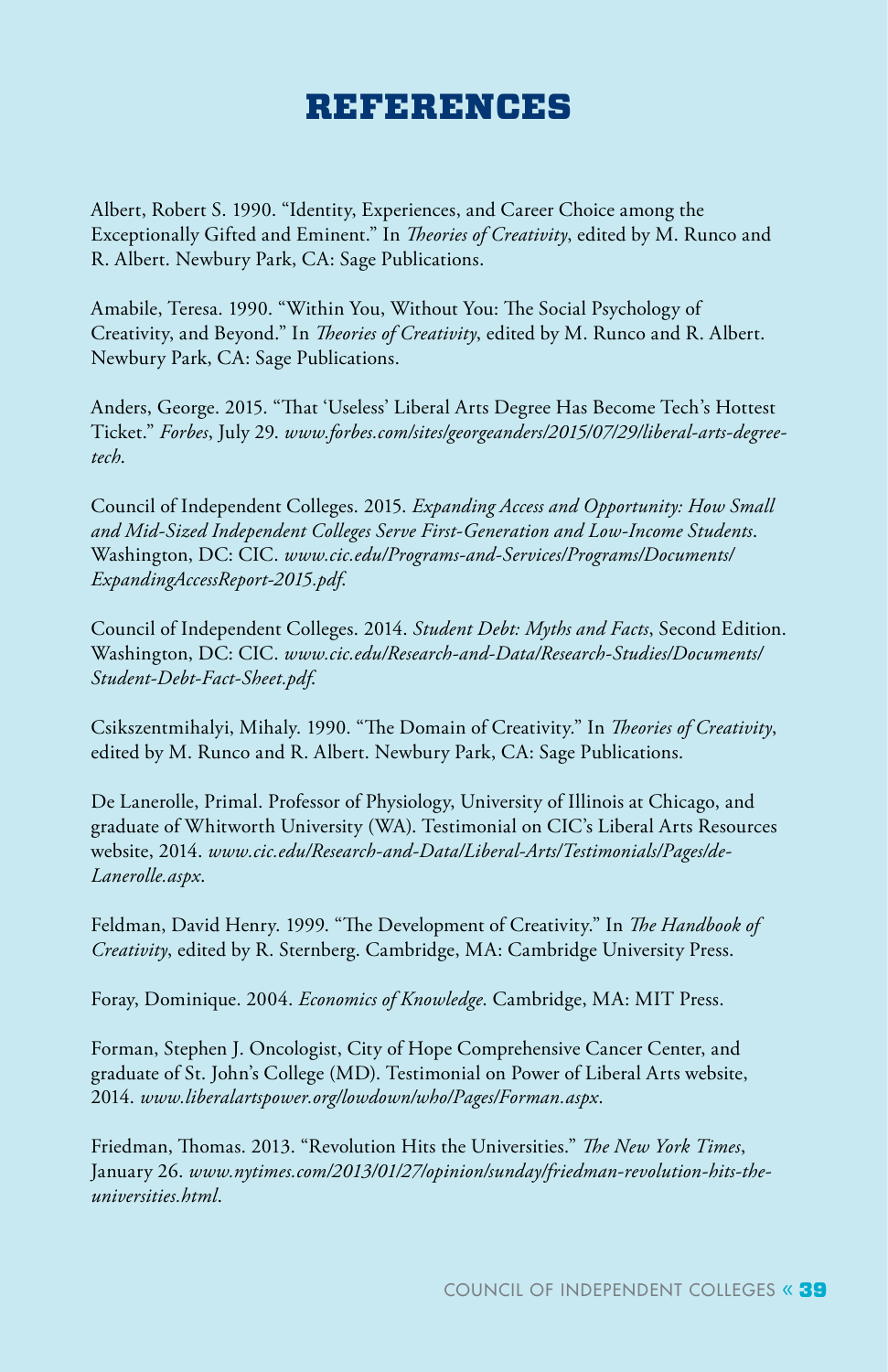Geiger, Roger L. 2014. *The History of American Higher Education: Learning and Culture from the Founding to World War II*. Princeton, NJ: Princeton University Press.

Gonyea, Robert M., and Jillian Kinzie. 2015. *Independent Colleges and Student Engagement: Descriptive Analysis by Institutional Type*. Washington, DC: CIC.

Hardwick Day. 2011. *What Matters in College after College: A Comparative Study*. Annapolis, MD: Annapolis Group.

Hayes, Jessica. Analyst, Law Enforcement, and graduate of Centenary College of Louisiana. Testimonial on Power of Liberal Arts website, 2014. *www.liberalartspower. org/lowdown/who/Pages/HayesJ.aspx*.

Hilmers, David C. Former NASA Astronaut, and graduate of Cornell College (IA). Testimonial on Power of Liberal Arts website, 2014. *www.liberalartspower.org/lowdown/ who/Pages/Hilmers.aspx*.

Kimball, Bruce A. 2010. *The Liberal Arts Tradition: A Documentary History*. Lanham, MD: University Press of America, Inc.

Kuh, George. 2008. *High Impact Practices: What They Are, Who Has Access to Them, and Why They Matter*. Washington, DC: Association of American Colleges and Universities.

Kuhn, Thomas. 1962. *The Structure of Scientific Revolutions*. Chicago, IL: University of Chicago Press.

Marton, Ference, and Roger Säljö. 1976. *Student Approaches to Learning*. Oxford, UK: University of Oxford.

Mednick, Sarnoff A. 1962. "The Associative Basis of the Creative Process." *Psychological Review*, 69 (3): 220–232.

Murphy, Peter. 2009. "Defining Knowledge Capitalism." In *Creativity and the Global Knowledge Economy*, by Michael A. Peters, Simon Marginson, and Peter Murphy. New York, NY: Peter Lang Publishing Inc.

National Association of Colleges and Employers. 2015. *First Destinations for the Class of 2014*. Bethlehem, PA: NACE. *www.naceweb.org/uploadedFiles/Pages/surveys/firstdestination/nace-first-destination-survey-preliminary-report-022015.pdf*.

Pascarella, Ernest T., and Charles Blaich. 2013. "Lessons from the Wabash National Study of Liberal Arts Education." *Change: The Magazine of Higher Learning* 45 (2): 6-15.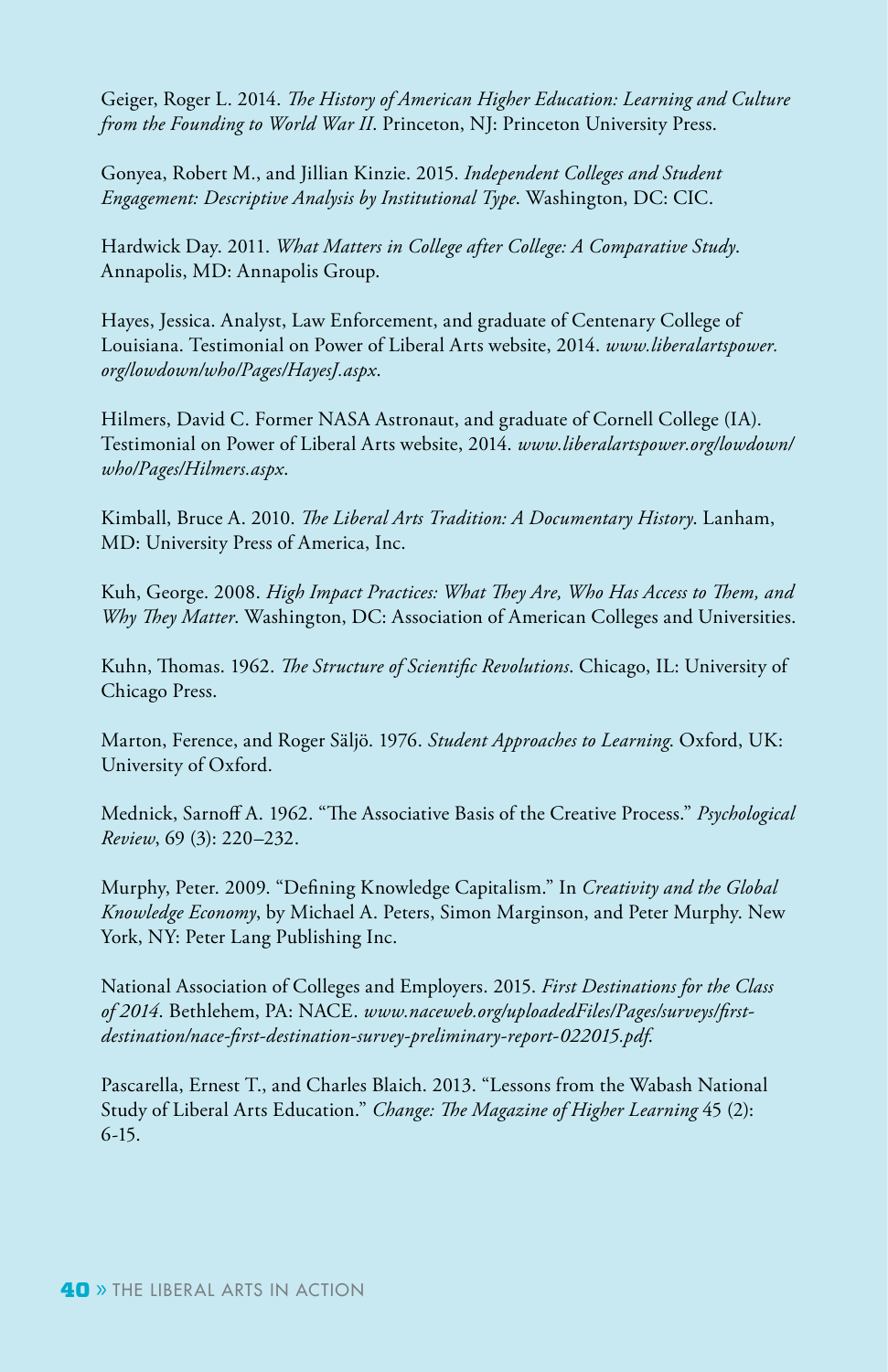Pennington, Bill. 2015. "Tiny Haverford College an Unlikely Pipeline to Major League Baseball's Front Offices." *The New York Times*, July 28. *www.nytimes.com/2015/07/29/ sports/baseball/a-thesis-could-be-written-on-haverford-colleges-influence-in-baseball.html*.

Peters, Michael A. 2009. "Academic Entrepreneurship and the Creative Economy." In *Creativity and the Global Knowledge Economy*, by Michael A. Peters, Simon Marginson, and Peter Murphy. New York, NY: Peter Lang Publishing Inc.

Savage, Peter. Foreign Affairs Specialist, U.S. Department of Defense, and graduate of Houghton College (NY). Testimonial on CIC's Liberal Arts Resources website, 2014. *www.cic.edu/Research-and-Data/Liberal-Arts/Testimonials/Pages/SavageP.aspx*.

Simonton, Dean Keith. 1990. "History, Chemistry, Psychology, and Genius: An Intellectual Autobiography of Historiometry." In *Theories of Creativity*, edited by M. Runco and R. Albert. Newbury Park, CA: Sage Publications.

Snyder, Thomas D., and Sally A. Dillow. 2015. *Digest of Education Statistics 2013* (NCES 2015-011). Washington, DC: National Center for Education Statistics, Institute of Education Sciences, U.S. Department of Education.

Williams, Michael. Assistant Professor Physics, Massachusetts Institute of Technology, and graduate of Saint Vincent College (PA). Testimonial on CIC's Liberal Arts Resources website, 2014. *www.liberalartspower.org/lowdown/who/Pages/Williams.aspx.*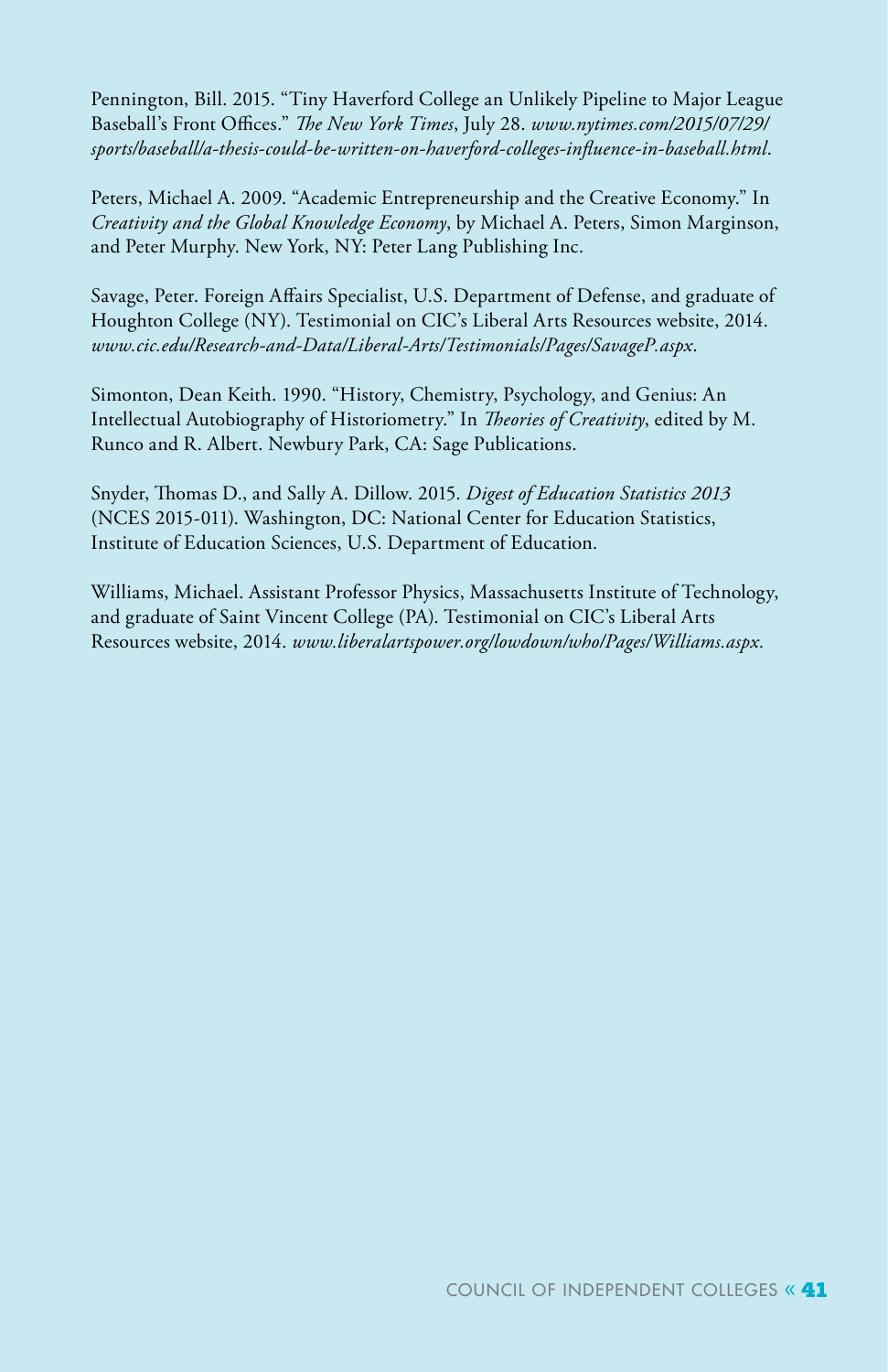#### RECOMMENDED READING

Bidwell, Allie. 2014. "Liberal Arts Grads Win Long Term." *Inside Higher Ed*, January 22. *www.insidehighered.com/news/2014/01/22/see-how-liberal-arts-grads-really-farereport-examines-long-term-data.*

Bruni, Frank. 2015. *Where You Go Is Not Who You'll Be*. New York, NY: Grand Central Publishing.

Cappelli, Peter. 2015. "Go Ahead, Get That Liberal Arts Degree." CNBC, June 17. *www.cnbc.com/2015/06/17/go-ahead-get-a-liberal-arts-degree-commentary.html.*

Delbanco, Andrew. 2012. *College: What It Was, Is, and Should Be*. Princeton, NJ: Princeton University Press.

Gaposchkin, Cecilia. 2015. "Just What Are the Liberal Arts, Anyway?" *Huffington Post*, July 20. *www.huffingtonpost.com/cecilia-gaposchkin/just-what-are-the-liberal\_b\_7829118. html*.

Glaser, Dan. 2015. "The Risky English Major? Not So Fast." *U.S. News and World Report*, May 11. *www.usnews.com/opinion/knowledge-bank/2015/05/11/stem-fields-benefitfrom-liberal-arts-skills?src=usn\_tw*.

Jackson-Hayes, Loretta. 2015. "We Don't Need More STEM Majors. We Need More STEM Majors with Liberal Arts Training." *Washington Post*, February 18. *https://www. washingtonpost.com/posteverything/wp/2015/02/18/we-dont-need-more-stem-majors-weneed-more-stem-majors-with-liberal-arts-training/*.

Kristof, Nicholas. 2015. "Starving for Wisdom." *The New York Times*, April 16. *www. nytimes.com/2015/04/16/opinion/nicholas-kristof-starving-for-wisdom.html*.

Nugent, S. Georgia. 2013. "Debunking the Myths of a Liberal Arts Education." *Huffington Post*, November 19. *www.huffingtonpost.com/s-georgia-nugent/debunking-themyths-of-a-\_b\_4305171.html*.

Orzel, Chad. 2015. "Why Small Colleges Are Great for Science Students." *Forbes*, April 10. *www.forbes.com/sites/chadorzel/2015/04/10/why-small-colleges-are-great-for-sciencestudents*.

Roos, Johan. 2015. "Build STEM Skills, but Don't Neglect the Humanities." *Harvard Business Review*, June 24. *https://hbr.org/2015/06/build-stem-skills-but-dont-neglect-thehumanities*.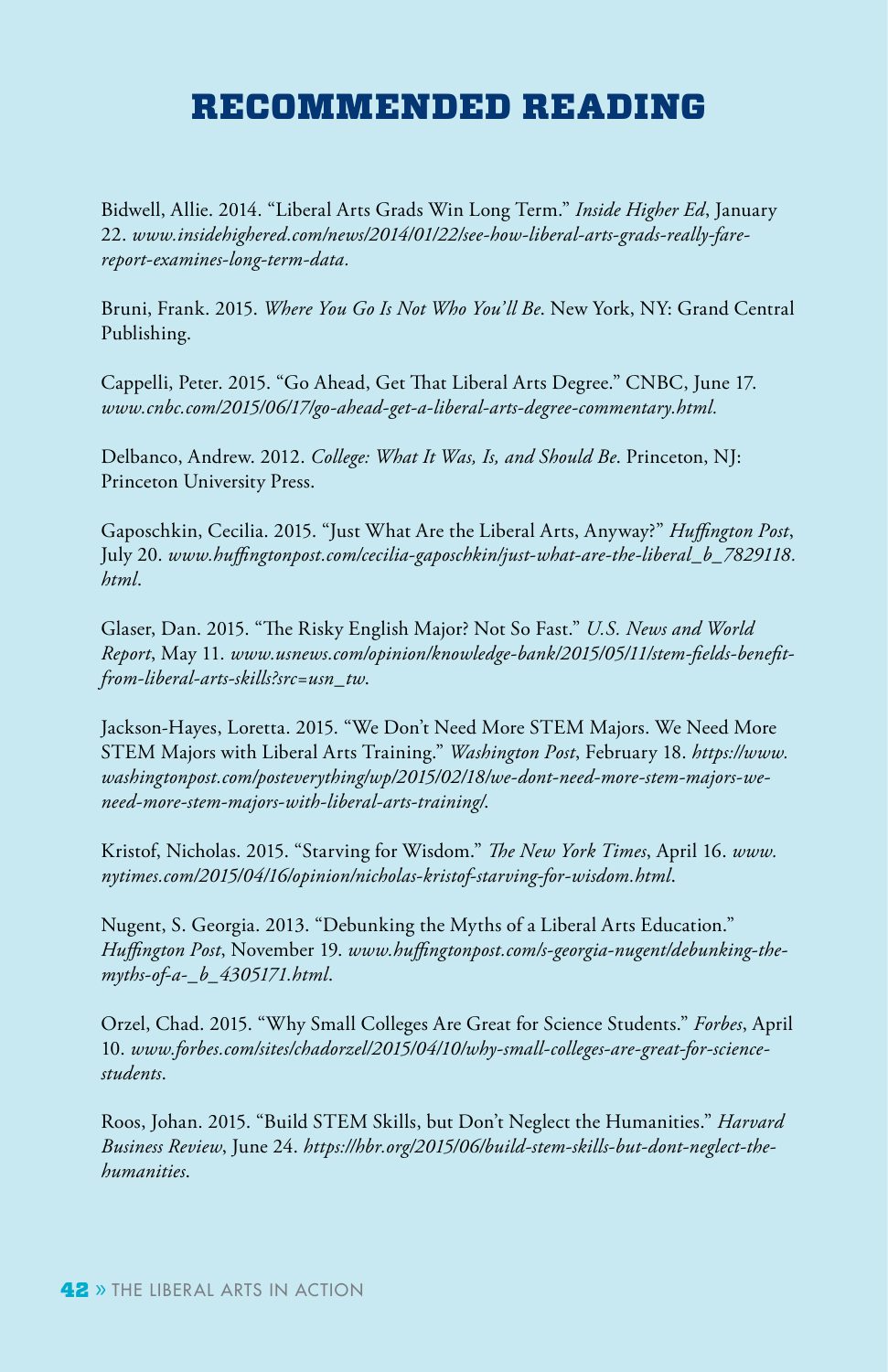Ruscio, Kenneth P. 2012. "Why a Liberal Arts Education Is the Best Job Preparation." *Christian Science Monitor*, September 19. *www.csmonitor.com/ Commentary/Opinion/2012/0919/Why-a-liberal-arts-education-is-the-best-jobpreparation/%28page%29/2*.

Sadove, Steve. 2014. "Employees Who Stand Out." *Forbes*, September 5. *www.forbes. com/sites/realspin/2014/09/05/employees-who-stand-out*.

Segran, Elizabeth. 2014. "Why Top Tech CEOs Want Employees with Liberal Arts Degrees." *Fast Company*, August 28. *www.fastcompany.com/3034947/the-future-of-work/ why-top-tech-ceos-want-employees-with-liberal-arts-degrees*.

Stern Elkes, Lynne. 2015. "Liberal Arts Teach Critical Thought." *Baltimore Sun*, April 13. *www.baltimoresun.com/news/opinion/oped/bs-ed-liberal-arts-20150413-story.html*.

Zakaria, Fareed. 2015. *In Defense of a Liberal Education*. New York, NY: W.W. Norton & Co., Inc.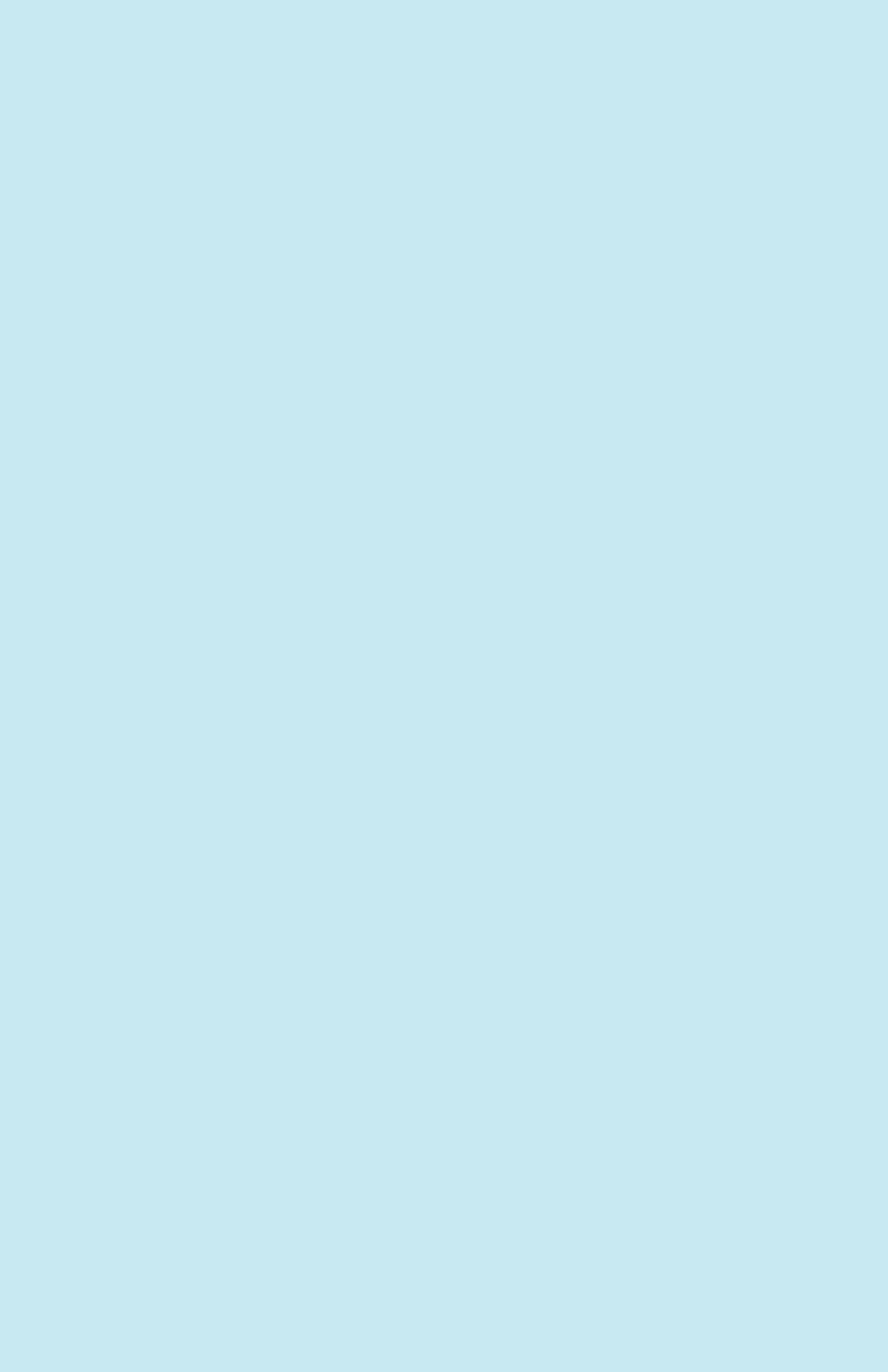